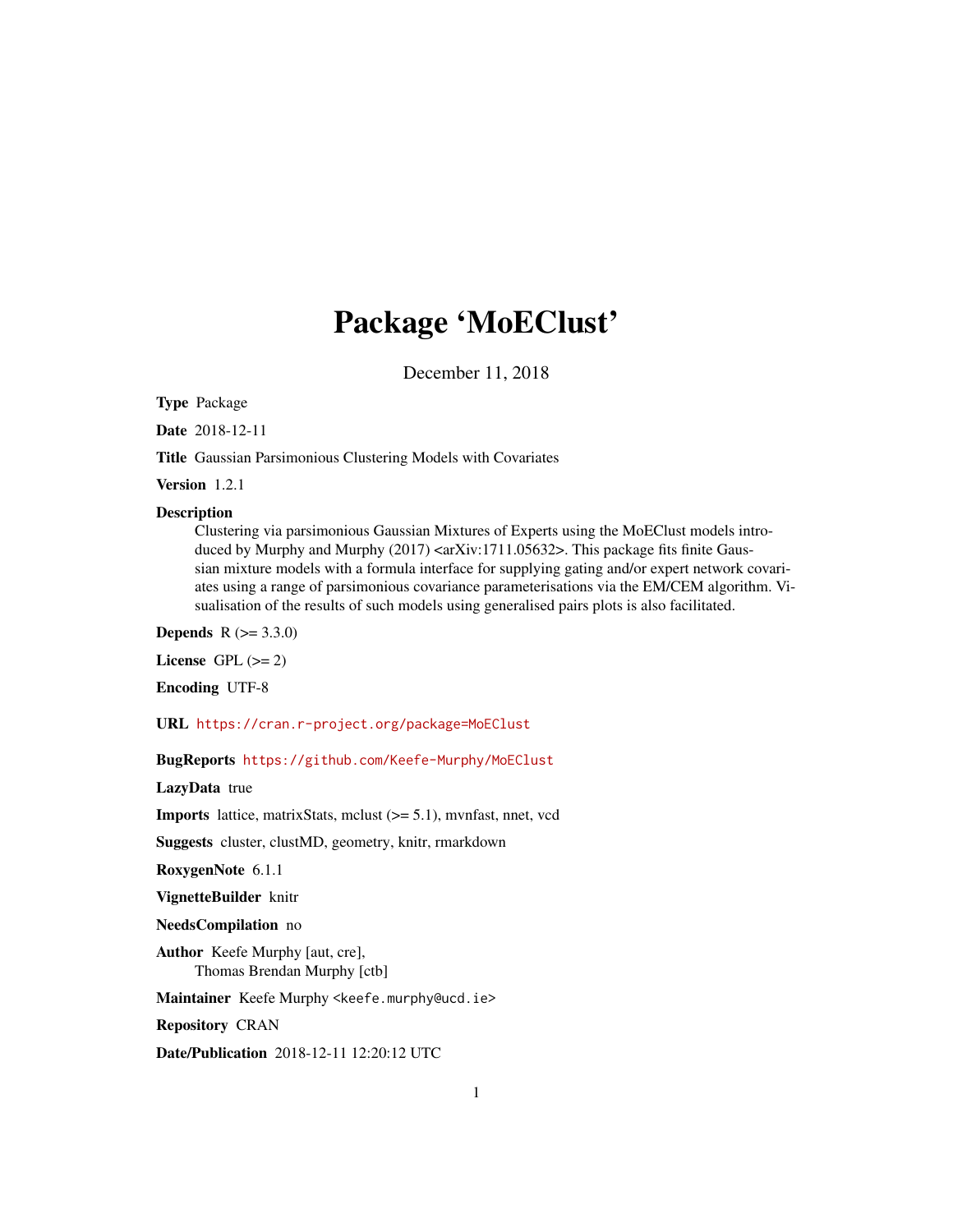## <span id="page-1-0"></span>R topics documented:

|       | $\overline{2}$ |
|-------|----------------|
|       | $\overline{4}$ |
|       | 5              |
|       | $\overline{7}$ |
|       | 9              |
|       | 9              |
|       | 11             |
|       | -12            |
|       | 13             |
|       |                |
|       |                |
|       |                |
|       |                |
|       |                |
|       |                |
|       |                |
|       |                |
|       |                |
|       |                |
|       |                |
|       | 44             |
|       | 45             |
|       | 46             |
|       | 48             |
|       | 49             |
|       |                |
|       |                |
| Index | 54             |

MoEClust-package *MoEClust: Gaussian Parsimonious Clustering Models with Covariates*

### Description

Clustering via parsimonious Gaussian Mixtures of Experts using the *MoEClust* models introduced by Murphy and Murphy (2017) [<arXiv:1711.05632>](https://arxiv.org/abs/1711.05632). This package fits finite Gaussian mixture models with gating and/or expert network covariates using a range of parsimonious covariance parameterisations via the EM/CEM algorithm. Visualisation of the results of such models using generalised pairs plots is also facilitated.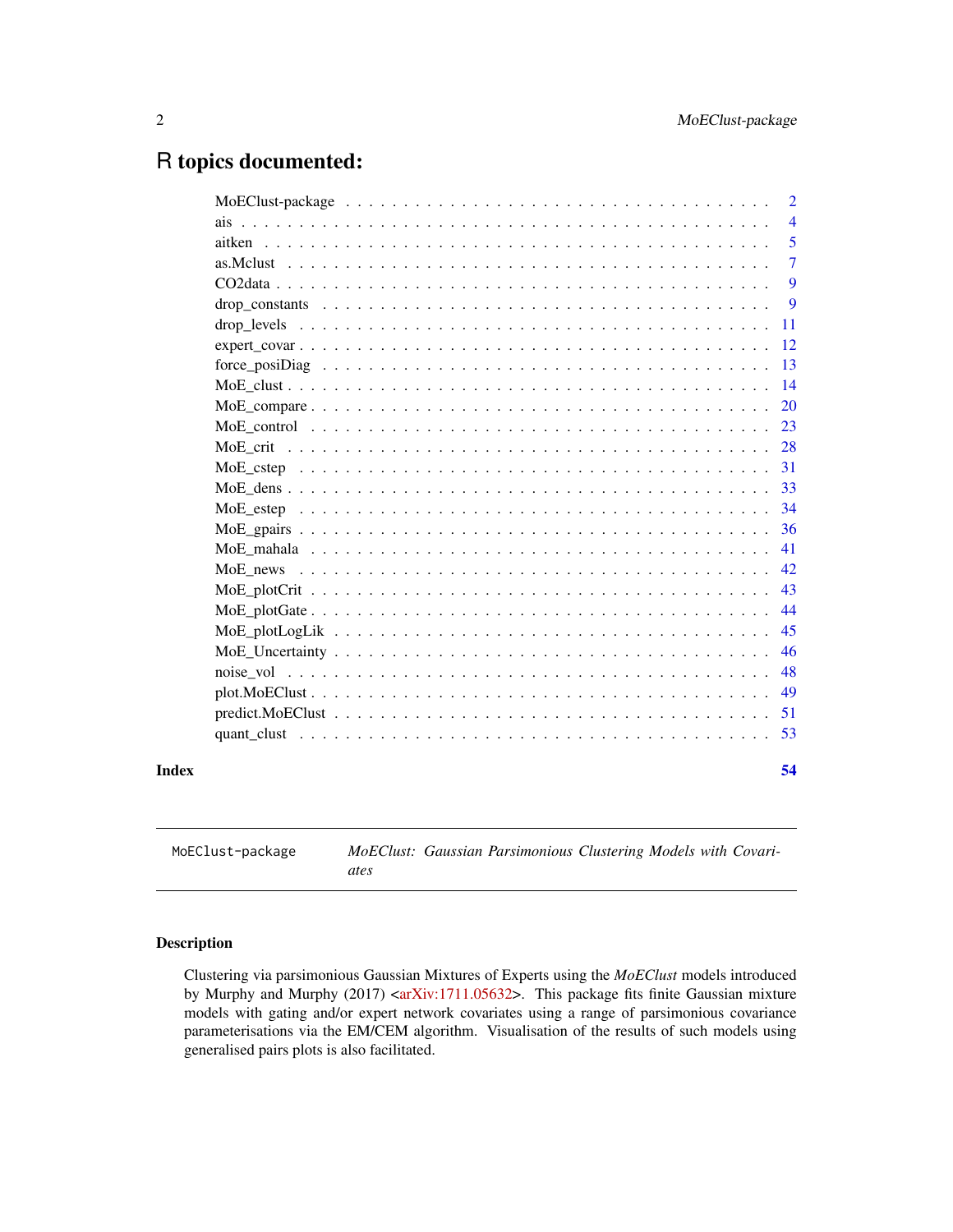#### <span id="page-2-0"></span>Usage

The most important function in the **MoEClust** package is: [MoE\\_clust](#page-13-1), for fitting the model via EM/CEM with gating and/or expert network covariates, supplied via formula interfaces.

Other functions also exist, e.g. [MoE\\_control](#page-22-1), [MoE\\_crit](#page-27-1), [MoE\\_dens](#page-32-1), [MoE\\_estep](#page-33-1), [MoE\\_compare](#page-19-1), and [aitken](#page-4-1), which are all used within [MoE\\_clust](#page-13-1) but are nonetheless made available for standalone use.

[MoE\\_compare](#page-19-1) is provided for conducting model selection between different results from [MoE\\_clust](#page-13-1) using different covariate combinations &/or initialisation strategies, etc.

A dedicated plotting function exists for visualising the results using generalised pairs plots, for examining the gating network, and/or log-likelihood, and/or clustering uncertaines, and/or graphing model selection criteria values. The generalised pairs plots ([MoE\\_gpairs](#page-35-1)) visualise all pairwise relationships between clustered response variables and associated continuous, categorical, and/or ordinal covariates in the gating  $\&$ /or expert networks, coloured according to the MAP classification, and also give the marginal distributions of each variable (incl. the covariates) along the diagonal.

An as.Mclust method is provided to coerce the output of class "MoEClust" from [MoE\\_clust](#page-13-1) to the "Mclust" class, to facilitate use of plotting and other functions for the "Mclust" class within the mclust package. As per mclust, MoEClust also facilitates modelling with an additional noise component (with or without the mixing proportion for the noise component depending on covariates).

Finally, a predict method is provided for predicting the fitted response and probability of cluster membership (and by extension the MAP classification) for new data, in the form of new covariates and new response data, or new covariates only.

The package also contains two data sets: ais and CO2data.

#### Details

- Type: Package
- Package: MoEClust
- Version: 1.2.1
- Date: 2018-12-11 (this version), 2017-11-28 (original release)
- Licence: GPL (>=2)

#### See Also

Further details and examples are given in the associated vignette document: vignette("MoEClust", package = "MoEClust")

### Author(s)

Keefe Murphy [aut, cre], Thomas Brendan Murphy [ctb] Maintainer: Keefe Murphy - << keefe.murphy@ucd.ie>>

### References

K. Murphy and T. B. Murphy (2017). Parsimonious Model-Based Clustering with Covariates. *To appear*. [<arXiv:1711.05632>](https://arxiv.org/abs/1711.05632).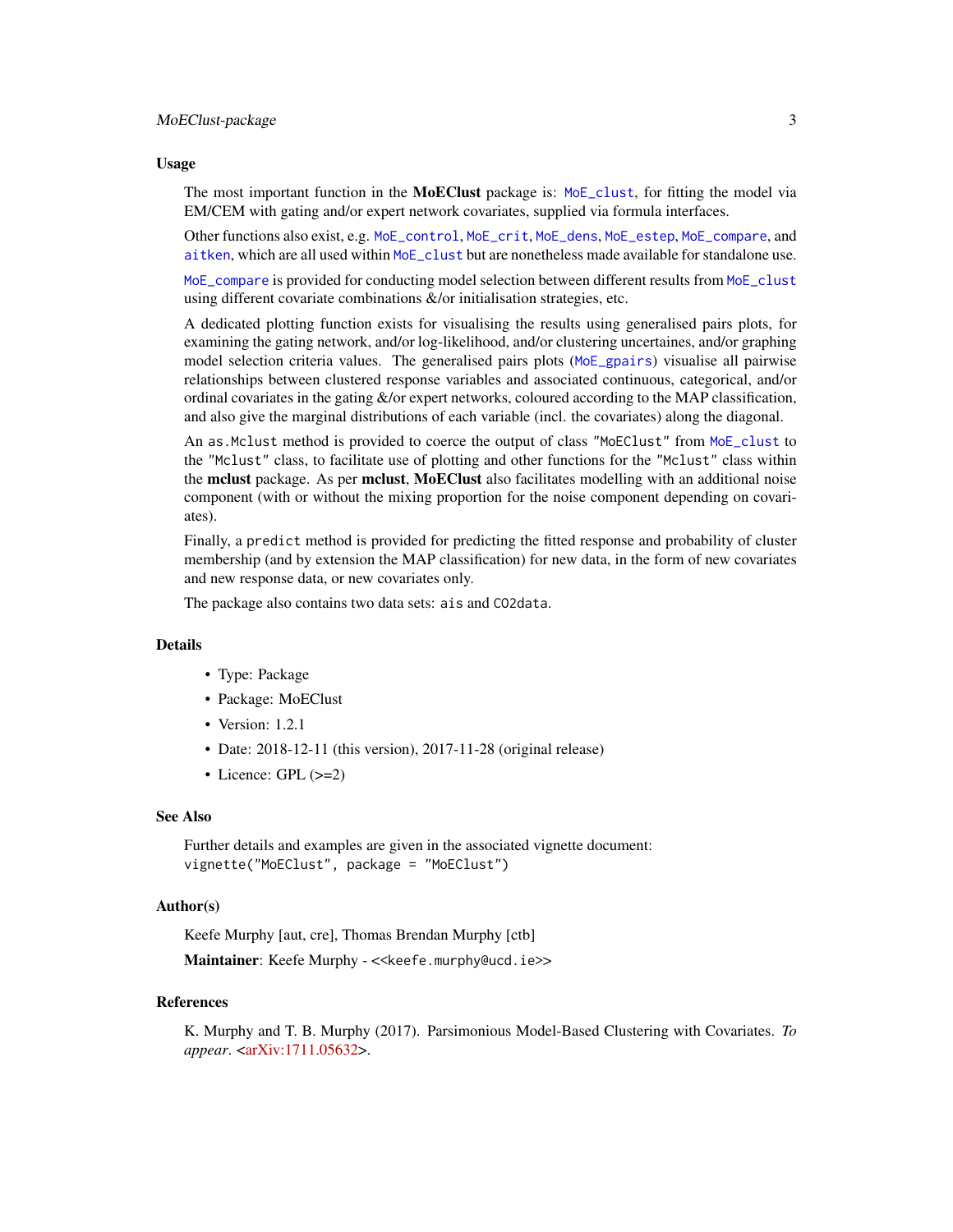### <span id="page-3-0"></span>See Also

Useful links:

- <https://cran.r-project.org/package=MoEClust>
- Report bugs at <https://github.com/Keefe-Murphy/MoEClust>

#### Examples

```
## Not run:
data(ais)
res <- MoE_clust(ais[,3:7], G=2, gating=~BMI, expert=~sex,
                 modelNames=c("EVE", "VVE", "VEE"), network.data=ais)
plot(res, what="gpairs")
data(CO2data)
GNP <- CO2data[, 1]CO2 <- CO2data[,2]
m1 <- MoE_clust(CO2, G=1:2)
m2 \le \leftarrow MoE_clust(CO2, G=2, gating= \sim GNP)
m3 \leq MoE_clust(CO2, G=1:2, expert= \sim GNP)
m4 \le - MoE_clust(CO2, G=2, gating= \sim GNP, expert= \sim GNP)
MoE_compare(m1, m2, m3, m4)
## End(Not run)
```
ais *Australian Institute of Sport data*

#### Description

Data on 102 male and 100 female athletes collected at the Australian Institute of Sport, courtesy of Richard Telford and Ross Cunningham.

#### Usage

data(ais)

### Format

A data frame with 202 observations on the following 13 variables:

- ,1 sex categorical, levels = female, male
- ,2 sport categorical, levels = B\_Ball, Field, Gym, Netball, Row, Swim, T\_400m, Tennis, T\_Sprnt, W\_Polo
- ,3 RCC red cell count (numeric)
- ,4 WCC white cell count (numeric)
- ,5 Hc Hematocrit (numeric)
- ,6 Hg Hemoglobin (numeric)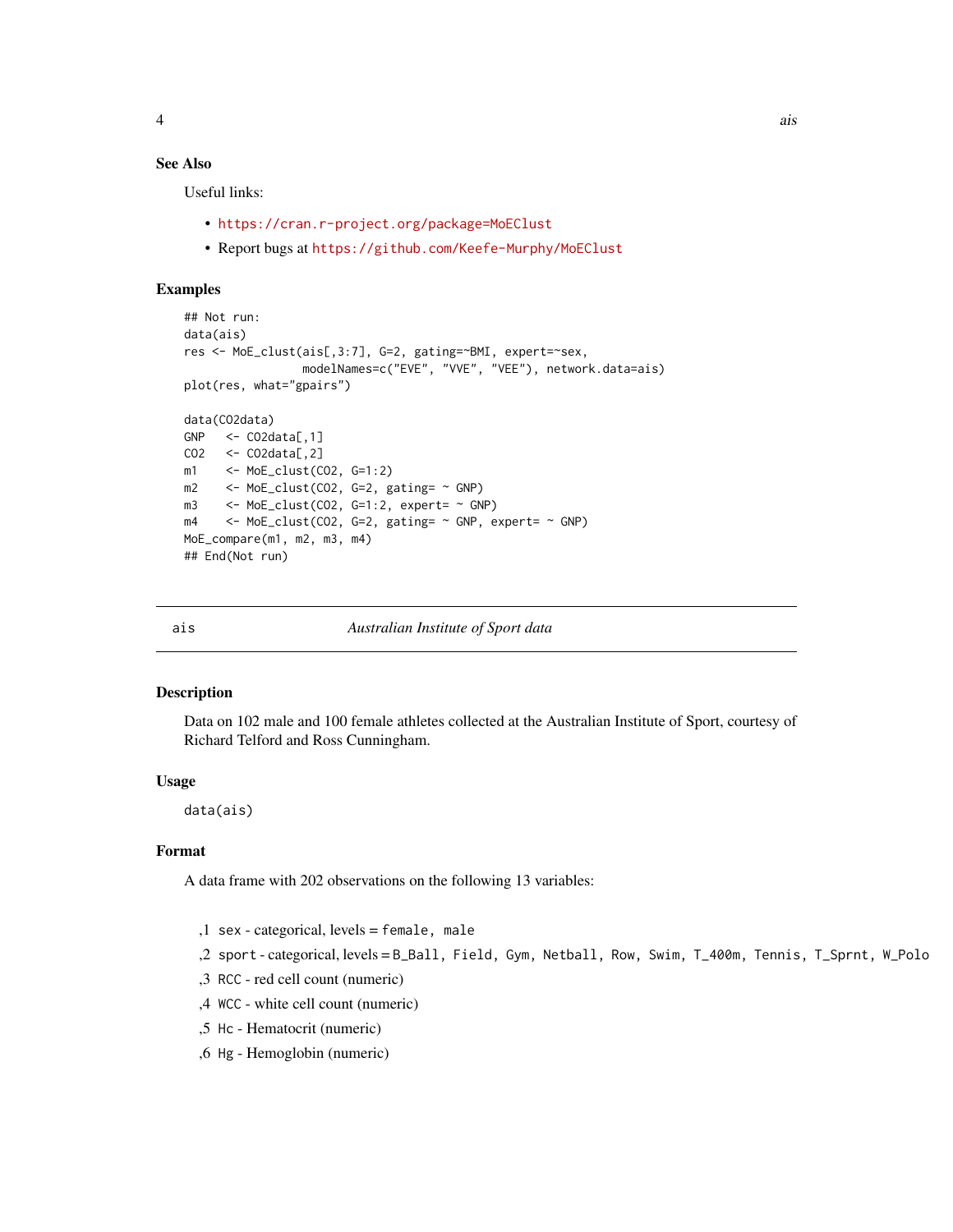- <span id="page-4-0"></span>,7 Fe - plasma ferritin concentration (numeric)
- ,8 BMI body mass index: Wt/(Ht)^2 (numeric)
- ,9 SSF sum of skin folds (numeric)
- ,10 Bfat body fat percentage (numeric)
- ,11 LBM lean body mass (numeric)
- ,12 Ht height, cm (numeric)
- ,13 Wt weight, kg (numeric)

#### Details

The data have been made publicly available in connection with the book by Cook and Weisberg (1994).

### References

Cook, R. D. and Weisberg, S. (1994), *An Introduction to Regression Graphics*. John Wiley & Sons, New York.

#### Examples

```
data(ais, package="MoEClust")
pairs(ais[,c(3:4, 10:13)], col=as.numeric(ais[,1]), main = "AIS data")
```
<span id="page-4-1"></span>aitken *Aitken Acceleration*

### **Description**

Calculates the Aitken acceleration estimate of the final converged maximised log-likelihood under the EM/CEM framework.

#### Usage

```
aitken(loglik)
```
#### Arguments

loglik A vector of three consecutive log-likelihood values. These three values should be in ascending order, though this is not checked.

### Details

The final converged maximised log-likelihood can be used to determine convergence of the EM/CEM algorithm within [MoE\\_clust](#page-13-1), i.e. by checking whether the absolute difference between the current log-likelihood estimate and the final converged maximised log-likelihood estimate is less than some tolerance.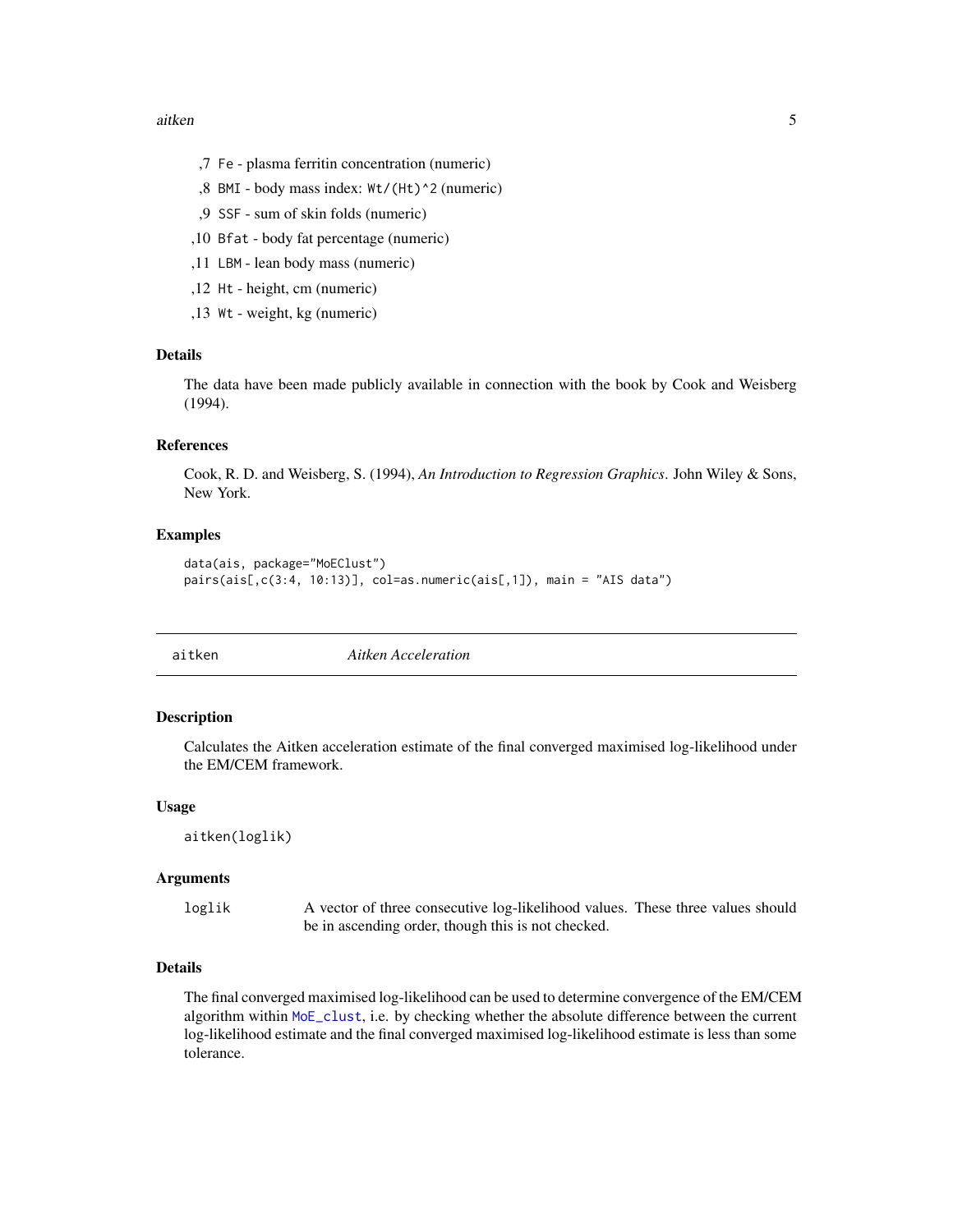### <span id="page-5-0"></span>Value

A list with the following named components:

| 11   | The most current estimate for the log-likelihood.                                                                                                                                                               |
|------|-----------------------------------------------------------------------------------------------------------------------------------------------------------------------------------------------------------------|
| linf | The most current estimate of the final converged maxmised log-likelihood.                                                                                                                                       |
| a    | The Aitken acceleration value where typically $\theta \le a \le 1$ . When $a \le \theta$ , a<br>numerical issue or bug has occurred; when $a > 1$ , the algorithm is accelerating<br>and should not be stopped. |

When the "aitken" method is employed within [MoE\\_clust](#page-13-1) (via [MoE\\_control](#page-22-1)), 11 at convergence gives the log-likelihood achieved by the estimated parameters, while linf at convergence estimates the log-likelihood that would be achieved after an infinite number of EM/CEM iterations.

#### Note

Within [MoE\\_clust](#page-13-1), as specified by the stopping argument of [MoE\\_control](#page-22-1), "aitken" is the default method used to assess convergence. The other option monitors the "relative" change in log-likelihood against some tolerance. See [MoE\\_control](#page-22-1).

#### Author(s)

Keefe Murphy - << keefe.murphy@ucd.ie>>

### References

Boehning, D., Dietz, E., Schaub, R., Schlattmann, P. and Lindsay, B. G. (1994). The distribution of the likelihood ratio for mixtures of densities from the one-parameter exponential family. *Annals of the Institute of Statistical Mathematics*, 46(2): 373-388.

#### See Also

[MoE\\_control](#page-22-1)

```
(a1 <- aitken(-c(449.61534, 442.84221, 436.58999)))
a2 <- aitken(-c(442.84221, 436.58999, 436.58998))
abs(a2$linf - a1$linf) < 1e-05 #FALSE
a3 <- aitken(-c(436.58998, 436.58997, 436.58997))
abs(a3$linf - a2$linf) < 1e-05 #TRUE
(ll <- a3$linf)
(a \le -a3\a)
```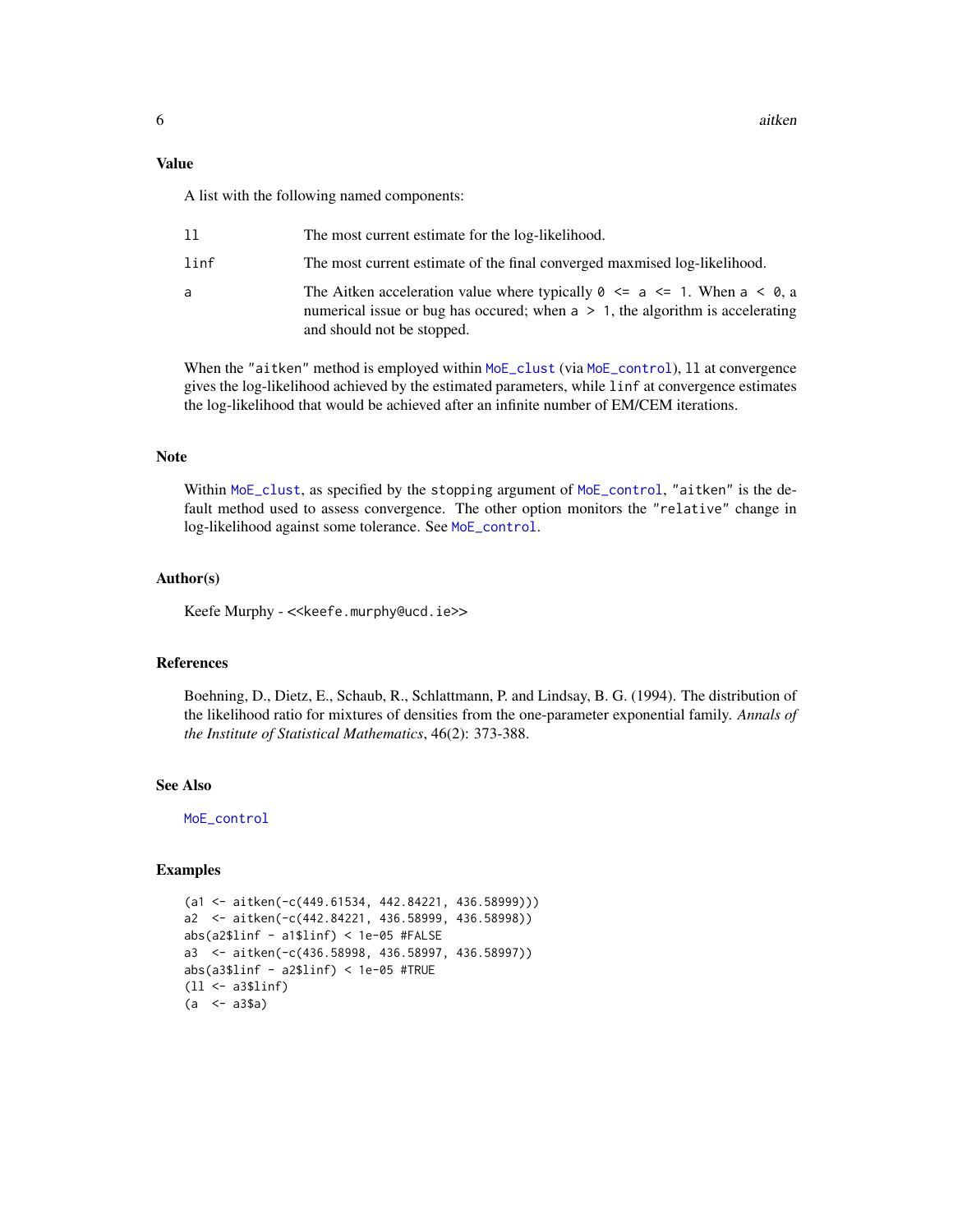### <span id="page-6-1"></span><span id="page-6-0"></span>Description

Converts an object of class "MoEClust" generated by [MoE\\_clust](#page-13-1) and converts it to an object of class "Mclust" as generated by fitting [Mclust](#page-0-0), to facilitate use of plotting and other functions for the "Mclust" class within the mclust package.

#### Usage

```
as.Mclust(x,
          signif = OL,
          ...)
```
#### Arguments

| x       | An object of class "MoEClust" generated by MoE_clust or an object of class<br>"MoECompare" generated by MoE_compare. Models with a noise component are<br>facilitated here too.                                                                                                                                                                                                  |
|---------|----------------------------------------------------------------------------------------------------------------------------------------------------------------------------------------------------------------------------------------------------------------------------------------------------------------------------------------------------------------------------------|
| signif  | Significance level for outlier removal. Must be a single number in the interval<br>$[0, 1)$ . Corresponds to the percentage of data to be considered extreme and<br>therefore removed (half of signif at each endpoint, on a column-wise basis).<br>The default, 0, corresponds to no outlier removal. Only invoke this argument as<br>an aid to visualisation via plot. Melust. |
| $\cdot$ | Further arguments to be passed to other methods.                                                                                                                                                                                                                                                                                                                                 |

### Details

Of course, the user is always encouraged to use the dedicated [plot](#page-48-1) function for objects of the "MoEClust" class instead, but calling plot after converting via [as.Mclust](#page-6-1) can be particularly useful for univariate mixtures.

In the presence of expert network covariates, the component-specific covariance matrices are modified for plotting purposes via the function [expert\\_covar](#page-11-1), in order to account for the extra variability of the means, usually resulting in bigger shapes & sizes for the MVN ellipses.

The signif argument is intended only to aid visualisation via plot. Mclust, as plots therein can be sensitive to outliers, particularly with regard to axis limits.

### Value

An object of class "Mclust". See methods(class="Mclust") for a (non-exhaustive) list of functions which can be applied to this class.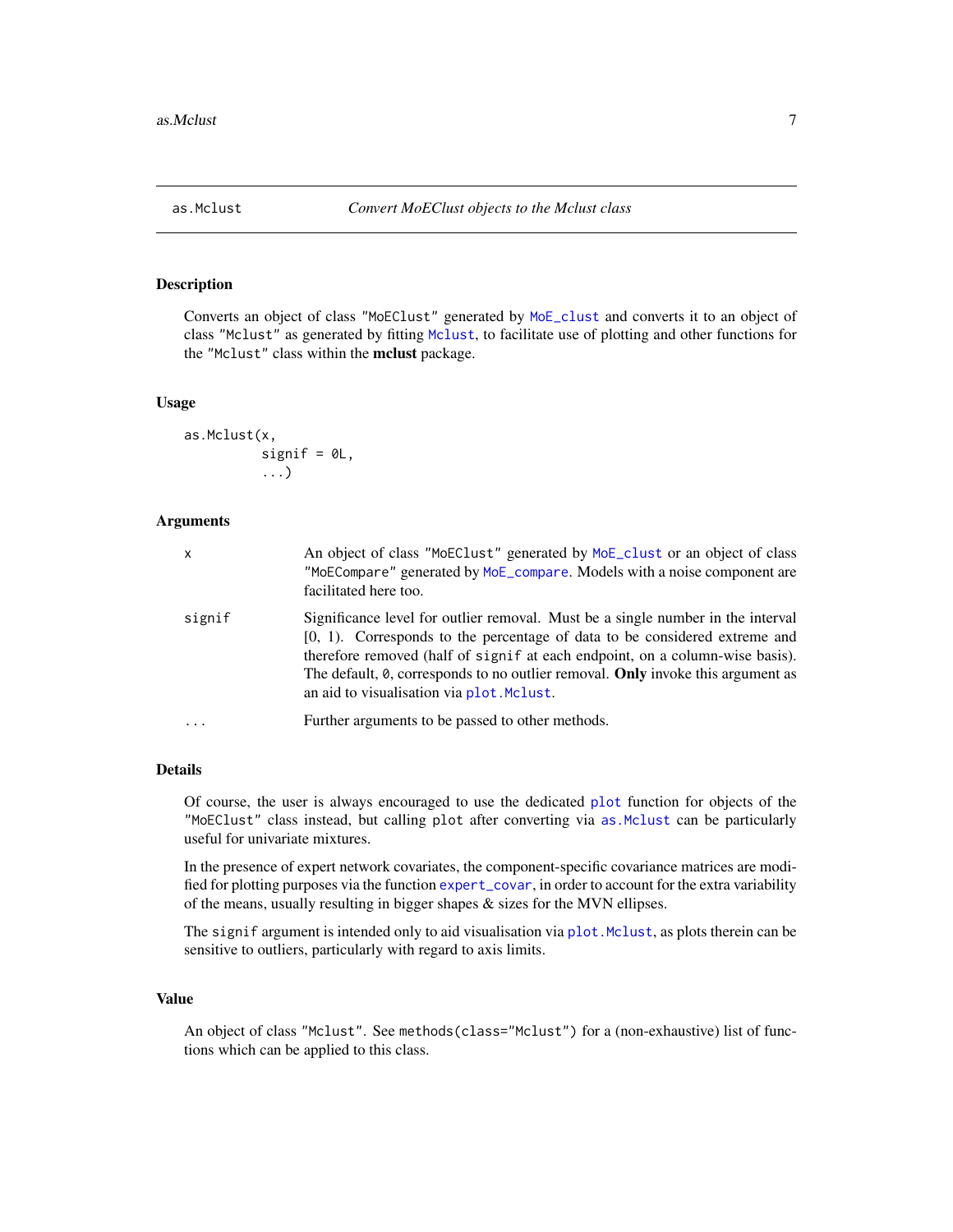Of the functions which can be applied to the result of the conversion,  $logLik$ . Mclust shouldn't be trusted in the presence of either expert network covariates, or (for models with more than 1 component) gating network covariates.

Mixing proportions are averaged over observations in components in the presence of gating network covariates during the coercion.

Plots may be misleading in the presence of gating  $\&$ /or expert covariates when the what argument is "density" within [plot.Mclust](#page-0-0); users are encouraged to use [MoE\\_gpairs](#page-35-1) with response.type="density" instead.

The functions [clustCombi](#page-0-0) and [clustCombiOptim](#page-0-0) can be safely used (provided as  $Mclust(x)$  is supplied as the object argument to [clustCombi](#page-0-0)), as they only rely on x\$z and x\$G only. See the examples below.

#### Author(s)

Keefe Murphy - <<keefe.murphy@ucd.ie>>

#### References

C. Fraley and A. E. Raftery (2002). Model-based clustering, discriminant analysis, and density estimation. *Journal of the American Statistical Association*, 97:611-631.

#### See Also

[Mclust](#page-0-0), [plot.Mclust](#page-0-0), [MoE\\_clust](#page-13-1), [plot.MoEClust](#page-48-1), [expert\\_covar](#page-11-1)

#### Examples

```
## Not run:
# Fit a gating network mixture of experts model to the ais data
data(ais)
mod \leq MoE_clust(ais[,3:7], G=1:9, gating= \sim BMI + sex, network.data=ais)
# Convert to the "Mclust" class and examine the classification
mod2 <- as.Mclust(mod)
plot(mod2, what="classification")
# Examine the uncertainty
plot(mod2, what="uncertainty")
# Return the optimal number of clusters according to entropy
combi <- mclust::clustCombi(object=mod2)
optim <- mclust::clustCombiOptim(combi)
table(mod2$classification, ais$sex)
table(optim$cluster.combi, ais$sex)
# While we could have just used plot.MoEClust above,
# plot.Mclust is especially useful for univariate data
data(CO2data)
res <- MoE_clust(CO2data$CO2, G=2, expert = ~ GNP, network.data=CO2data)
```
### <span id="page-7-0"></span>**Note**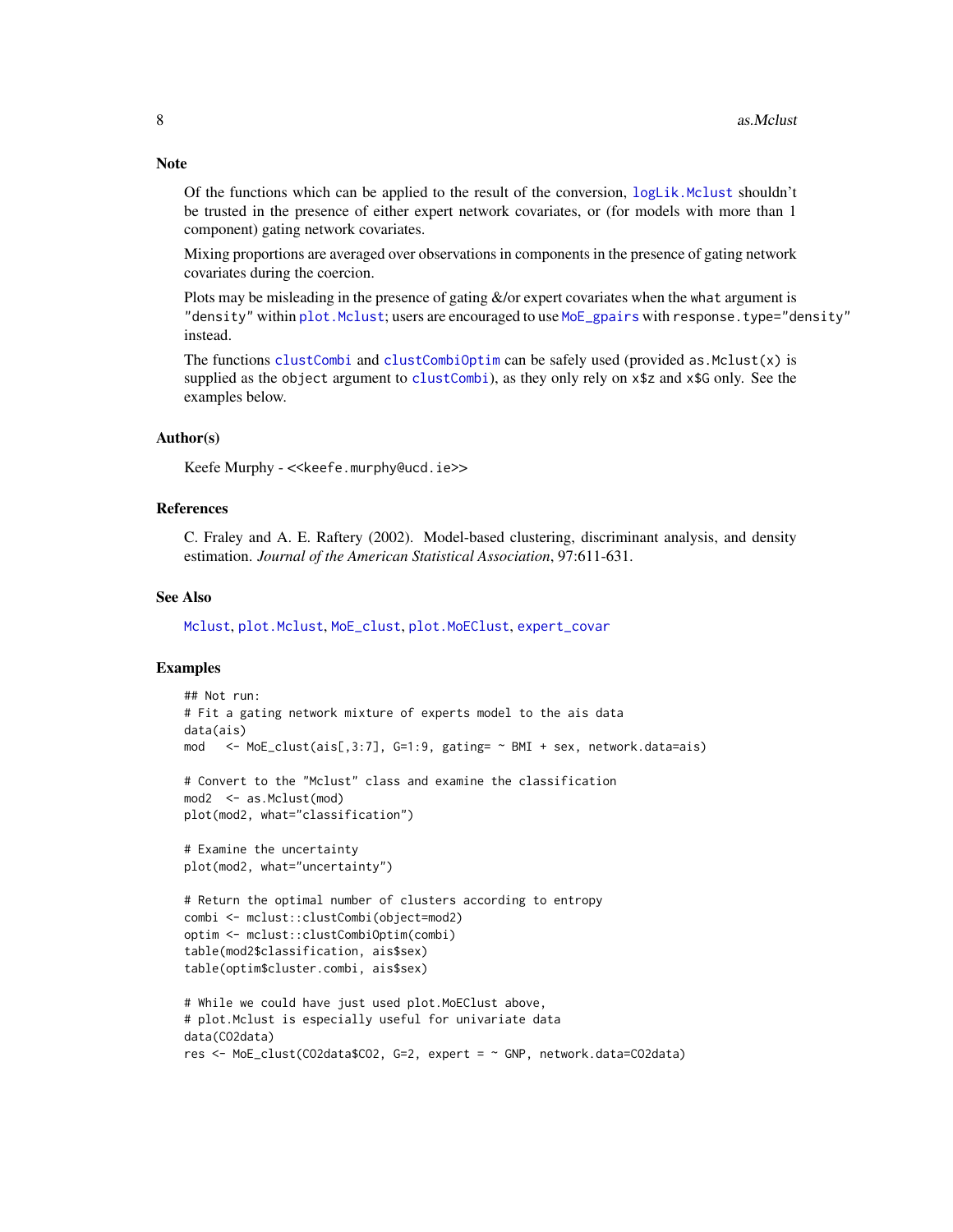<span id="page-8-0"></span>plot(as.Mclust(res)) ## End(Not run)

CO2data *GNP and CO2 Data Set*

#### Description

This data set gives the gross national product (GNP) per capita in 1996 for various countries as well as their estimated carbon dioxide (CO2) emission per capita for the same year.

#### Usage

data(CO2data)

### Format

This data frame consists of 28 countries and the following variables:

- GNP The gross product per capita in 1996.
- CO2 The estimated carbon dioxide emission per capita in 1996.
- country An abbreviation pertaining to the country measures (e.g. "GRC" = Greece and "CH" = Switzerland).

#### References

Hurn, M., Justel, A. and Robert, C. P. (2003) Estimating Mixtures of Regressions, *Journal of Computational and Graphical Statistics*, 12(1): 55-79.

<span id="page-8-1"></span>drop\_constants *Drop constant variables from a formula*

#### Description

Drops constant variables from the RHS of a formula taking the data set (dat), the formula (formula), and an optional subset vector (sub) as arguments.

### Usage

```
drop_constants(dat,
               formula,
               sub = NULL
```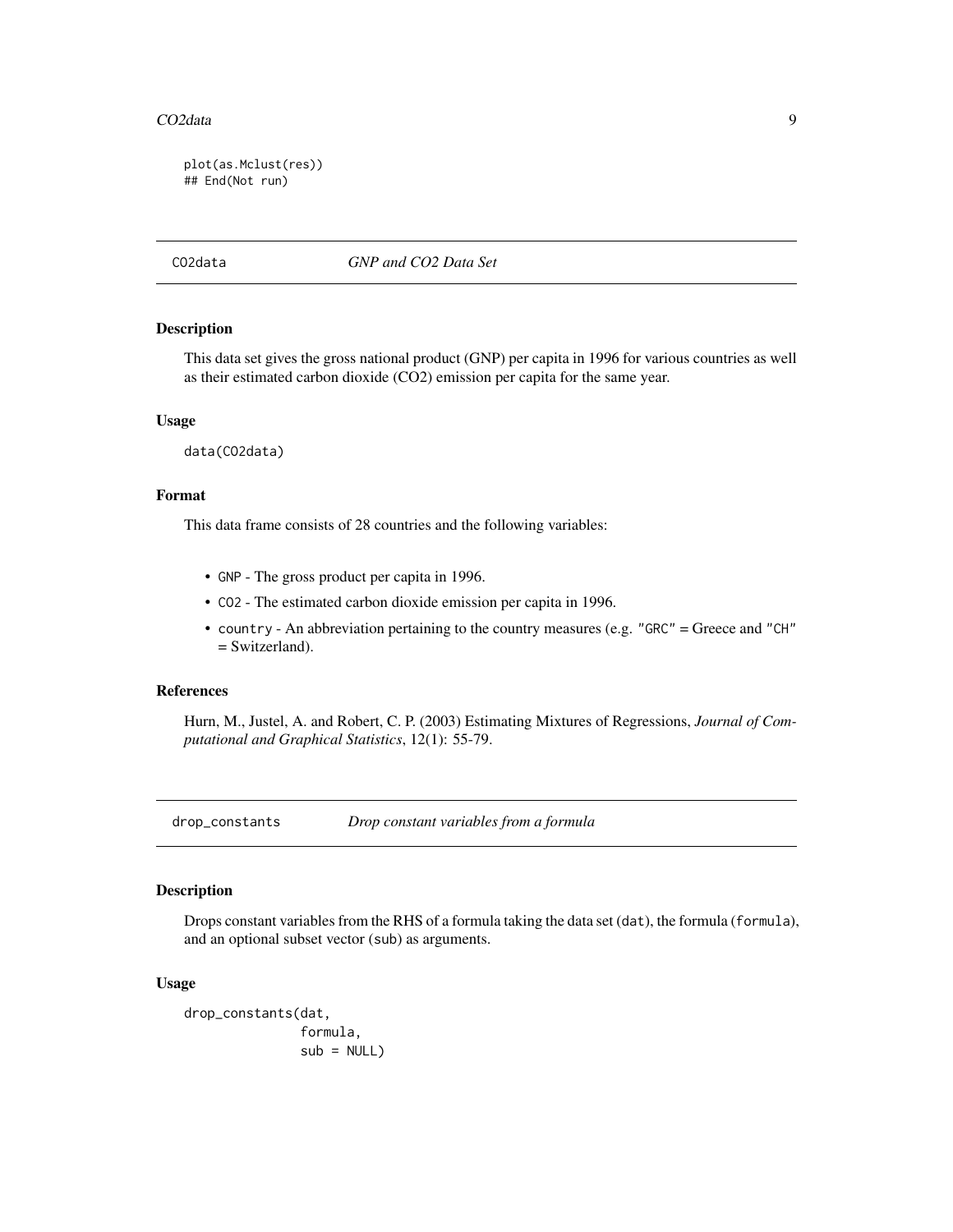### <span id="page-9-0"></span>Arguments

| dat     | A data. frame where rows correspond to observations and columns correspond<br>to variables. Ideally column names should be present.                                                                                                           |
|---------|-----------------------------------------------------------------------------------------------------------------------------------------------------------------------------------------------------------------------------------------------|
| formula | An object of class "formula": a symbolic description of the model to be fitted.<br>Variables in the formula not present in the columns of dat will automatically<br>be discarded. The formula may include interactions or higher order terms. |
| sub     | An optional vector specifying a subset of observations to be used in the fitting<br>process.                                                                                                                                                  |

### Value

The updated formula with constant variables removed.

### Note

Formulas with and without intercepts are accommodated.

### Author(s)

Keefe Murphy - << keefe.murphy@ucd.ie>>

### See Also

[drop\\_levels](#page-10-1)

```
data(ais)
hema <- as.matrix(ais[,3:7])
sex <- ais$sex
BMI <- ais$BMI
# Set up a no-intercept regression formula with constant column 'sex'
form1 \leq as.formula(hema \leq sex + BMI - 1)
sub <- ais$sex == "male"
# Try fitting a linear model
mod1 <- try(lm(form1, data=ais, subset=sub), silent=TRUE)
inherits(mod1, "try-error") # TRUE
# Remove redundant variables from formula & try again
form2 <- drop_constants(ais, form1, sub)
mod2 <- try(lm(form2, data=ais, subset=sub), silent=TRUE)
inherits(mod2, "try-error") # FALSE
```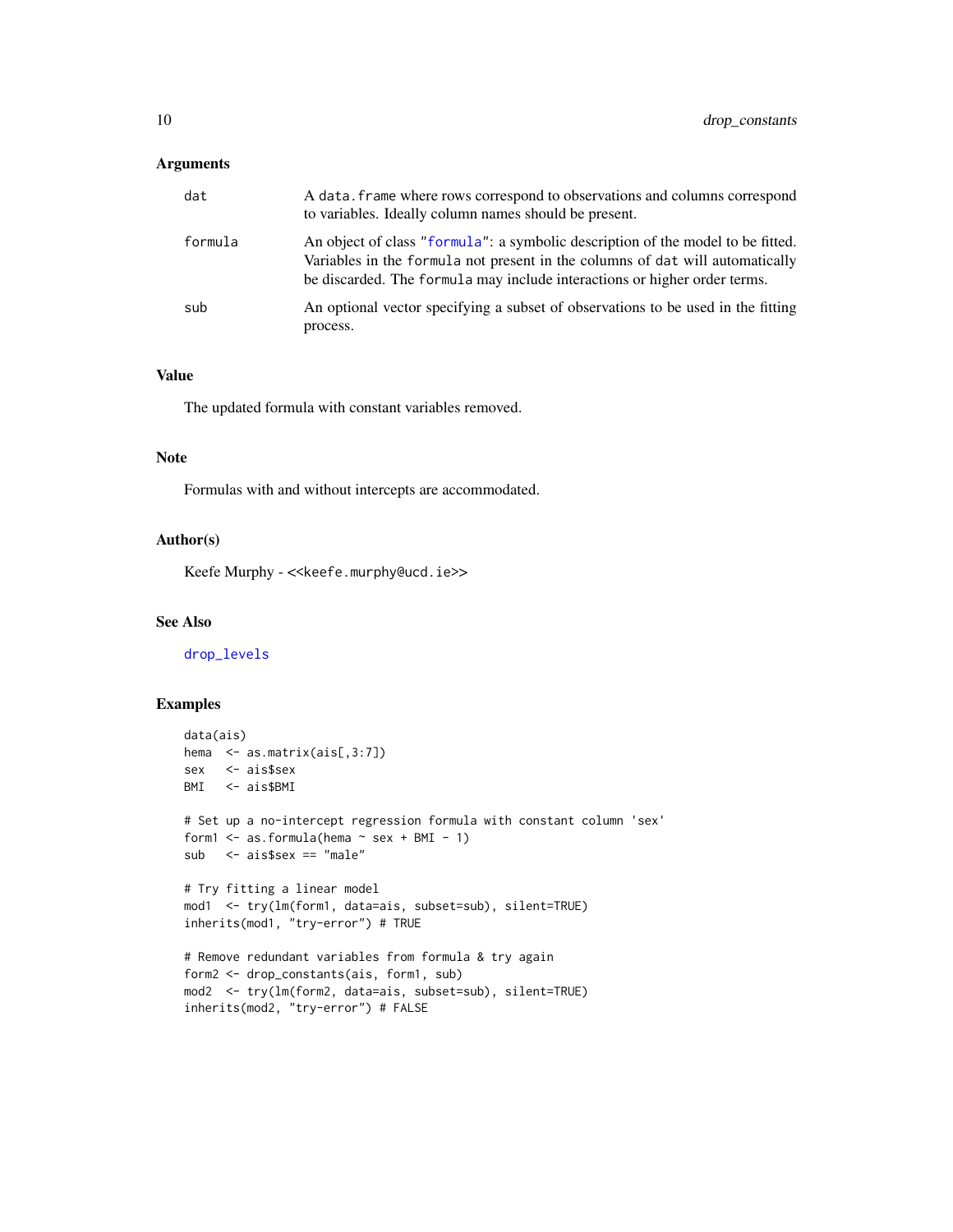<span id="page-10-1"></span><span id="page-10-0"></span>

### Description

Drops unseen factor levels in newdata for which predictions are required from a [lm](#page-0-0) model fit.

#### Usage

drop\_levels(fit, newdata)

### Arguments

| fit     | A fitted 1m model.                                        |
|---------|-----------------------------------------------------------|
| newdata | A data. frame containing variables with which to predict. |

### Value

A data.frame like newdata with unseen factor levels replaced by NA.

### Note

This function is untested for models other than [lm](#page-0-0).

### Author(s)

Keefe Murphy - << keefe.murphy@ucd.ie>>

### See Also

[drop\\_constants](#page-8-1)

```
data(ais)
hema <- as.matrix(ais[,3:7])
BMI <- ais$BMI
sport <- ais$sport
sub <- ais$sport != "Row"
# Fit a linear model
mod <- lm(hema ~ BMI + sport, data=ais, subset=sub)
# Make predictions
pred1 <- try(predict(mod, newdata=ais), silent=TRUE)
inherits(pred1, "try-error") #TRUE
# Remove unused levels and try again
```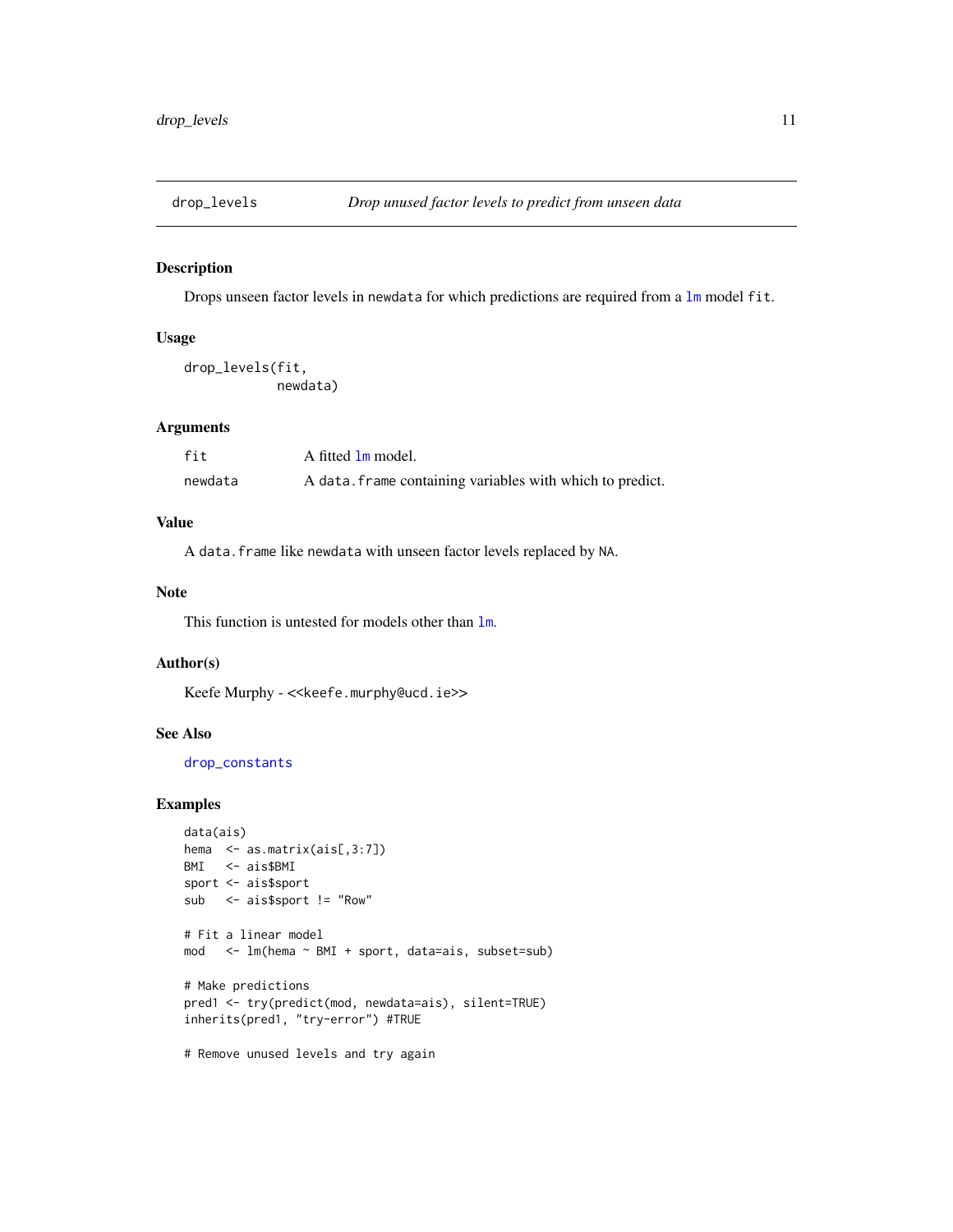```
pred2 <- try(predict(mod, newdata=drop_levels(mod, ais)), silent=TRUE)
inherits(pred2, "try-error") #FALSE
anyNA(pred2) #TRUE
```
<span id="page-11-1"></span>expert\_covar *Account for extra variability in covariance matrices with expert covariates*

#### **Description**

In the presence of expert network covariates, this helper function modifies the component-specific covariance matrices of a "MoEClust" object, in order to account for the extra variability of the means, usually resulting in bigger shapes  $\&$  sizes for the MVN ellipses. The function also works for univariate response data.

#### Usage

```
expert_covar(x)
```
#### Arguments

x An object of class "MoEClust" generated by [MoE\\_clust](#page-13-1), or an object of class "MoECompare" generated by [MoE\\_compare](#page-19-1). Models with a noise component are facilitated here too.

#### Details

This function is used internally by plot. MoEClust and as. Mclust, for visualisation purposes.

### Value

The variance component only from the parameters list from the output of a call to [MoE\\_clust](#page-13-1), modified accordingly.

### Note

The modelName of the resulting variance object may not correspond to the model name of the "MoEClust" object, in particular scale, shape, &/or orientation may no longer be constrained across clusters. Usually, the modelName of the transformed variance object will be "VVV".

### Author(s)

Keefe Murphy - << keefe.murphy@ucd.ie>>

#### References

K. Murphy and T. B. Murphy (2017). Parsimonious Model-Based Clustering with Covariates. *To appear*. [<arXiv:1711.05632>](https://arxiv.org/abs/1711.05632).

<span id="page-11-0"></span>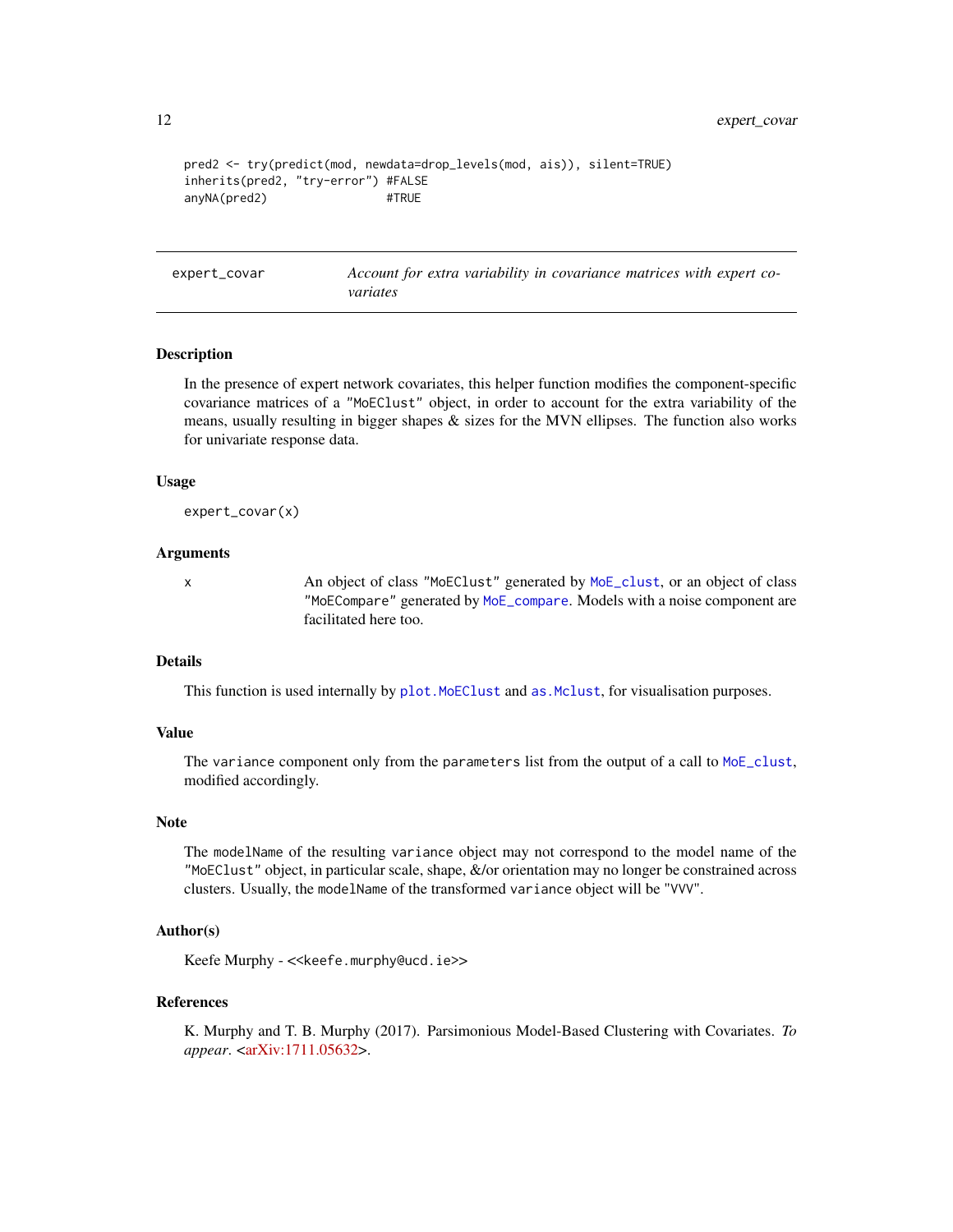### <span id="page-12-0"></span>force\_posiDiag 13

### See Also

[MoE\\_clust](#page-13-1), [MoE\\_gpairs](#page-35-1), [plot.MoEClust](#page-48-1), [as.Mclust](#page-6-1)

#### Examples

```
data(ais)
res <- MoE_clust(ais[,3:7], G=2, gating= ~ BMI, expert= ~ sex,
                  network.data=ais, modelNames="EVE")
# Extract the variance object
res$parameters$variance
```
# Modify the variance object expert\_covar(res)

force\_posiDiag *Force diagonal elements of a triangular matrix to be positive*

### Description

This function ensures that the triangular matrix in a QR (or other) decomposition has positive values along its diagonal.

#### Usage

```
force_posiDiag(x)
```
### Arguments

x A matrix, which must be either upper-triangular or lower-triangular.

### Value

An upper or lower triangular matrix with positive diagonal entries such that the matrix is still a valid decomposition of the matrix the input x is a decomposition of.

#### Author(s)

Keefe Murphy - << keefe.murphy@ucd.ie>>

```
data(ais)
res <- MoE_clust(ais[,3:7], G=3, modelNames="EEE")
sig <- res$parameters$variance
a <- force_posiDiag(sig$cholSigma)
b <- chol(sig$Sigma)
round(sum(a - b), 10) == 0 #TRUE
sum(crossprod(a) != sig$Sigma) == 0 #TRUE
sum(crossprod(b) != sig$Sigma) == 0 #TRUE
```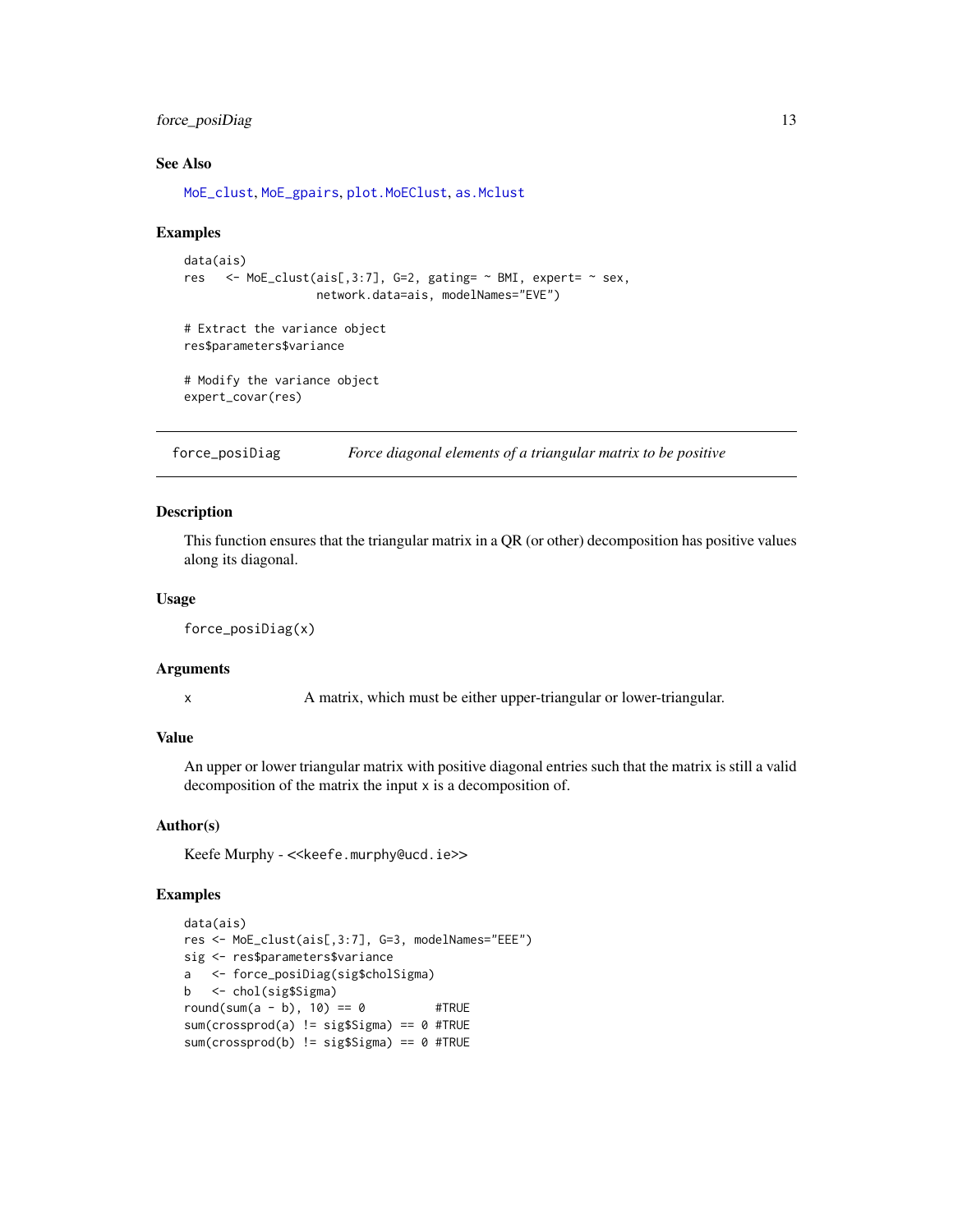<span id="page-13-1"></span><span id="page-13-0"></span>

### Description

Fits MoEClust models: Gaussian Mixture of Experts models with GPCM/mclust-family covariance structures. In other words, performs model-based clustering via the EM/CEM algorithm where covariates are allowed to enter neither, either, or both the mixing proportions (gating network) and/or component densities (expert network) of a Gaussian Parsimonious Clustering Model.

### Usage

```
MoE_clust(data,
          G = 1:9,
          modelNames = NULL,
          gating = NULL,
          expert = NULL,network.data = NULL,
          control = MoE_countrol(...),...)
## S3 method for class 'MoEClust'
print(x,
      digits = 3L,
      ...)
## S3 method for class 'MoEClust'
summary(object,
```

```
...)
```
#### **Arguments**

| data                                                 | A numeric vector, matrix, or data frame of observations. Categorical variables<br>are not allowed. If a matrix or data frame, rows correspond to observations and<br>columns correspond to variables.                                                                                 |
|------------------------------------------------------|---------------------------------------------------------------------------------------------------------------------------------------------------------------------------------------------------------------------------------------------------------------------------------------|
| G                                                    | An integer vector specifying the numbers of mixture components (clusters) to fit.<br>Defaults to G=1:9. Must be a strictly positive integer, unless a noise component<br>is included in the estimation, in which case $G=0$ is allowed and included by<br>default. (see MoE_control). |
| modelNames                                           | A vector of character strings indicating the models to be fitted in the EM/CEM<br>phase of clustering. With n observations and d variables, the defaults are:                                                                                                                         |
| for univariate data<br>for multivariate data $n > d$ | c("E", "V")<br>mclust.options("emModelNames")                                                                                                                                                                                                                                         |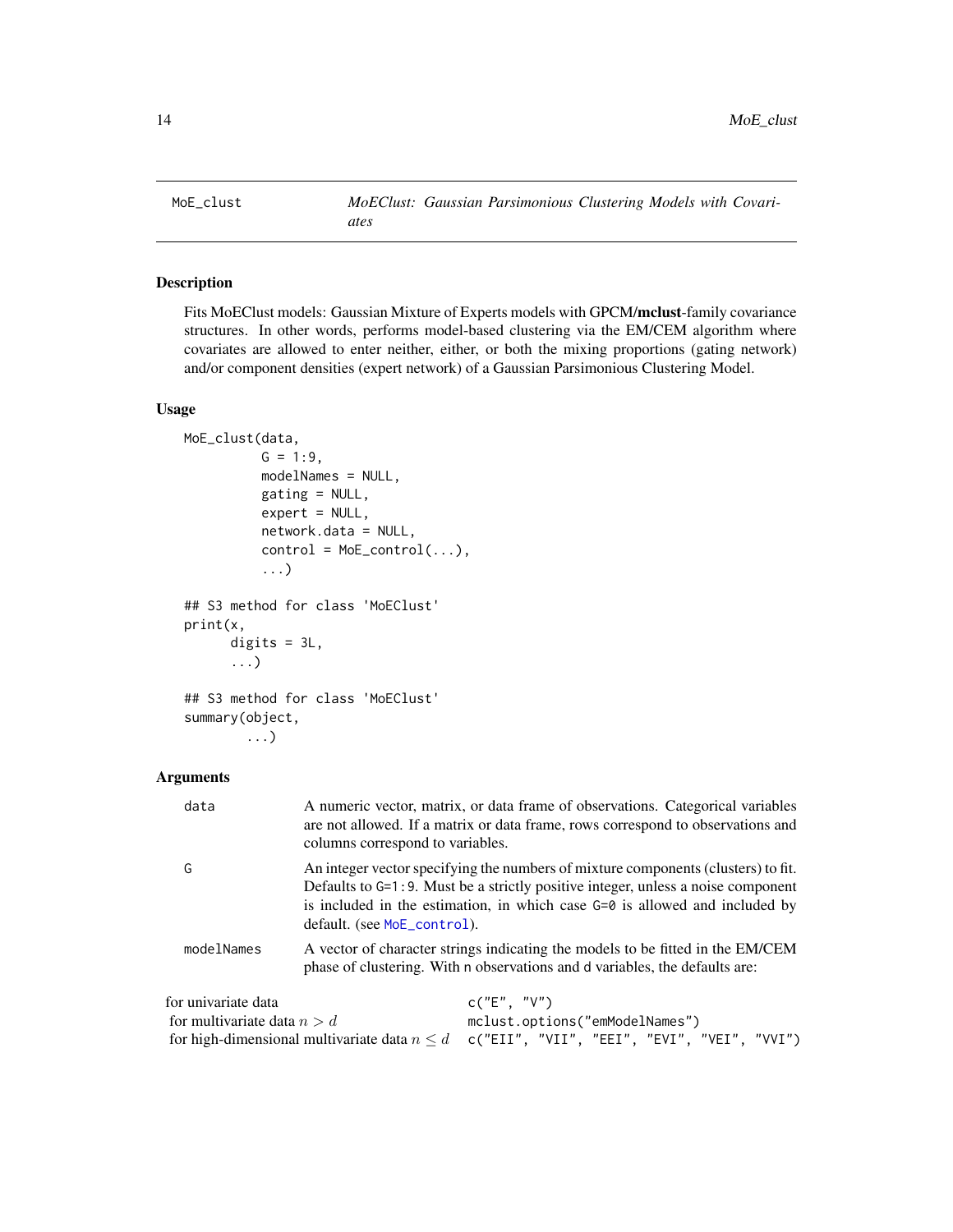For single-component models these options reduce to:

<span id="page-14-0"></span>

| for univariate data                                               | "F"                    |
|-------------------------------------------------------------------|------------------------|
| for multivariate data $n > d$                                     | c("EII", "EEI", "EEE") |
| for high-dimensional multivariate data $n \leq d$ c("EII", "EEI") |                        |

For zero-component models with a noise component only the "E" and "EII" models will be fit for univariate and multivariate data, respectively. The help file for [mclustModelNames](#page-0-0) further describes the available models (though the "X" in the single-component models will be coerced to "E" if supplied that way). For single-component models, other model names equivalent to those above can be supplied, but will be coerced to those above.

- gating  $\overline{A}$  [formula](#page-0-0) for determining the model matrix for the multinomial logistic regression in the gating network when fixed covariates enter the mixing proportions. This will be ignored where G=1. Continuous, categorical, and/or ordinal covariates are allowed. Logical covariates will be coerced to factors. Interactions and higher order terms are permitted. The specification of the LHS of the formula is ignored. Intercept terms are included by default.
- expert A [formula](#page-0-0) for determining the model matrix for the (multivariate) WLS in the expert network when fixed covariates are included in the component densities. Continuous, categorical, and/or ordinal covariates are allowed. Logical covariates will be coerced to factors. Interactions & higher order terms are permitted. The specification of the LHS of the formula is ignored. Intercept terms are included by default.
- network.data An optional data frame in which to look for the covariates in the gating &/or expert network formulas, if any. If not found in network.data, any supplied gating &/or expert covariates are taken from the environment from which MoE\_clust is called. Try to ensure the names of variables in network.data do not match any of those in data.
- control A list of control parameters for the EM/CEM and other aspects of the algorithm. The defaults are set by a call to [MoE\\_control](#page-22-1).
- ... An alternative means of passing control parameters directly via the named arguments of [MoE\\_control](#page-22-1). Do not pass the output from a call to [MoE\\_control](#page-22-1) here! This argument is only relevant for the [MoE\\_clust](#page-13-1) function and will be ignored for the associated print and summary functions.

x, object, digits

Arguments required for the print and summary functions: x and object are objects of class "MoEClust" resulting from a call to [MoE\\_clust](#page-13-1), while digits gives the number of decimal places to round to for printing purposes (defaults to 3).

#### Details

The function effectively allows 4 different types of Gaussian Mixture of Experts model (as well as the different models in the GPCM/mclust family, for each): i) the standard finite Gaussian mixture with no covariates, ii) fixed covariates only in the gating network, iii) fixed covariates only in the expert network, iv) the full Mixture of Experts model with fixed covariates entering both the mixing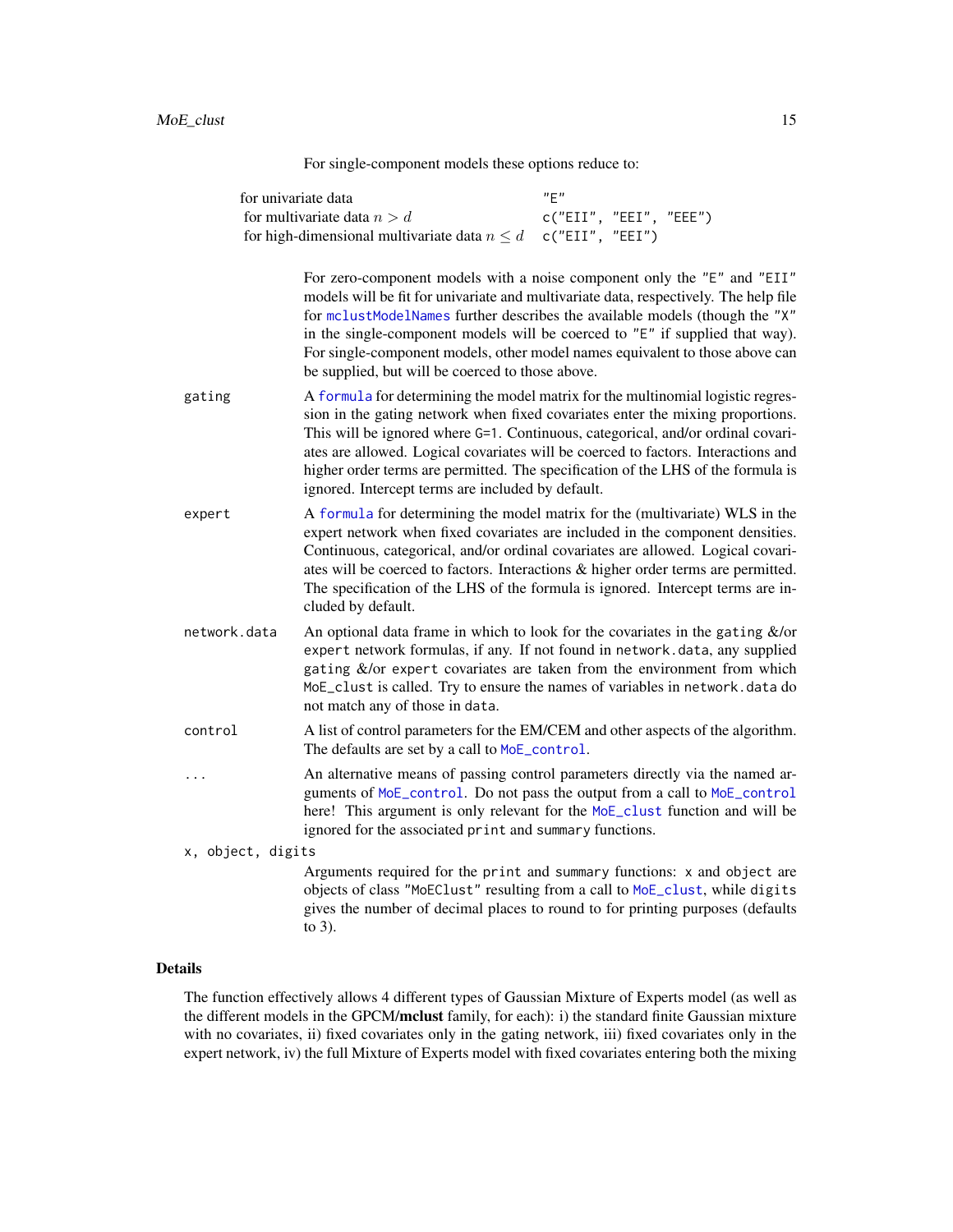proportions and component densities. Note that having the same covariates in both networks is allowed. So too are interactions and higher order terms (see [formula](#page-0-0)). Covariates can be continuous, categorical, logical, or ordinal, but the response must always be continuous.

While model selection in terms of choosing the optimal number of components and the GPCM/mclust model type is performed within [MoE\\_clust](#page-13-1), using one of the criterion options within [MoE\\_control](#page-22-1), choosing between multiple fits with different combinations of covariates or different initialisation settings can be done by supplying objects of class "MoEClust" to [MoE\\_compare](#page-19-1).

### Value

A list (of class "MoEClust") with the following named entries, mostly corresponding to the chosen optimal model (as determined by the criterion within [MoE\\_control](#page-22-1)):

| call       | The matched call.                                                                                                                                                                                                                                                                                                                                                                                                   |
|------------|---------------------------------------------------------------------------------------------------------------------------------------------------------------------------------------------------------------------------------------------------------------------------------------------------------------------------------------------------------------------------------------------------------------------|
| data       | The input data, as a data. frame.                                                                                                                                                                                                                                                                                                                                                                                   |
| modelName  | A character string denoting the GPCM/mclust model type at which the optimal<br>criterion occurs.                                                                                                                                                                                                                                                                                                                    |
| n          | The number of observations in the data.                                                                                                                                                                                                                                                                                                                                                                             |
| d          | The dimension of the data.                                                                                                                                                                                                                                                                                                                                                                                          |
| G          | The optimal number of mixture components.                                                                                                                                                                                                                                                                                                                                                                           |
| <b>BIC</b> | A matrix of all BIC values with length{G} rows and length(modelNames)<br>columns. May include missing entries: NA represents models which were not<br>visited, -Inf represents models which were terminated due to error, for which<br>a log-likelihood could not be estimated. Inherits the classes "MoECriterion"<br>and "mclustBIC", for which dedicated printing and plotting functions exist,<br>respectively. |
| <b>ICL</b> | A matrix of all ICL values with length{G} rows and length(modelNames)<br>columns. May include missing entries: NA represents models which were not<br>visited, -Inf represents models which were terminated due to error, for which<br>a log-likelihood could not be estimated. Inherits the classes "MoECriterion"<br>and "mclustICL", for which dedicated printing and plotting functions exist,<br>respectively. |
| AIC        | A matrix of all AIC values with length{G} rows and length(modelNames)<br>columns. May include missing entries: NA represents models which were not<br>visited, -Inf represents models which were terminated due to error, for which<br>a log-likelihood could not be estimated. Inherits the classes "MoECriterion"<br>and "mclustAIC", for which dedicated printing and plotting functions exist,<br>respectively. |
| bic        | The BIC value corresponding to the optimal model. May not necessarily be the<br>optimal BIC.                                                                                                                                                                                                                                                                                                                        |
| icl        | The ICL value corresponding to the optimal model. May not necessarily be the<br>optimal ICL.                                                                                                                                                                                                                                                                                                                        |
| aic        | The AIC value corresponding to the optimal model. May not necessarily be the<br>optimal AIC.                                                                                                                                                                                                                                                                                                                        |

<span id="page-15-0"></span>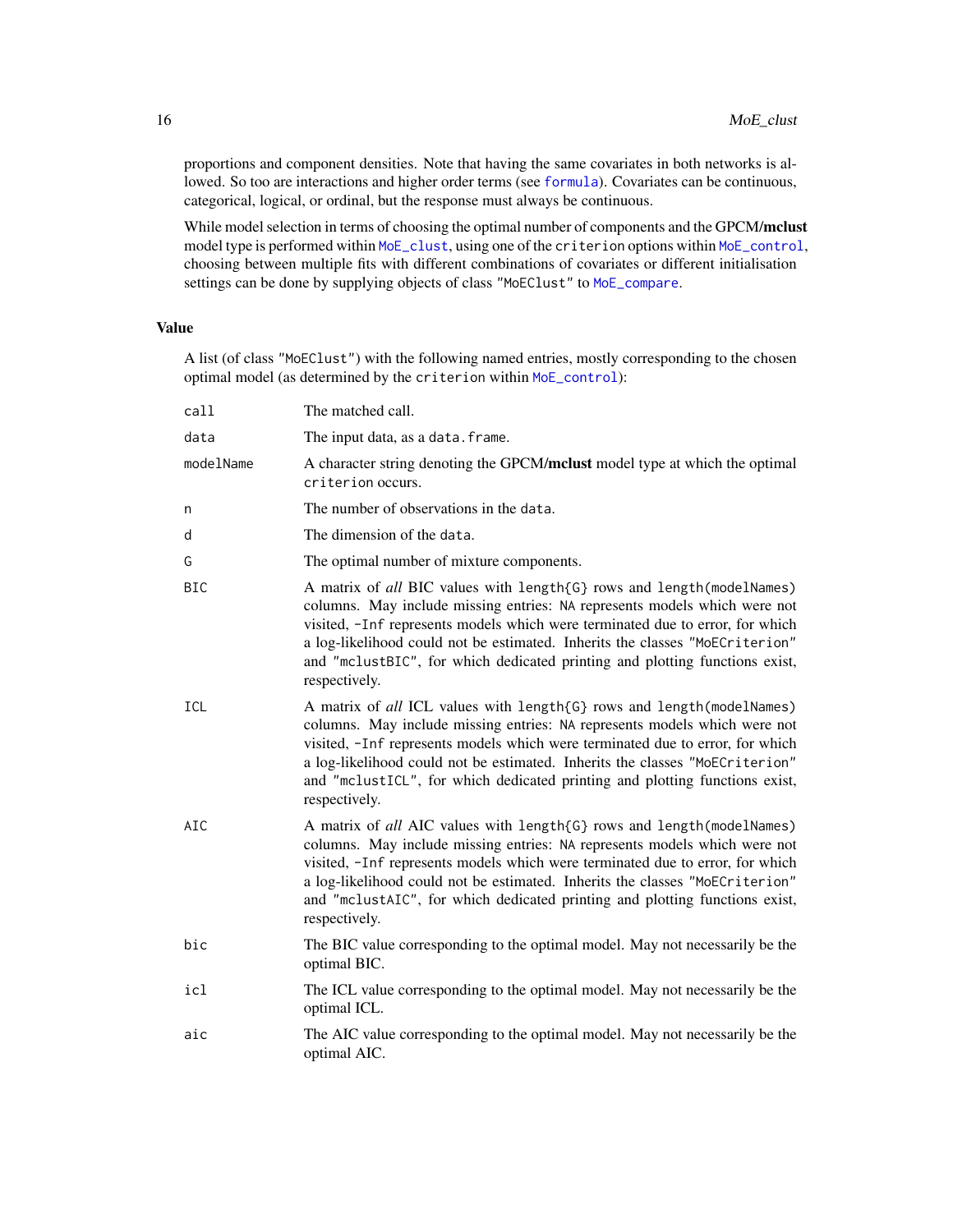<span id="page-16-0"></span>

| gating     | An object of class "MoE_gating" and either "multinom" or "glm" (for single-<br>component models) giving the multinom regression coefficients of the gating<br>network. If gating covariates were <i>NOT</i> supplied (or the best model has just<br>one component), this corresponds to a RHS of $\sim$ 1, otherwise the supplied gating<br>formula. As such, a fitted gating network is always returned even in the absence<br>of supplied covariates. The number of parameters to penalise by for MoE_crit is<br>given by length(coef(gating)), and the gating formula used is stored here<br>as an attribute. If there is a noise component, its coefficients are those for the last<br>component. Users are cautioned against making inferences about statistical<br>significance from summaries of the coefficients in the gating network. |
|------------|-------------------------------------------------------------------------------------------------------------------------------------------------------------------------------------------------------------------------------------------------------------------------------------------------------------------------------------------------------------------------------------------------------------------------------------------------------------------------------------------------------------------------------------------------------------------------------------------------------------------------------------------------------------------------------------------------------------------------------------------------------------------------------------------------------------------------------------------------|
| expert     | An object of class "MoE_expert" and "1m" giving the (multivariate) WLS re-<br>gression coefficients of the expert network. If expert covariates were NOT<br>supplied, this corresponds to a RHS of $\sim$ 1, otherwise the supplied expert for-<br>mula. As such, a fitted expert network is always returned even in the absence<br>of supplied covariates. The number of parameters to penalise by for MoE_crit<br>is given by $G * length(coeff(expert[[1]]))$ , and the expert formula used<br>is stored here is an attribute. Users are cautioned against making inferences<br>about statistical significance from summaries of the coefficients in the ex-<br>pert network.                                                                                                                                                                |
| LOGLIK     | A matrix of all maximal log-likelihood values with length{G} rows and length(modelNames)<br>columns. May include missing entries: NA represents models which were not<br>visited, -Inf represents models which were terminated due to error, for which<br>a log-likelihood could not be estimated. Inherits the classes "MoECriterion"<br>and "mclustLoglik", for which dedicated printing and plotting functions exist,<br>respectively.                                                                                                                                                                                                                                                                                                                                                                                                       |
| loglik     | The vector of increasing log-likelihood values for every EM/CEM iteration un-<br>der the optimal model. The last element of this vector is the maximum log-<br>likelihood achieved by the parameters returned at convergence.                                                                                                                                                                                                                                                                                                                                                                                                                                                                                                                                                                                                                   |
| linf       | An asymptotic estimate of the final converged maximised log-likelihood. Re-<br>turned when stopping="aitken" and $G > 1$ (see MoE_control and aitken),<br>otherwise the last element of loglik is returned instead.                                                                                                                                                                                                                                                                                                                                                                                                                                                                                                                                                                                                                             |
| df         | The number of estimated parameters in the optimal model (i.e. the number of<br>'used' degrees of freedom). Subtract this number from n to get the degrees of<br>freedom. The number of parameters due to the gating network, expert network,<br>and covariance matrices are also stored here as attributes of df.                                                                                                                                                                                                                                                                                                                                                                                                                                                                                                                               |
| iters      | The total number of EM/CEM iterations for the optimal model.                                                                                                                                                                                                                                                                                                                                                                                                                                                                                                                                                                                                                                                                                                                                                                                    |
| hypvol     | The hypervolume parameter for the noise component if required, otherwise set<br>to NA (see MoE_control).                                                                                                                                                                                                                                                                                                                                                                                                                                                                                                                                                                                                                                                                                                                                        |
| parameters | A list with the following named components:                                                                                                                                                                                                                                                                                                                                                                                                                                                                                                                                                                                                                                                                                                                                                                                                     |
|            | pro The mixing proportions: either a vector of length G or, if gating covari-<br>ates were supplied, a matrix with an entry for each observation (rows) and<br>component (columns).                                                                                                                                                                                                                                                                                                                                                                                                                                                                                                                                                                                                                                                             |
|            | mean The means of each component. If there is more than one component, this<br>is a matrix whose $k$ -th column is the mean of the $k$ -th component of the<br>mixture model.                                                                                                                                                                                                                                                                                                                                                                                                                                                                                                                                                                                                                                                                   |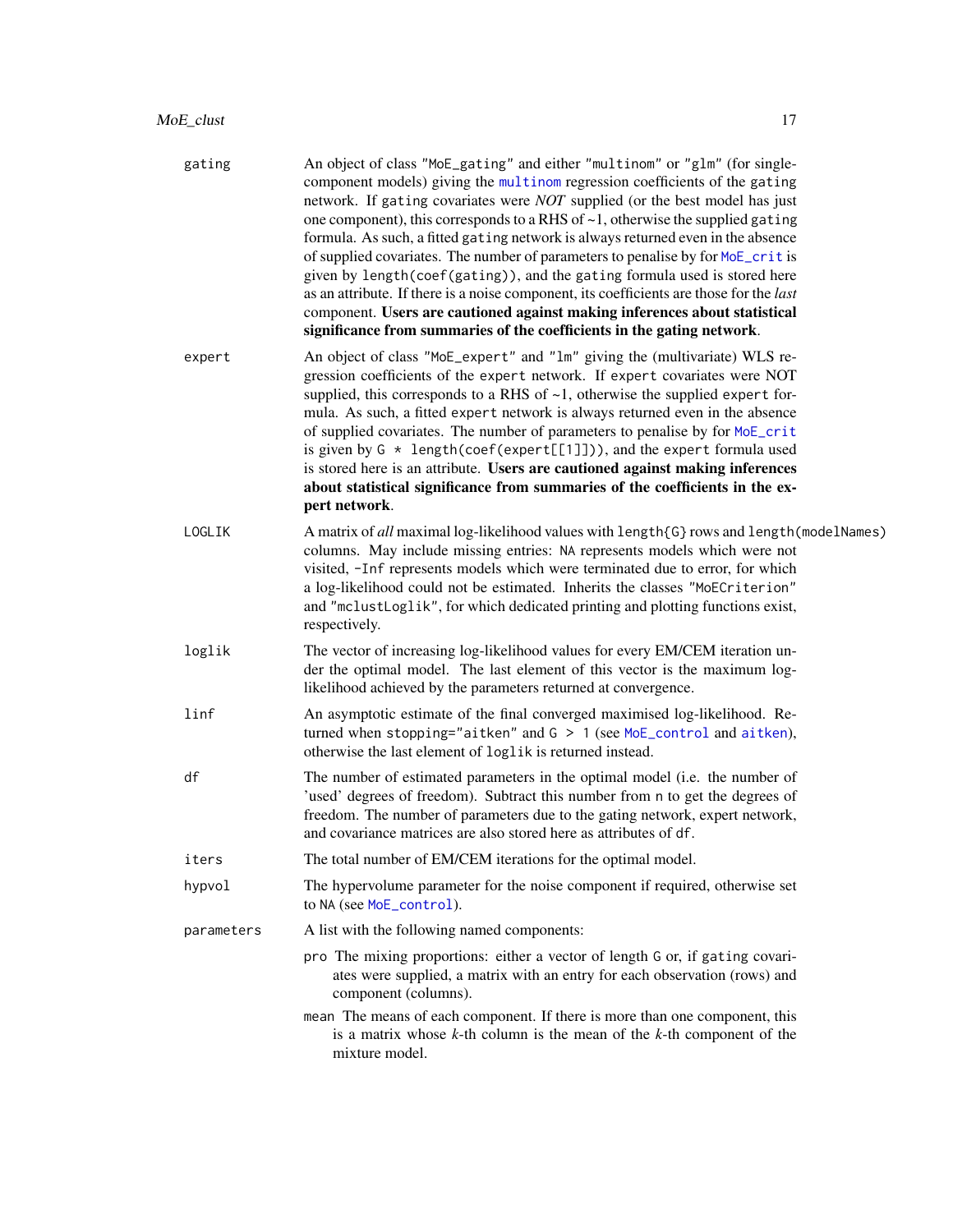<span id="page-17-0"></span>

|              | For models with expert network covariates, this is given by the posterior<br>mean of the fitted values, otherwise the posterior mean of the response is re-<br>ported. For models with expert network covariates, the observation-specific<br>means can be accessed by calling predict on each object in the list given<br>by expert.                                                                                                                                                                                                                                          |
|--------------|--------------------------------------------------------------------------------------------------------------------------------------------------------------------------------------------------------------------------------------------------------------------------------------------------------------------------------------------------------------------------------------------------------------------------------------------------------------------------------------------------------------------------------------------------------------------------------|
|              | variance A list of variance parameters of each component of the model. The<br>components of this list depend on the model type specification. See the help<br>file for mclustVariance for details. Also see expert_covar for an alter-<br>native approach to summarising the variance parameters in the presence of<br>expert network covariates.                                                                                                                                                                                                                              |
|              | Vinv The inverse of the hypervolume parameter for the noise component if re-<br>quired, otherwise set to NULL (see MoE_control).                                                                                                                                                                                                                                                                                                                                                                                                                                               |
| z            | The final responsibility matrix whose $[i, k]$ -th entry is the probability that ob-<br>servation $i$ belonds to the $k$ -th component. If there is a noise component, its<br>values are found in the <i>last</i> column.                                                                                                                                                                                                                                                                                                                                                      |
|              | classification The vector of cluster labels for the chosen model corresponding to z, i.e. max.col(z).<br>Observations belonging to the noise component will belong to component 0.                                                                                                                                                                                                                                                                                                                                                                                             |
| uncertainty  | The uncertainty associated with the classification.                                                                                                                                                                                                                                                                                                                                                                                                                                                                                                                            |
| net.covs     | A data frame gathering the unique set of covariates used in the gating and<br>expert networks, if any. Will contain zero columns in the absence of gating or<br>expert network covariates. Supplied gating covariates will be exluded if the op-<br>timal model has only one component. May have fewer columns than covariates<br>supplied via the network.data argument also, as only the included covariates<br>are gathered here.                                                                                                                                           |
| resid.data   | In the presence of expert network covariates, this is the augmented data actually<br>used in the clustering at convergence, as a list of G matrices of WLS residuals of<br>dimension $n \times d$ . Will contain zero columns in the absence of expert network<br>covariates.                                                                                                                                                                                                                                                                                                  |
| DF           | A matrix giving the numbers of estimated parameters (i.e. the number of 'used'<br>degrees of freedom) for all visited models, with length{G} rows and length(modelNames)<br>columns. Subtract these numbers from n to get the degrees of freedom. May<br>include missing entries: NA represents models which were not visited, -Inf rep-<br>resents models which were terminated due to error, for which parameters could<br>not be estimated. Inherits the classes "MoECriterion" and "mclustDF", for<br>which dedicated printing and plotting functions exist, respectively. |
| <b>ITERS</b> | A matrix giving the total number of EM/CEM iterations for all visited models,<br>with length{G} rows and length(modelNames) columns. May include miss-<br>ing entries: NA represents models which were not visited, Inf represents models<br>which were terminated due to singularity/error and thus would never have con-<br>verged. Inherits the classes "MoECriterion" and "mclustITERS", for which<br>dedicated printing and plotting functions exist, respectively.                                                                                                       |

Dedicated [plot](#page-48-1), [predict](#page-50-1), print and summary functions exist for objects of class "MoEClust". The results can be coerced to the "Mclust" class to access other functions from the mclust package via [as.Mclust](#page-6-1).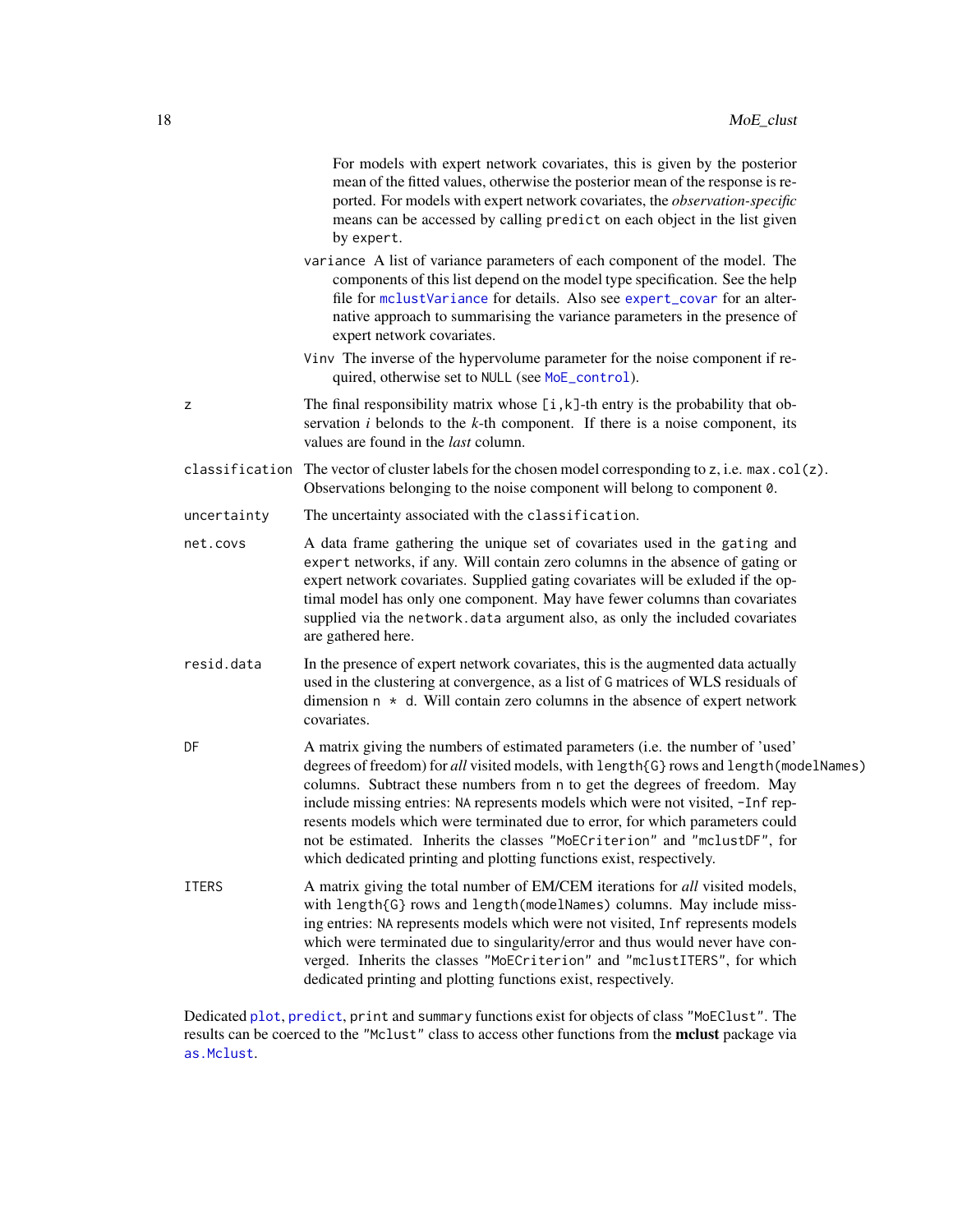#### <span id="page-18-0"></span>MoE\_clust 19

#### **Note**

Where BIC, ICL, AIC, LOGLIK, DF and ITERS contain NA entries, this corresponds to a model which was not run; for instance a VVV model is never run for single-component models as it is equivalent to EEE. As such, one can consider the value as not really missing, but equivalent to the EEE value. BIC, ICL, AIC, LOGLIK, DF and ITERS all inherit the classes "MoECriterion" and "mclustBIC", "mclustICL", etc., for which dedicated printing and plotting functions exist, respectively.

### Author(s)

Keefe Murphy - << keefe.murphy@ucd.ie>>

#### References

K. Murphy and T. B. Murphy (2017). Parsimonious Model-Based Clustering with Covariates. *To appear*. [<arXiv:1711.05632>](https://arxiv.org/abs/1711.05632).

C. Fraley and A. E. Raftery (2002). Model-based clustering, discriminant analysis, and density estimation. *Journal of the American Statistical Association*, 97:611-631.

#### See Also

[MoE\\_compare](#page-19-1), [plot.MoEClust](#page-48-1), [predict.MoEClust](#page-50-1), [MoE\\_control](#page-22-1), [as.Mclust](#page-6-1), [MoE\\_crit](#page-27-1), [MoE\\_estep](#page-33-1), [MoE\\_cstep](#page-30-1), [MoE\\_dens](#page-32-1), [mclustModelNames](#page-0-0), [mclustVariance](#page-0-0), [expert\\_covar](#page-11-1) [aitken](#page-4-1)

```
## Not run:
data(ais)
hema \leq - \text{ais}[,3:7]sex <- ais$sex
BMI <- ais$BMI
# Fit a standard finite mixture model
m1 <- MoE_clust(hema, G=2:3)
# Allow covariates to enter the mixing proportions
m2 <- MoE_clust(hema, G=2:3, gating= ~ sex + BMI)
# Allow covariates to enter the component densities
m3 \leq MoE_clust(hema, G=2:3, expert= \sim sex)
# Allow covariates to enter both the gating & expert network
m4 <- MoE_clust(hema, G=2:3, gating= ~ BMI, expert= ~ sex)
# Extract the model with highest ICL
(comp <- MoE_compare(m1, m2, m3, m4, criterion="icl"))
(best <- comp$optimal)
(summ <- summary(best))
# Examine the gating and expert networks in greater detail
# (but refrain from inferring statistical significance!)
```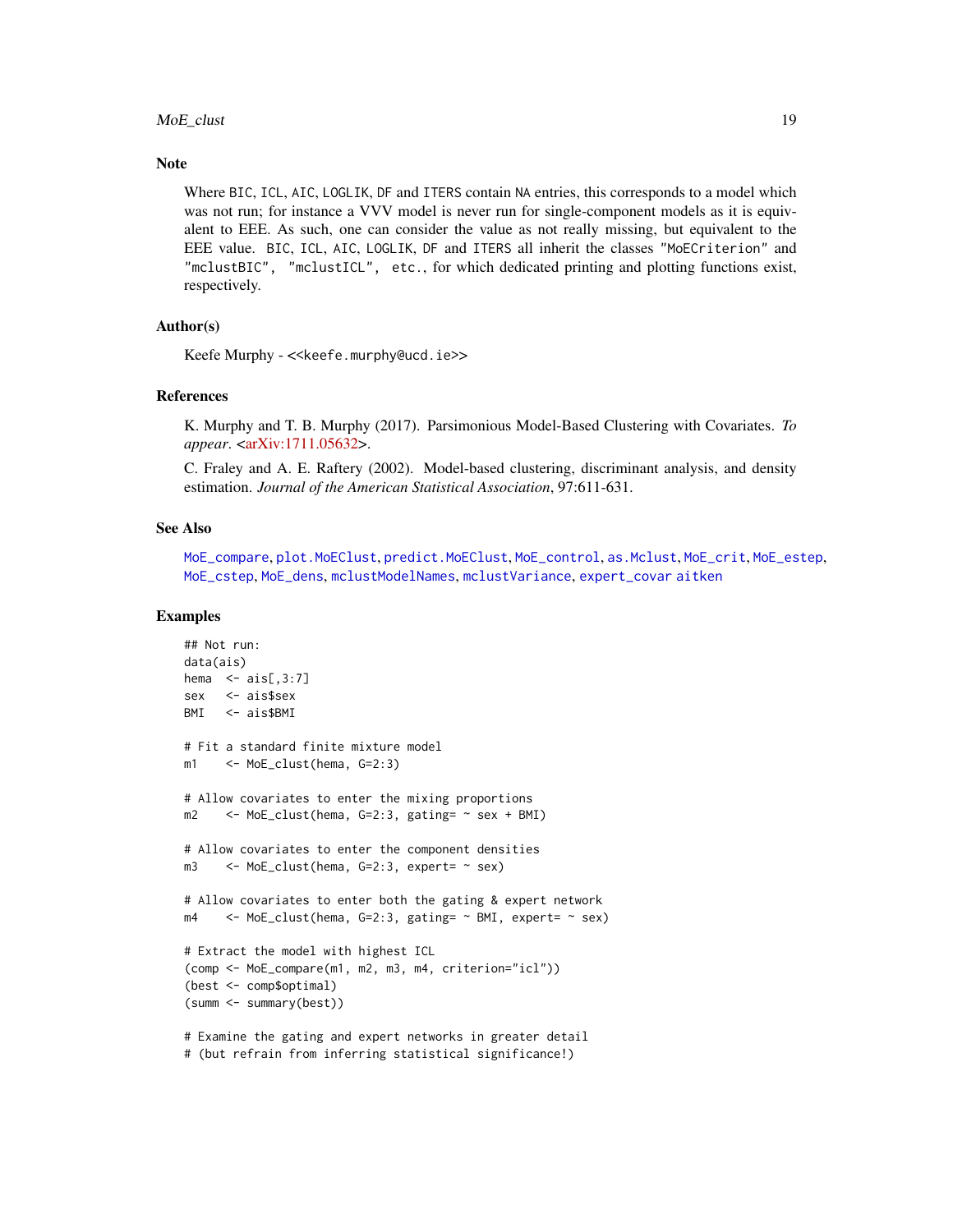```
summary(best$gating)
summary(best$expert)
# Visualise the results, incl. the gating network and log-likelihood
plot(best, what="gpairs")
plot(best, what="gating")
plot(best, what="loglik")
# Visualise the results using the 'lattice' library
require("lattice")
z <- factor(best$classification, labels=paste0("Cluster", seq_len(best$G)))
splom(~ hema | sex, groups=z)
splom(~ hema | z, groups=sex)
## End(Not run)
```

```
MoE_compare Choose the best MoEClust model
```
#### Description

Takes one or more sets of MoEClust models fitted by [MoE\\_clust](#page-13-1) and ranks them according to the BIC, ICL, or AIC. It's possible to respect the internal ranking within each set of models, or to discard models within each set which were already deemed sub-optimal.

#### Usage

```
MoE_compare(...,
            criterion = c("bic", "icl", "aic"),
            pick = 3L,optimal.only = FALSE)
## S3 method for class 'MoECompare'
print(x,
      index = seq_len(x$pick),
      noise = TRUE,digits = 3L,
      ...)
```
#### Arguments

| $\ddots$  | One or more objects of class "MoEClust" outputted by MoE_clust. All models<br>must have been fit to the same data set. A single named list of such objects can<br>also be supplied. This argument is only relevant for the MoE_compare function<br>and will be ignored for the associated print function. |
|-----------|-----------------------------------------------------------------------------------------------------------------------------------------------------------------------------------------------------------------------------------------------------------------------------------------------------------|
| criterion | The criterion used to determine the ranking. Defaults to "bic".                                                                                                                                                                                                                                           |
| pick      | The (integer) number of models to be ranked and compared. Defaults to 3L.<br>Will be constrained by the number of models within the "MoEClust" objects<br>supplied via  if optimal.only is FALSE, otherwise constrained simply by                                                                         |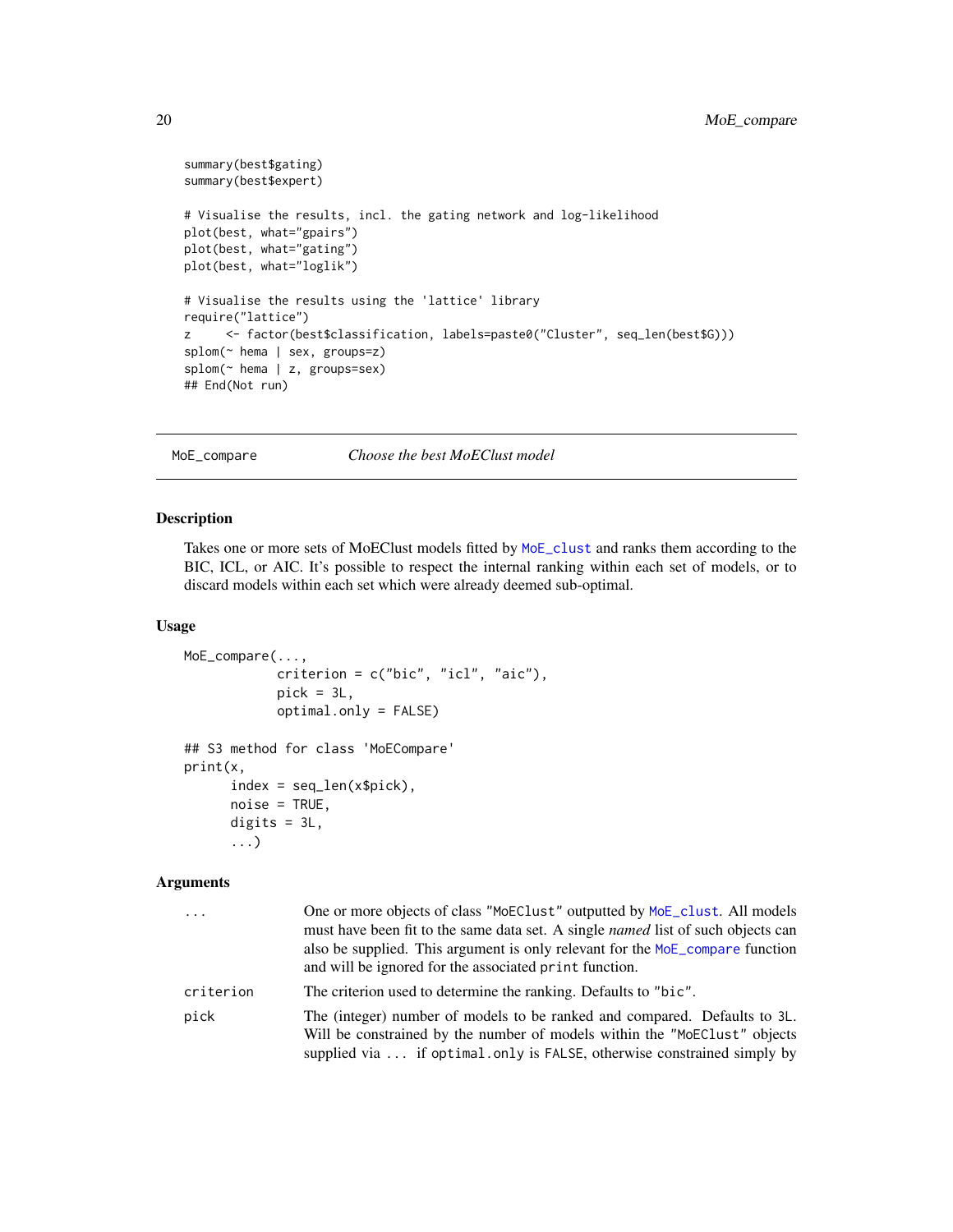the number of "MoEClust" objects supplied. Setting pick=Inf is a valid way to select all models.

<span id="page-20-0"></span>optimal.only Logical indicating whether to only rank models already deemed optimal within each "MoEClust" object (TRUE), or to allow models which were deemed suboptimal enter the final ranking (FALSE, the default). See details

#### x, index, noise, digits

Arguments required for the associated print function:

- x An object of class "MoECompare" resulting from a call to [MoE\\_compare](#page-19-1).
- index A logical or numeric vector giving the indices of the rows of the table of ranked models to print. This defaults to the full set of ranked models. It can be useful when the table of ranked models is large to examine a subset via this index argument, for display purposes.
- noise A logical which determines whether presence of a noise-component should be indicated by the method employed to estimate the hypervolume (defaults to TRUE) or, if FALSE, simply by TRUE. In the absence of a noise component, FALSE will be printed regardless. Only relevant if at least one of the models being compared has a noise component.

If any of the compared models do have a noise component, this switch also controls whether the influence (or not) of gating covariates on the noise component's mixing proportion is indicated (either by TRUE or FALSE for models with a noise component, or else a blank entry for those without), for the models among those being compared which have gating covariates.

digits The number of decimal places to round model selection criteria to (defaults to 3).

#### Details

The purpose of this function is to conduct model selection on "MoEClust" objects, fit to the same data set, with different combinations of gating/expert network covariates or different initialisation settings.

Model selection will have already been performed in terms of choosing the optimal number of components and GPCM/mclust model type within each supplied set of results, but [MoE\\_compare](#page-19-1) will respect the internal ranking of models when producing the final ranking if optimal.only is FALSE: otherwise only those models already deemed optimal within each "MoEClust" object will be ranked.

As such if two sets of results are supplied when optimal.only is FALSE, the 1st, 2nd and 3rd best models could all belong to the first set of results, meaning a model deemed suboptimal according to one set of covariates could be superior to one deemed optimal under another set of covariates.

#### Value

A list of class "MoECompare", for which a dedicated print function exists, containing the following elements (each of length pick, and ranked according to criterion, where appropriate):

- optimal The single optimal model (an object of class "MoEClust") among those supplied, according to the chosen criterion.
- pick The final number of ranked models. May be different (i.e. less than) the supplied pick value.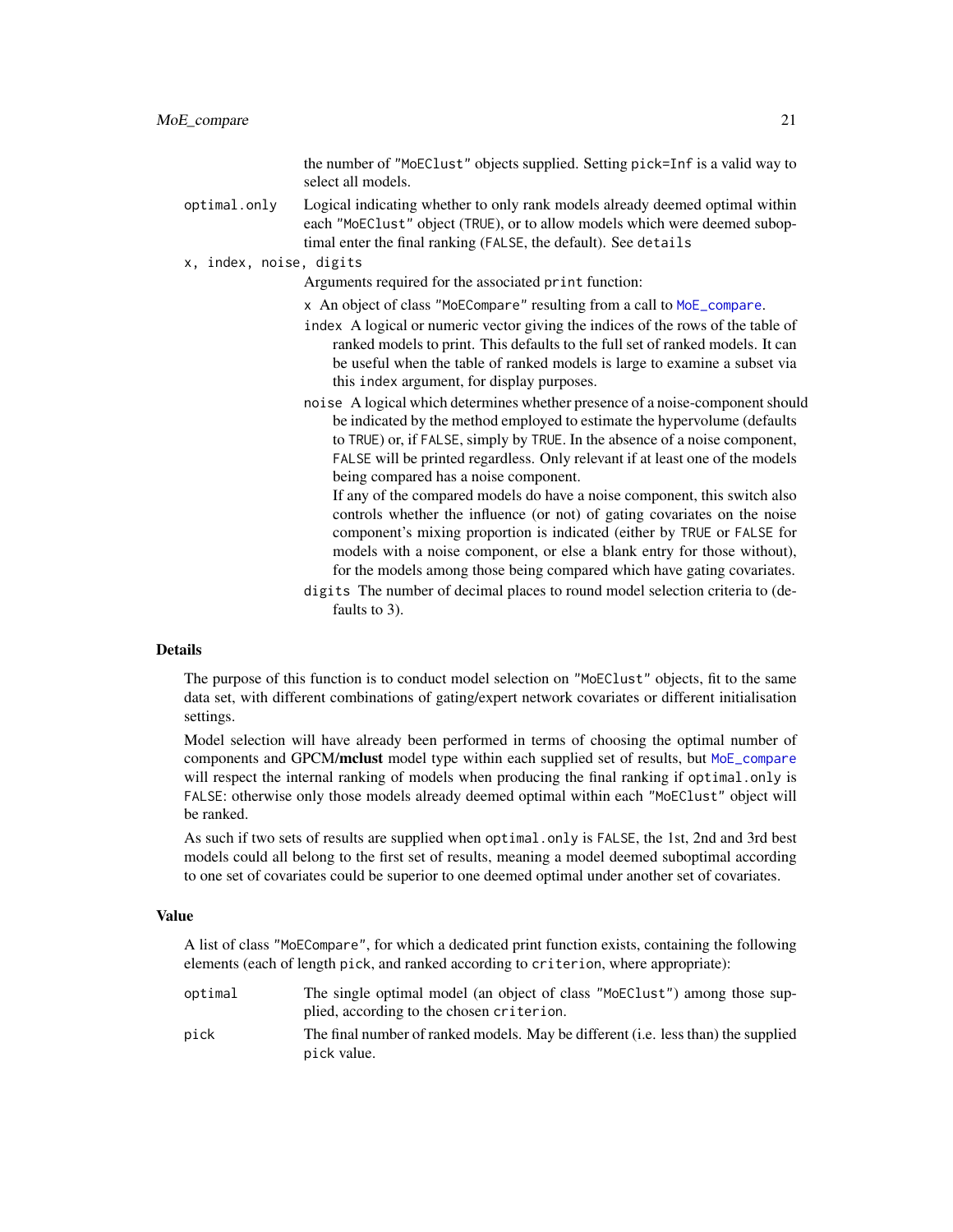<span id="page-21-0"></span>

| MoENames   | The names of the supplied "MoEClust" objects.                                                                                                                                                                                                                                                 |
|------------|-----------------------------------------------------------------------------------------------------------------------------------------------------------------------------------------------------------------------------------------------------------------------------------------------|
| modelNames | The mclustModelNames.                                                                                                                                                                                                                                                                         |
| G          | The optimal numbers of components.                                                                                                                                                                                                                                                            |
| df         | The numbers of estimated parameters.                                                                                                                                                                                                                                                          |
| iters      | The numbers of EM/CEM iterations.                                                                                                                                                                                                                                                             |
| bic        | BIC values, ranked according to criterion.                                                                                                                                                                                                                                                    |
| icl        | TCL values, ranked according to criterion.                                                                                                                                                                                                                                                    |
| aic        | AIC values, ranked according to criterion.                                                                                                                                                                                                                                                    |
| loglik     | Maximal log-likelihood values, ranked according to criterion.                                                                                                                                                                                                                                 |
| gating     | The gating formulas.                                                                                                                                                                                                                                                                          |
| expert     | The expert formulas.                                                                                                                                                                                                                                                                          |
| equalPro   | Logical indicating whether mixing proportions were constrained to be equal<br>across components.                                                                                                                                                                                              |
| hypvol     | Hypervolume parameters for the noise component if required, otherwise set to<br>NA (see MoE_control).                                                                                                                                                                                         |
| noise      | Either a logical indicating the presence/absence of a noise component, or the<br>type of noise component fitted (if any). Depends on the supplied value of noise.<br>Only displayed if at least one of the compared models has a noise component.                                             |
| noise.gate | Logical indicating whether gating covariates were allowed to influence the noise<br>component's mixing proportion. Only printed for models with a noise compo-<br>nent, when at least one of the compared models has gating covariates, and even<br>then only when noise is supplied as TRUE. |

### Note

The criterion argument here need not comply with the criterion used for model selection within each "MoEClust" object, but be aware that a mismatch in terms of criterion *may* require the optimal model to be re-fit in order to be extracted, thereby slowing down [MoE\\_compare](#page-19-1).

A dedicated print function exists for objects of class "MoECompare".

[plot.MoEClust](#page-48-1) and [as.Mclust](#page-6-1) can both also be called on objects of class "MoECompare".

### Author(s)

Keefe Murphy - << keefe.murphy@ucd.ie>>

### References

K. Murphy and T. B. Murphy (2017). Parsimonious Model-Based Clustering with Covariates. *To appear*. [<arXiv:1711.05632>](https://arxiv.org/abs/1711.05632).

### See Also

[MoE\\_clust](#page-13-1), [mclustModelNames](#page-0-0), [plot.MoEClust](#page-48-1), [as.Mclust](#page-6-1)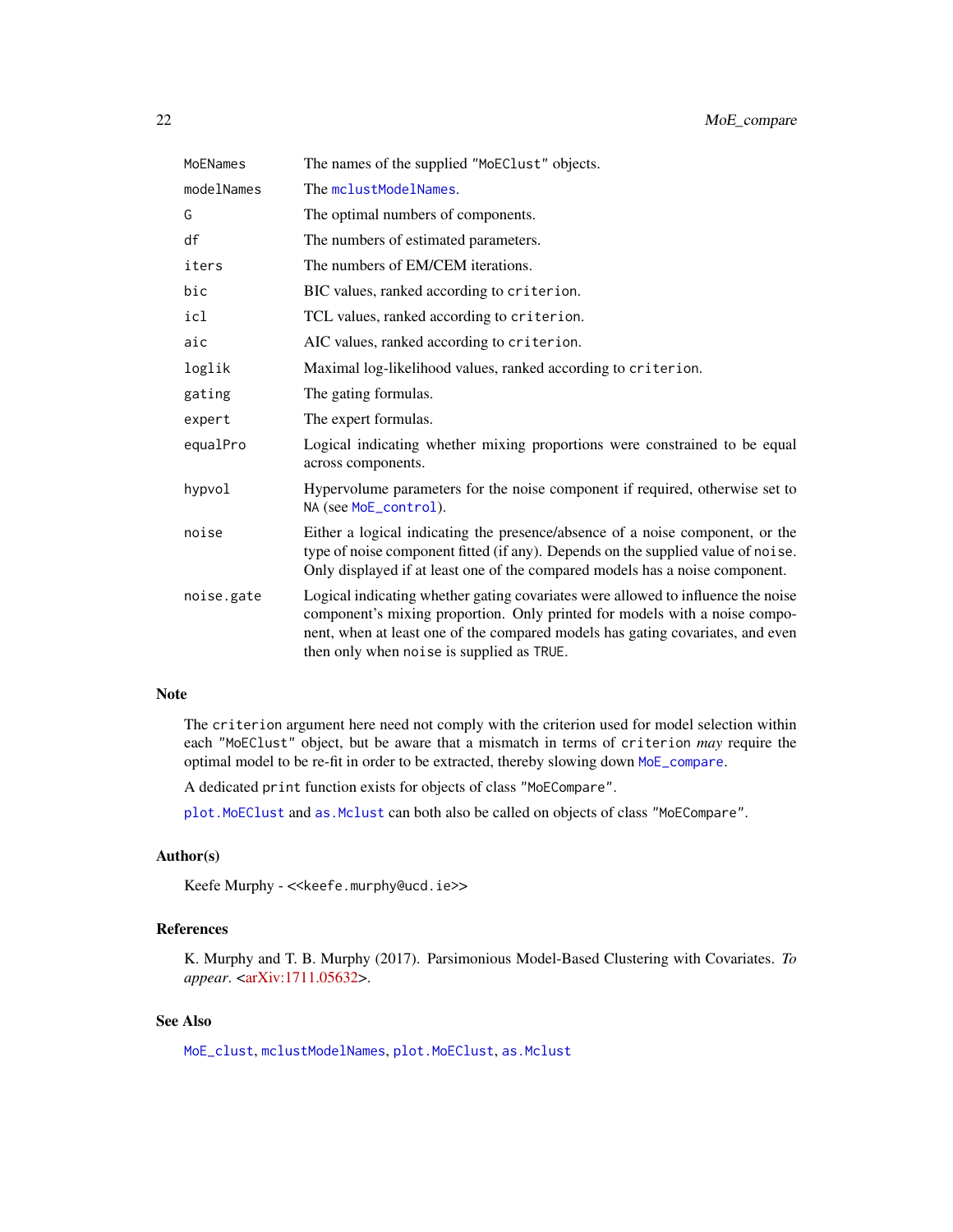### <span id="page-22-0"></span>MoE\_control 23

#### Examples

```
data(CO2data)
GNP \leq CO2data[,1]
CO2 \leq COO2data[,2]
m1 <- MoE_clust(CO2, G=1:2)
m2 \le -\text{MoE}_clust(CO2, G=1:2, gating = \text{GNP})m3 \leq MoE_clust(CO2, G=1:2, expert= \sim GNP)
m4 \leq MoE_{\text{clust}}(CO2, G=1:2, gating = \sim GNP, \text{expert} = \sim GNP)m5 <- MoE_clust(CO2, G=1:2, equalPro=TRUE)
m6 <- MoE_clust(CO2, G=1:2, expert= ~ GNP, equalPro=TRUE)
# Rank only the optimal models and examine the best model
(comp <- MoE_compare(m1, m2, m3, m4, m5, m6, pick=6, optimal.only=TRUE))
(best <- comp$optimal)
(summ <- summary(best))
# Examine all models visited, including those already deemed suboptimal
# Only print models with expert covariates & more than one component
comp2 <- MoE_compare(m1, m2, m3, m4, m5, m6, pick=18)
print(comp2, comp2$expert != "None" & comp2$G > 1)
```
<span id="page-22-1"></span>

#### MoE\_control *Set control values for use with MoEClust*

### Description

Supplies a list of arguments (with defaults) for use with [MoE\\_clust](#page-13-1).

#### Usage

```
MoE_control(algo = c("EM", "CEM", "cemEM"),
            criterion = c("bic", "icl", "aic"),
            stopping = c("aitken", "relative"),
            init.z = c("hc", "quantile", "kmeans", "mclust", "random"),
            nstarts = 1L,
            exp.init = list(...),eps = .Machine$double.eps,
            tol = c(1e-05, sqrt(.Machine$double.eps), 1e-08),
            itmax = c(.Machine$integer.max, .Machine$integer.max, 100L),
            equalPro = FALSE,
            noise.args = list(...),hc.args = list(...),km.args = list(...),init.crit = c("bic", "icl"),warn.it = OL,
            verbose = interactive(),
            ...)
```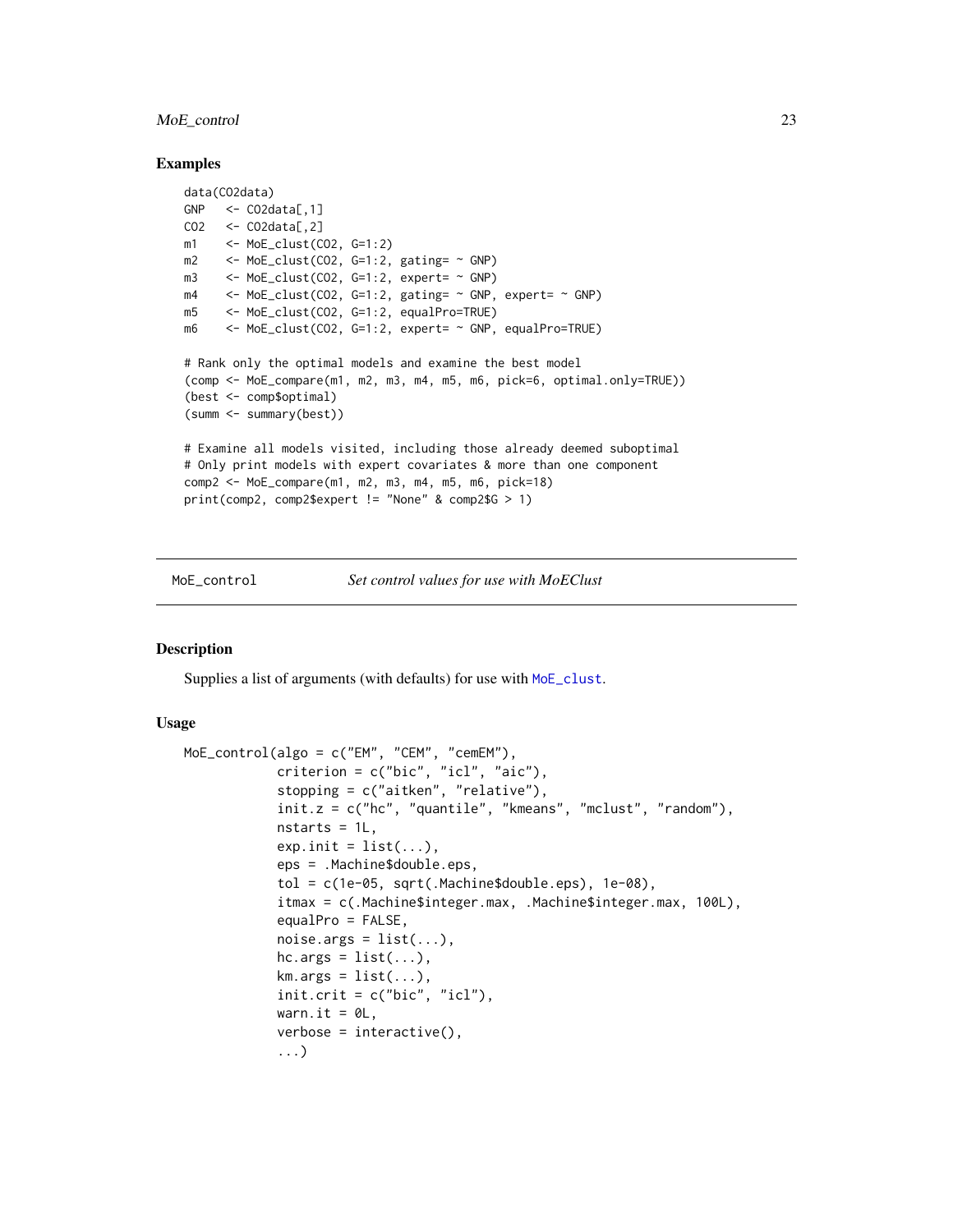### <span id="page-23-0"></span>Arguments

| $-$       |                                                                                                                                                                                                                                                                                                                                                                                                                                                                                                                                                                                                                                                                                                 |
|-----------|-------------------------------------------------------------------------------------------------------------------------------------------------------------------------------------------------------------------------------------------------------------------------------------------------------------------------------------------------------------------------------------------------------------------------------------------------------------------------------------------------------------------------------------------------------------------------------------------------------------------------------------------------------------------------------------------------|
| algo      | Switch controlling whether models are fit using the "EM" (the default) or "CEM"<br>algorithm. The option "cemEM" allows running the EM algorithm starting from<br>convergence of the CEM algorithm.                                                                                                                                                                                                                                                                                                                                                                                                                                                                                             |
| criterion | When either G or modelNames is a vector, criterion determines whether the<br>"bic" (Bayesian Information Criterion), "icl" (Integrated Complete Likelihood),<br>"aic" (Akaike Information Criterion) is used to determine the 'best' model when<br>gathering output. Note that all criteria will be returned in any case.                                                                                                                                                                                                                                                                                                                                                                       |
| stopping  | The criterion used to assess convergence of the EM/CEM algorithm. The de-<br>fault ("aitken") uses Aitken's acceleration method via aitken, otherwise the<br>"relative" change in log-likelihood is monitored (which may be less strict).<br>Both stopping rules are ultimately governed by tol[1]. When the "aitken"<br>method is employed, the asymptotic estimate of the final converged maximised<br>log-likelihood is also returned as linf for models with 2 or more components,<br>though the largest element of the returned vector loglik still gives the log-<br>likelihood value achieved by the parameters returned at convergence, under both<br>stopping methods (see MoE_clust). |
| init.z    | The method used to initialise the cluster labels. Defaults to a model-based ag-<br>glomerative hierarchical clustering tree as per "hc" for multivariate data (see<br>hc.args), or "quantile"-based clustering as per quant_clust for univariate<br>data (unless there are expert network covariates incorporated via exp. init\$joint<br>$\&$ /or exp. init \$clustMD, in which case the default is again "hc"). The "quantile"<br>option is thus only available for univariate data when expert network covariates<br>are not incorporated via exp. init \$joint &/or exp. init \$clustMD, or when<br>expert network covariates are not supplied.                                             |
|           | Other options include "kmeans" (see km. args), "random" initialisation, and a<br>full run of Mclust (itself initialised via a model-based agglomerative hierar-<br>chical clustering tree, again see hc. args), although this last option "mclust"<br>will be coerced to "hc" if there are no gating $&$ /or expert covariates within<br>MoE_clust (in order to better reproduce Mclust output).                                                                                                                                                                                                                                                                                                |
|           | When isTRUE (exp. init\$clustMD) and the clustMD library is loaded, the init.z<br>argument instead governs the method by which a call to clustMD is initialised.<br>In this instance, "quantile" will instead default to "hc", and the arguments to<br>hc. args and km. args will be ignored (unless all clustMD model types fail for<br>a given number of components).                                                                                                                                                                                                                                                                                                                         |
|           | When init.z="mclust" or clustMD is successfully invoked (via exp. init\$clustMD),<br>the argument init.crit (see below) specifies the model-selection criterion<br>("bic" or "icl") by which the optimal Mclust or clustMD model type to ini-<br>tialise with is determined, and criterion remains unaffected.                                                                                                                                                                                                                                                                                                                                                                                  |
| nstarts   | The number of random initialisations to use when $init.z="r$ andom". Defaults<br>to 1. Results will be based on the random start yielding the highest estimated<br>log-likelihood. Note that all nstarts random initialisations are affected by<br>exp.init\$mahalanobis, if invoked in the presence of expert network covari-<br>ates, which may remove some of the randomness.                                                                                                                                                                                                                                                                                                                |
| exp.init  | A list supplying select named parameters to control the initialisation routine in<br>the presence of <i>expert</i> network covariates (otherwise ignored):                                                                                                                                                                                                                                                                                                                                                                                                                                                                                                                                      |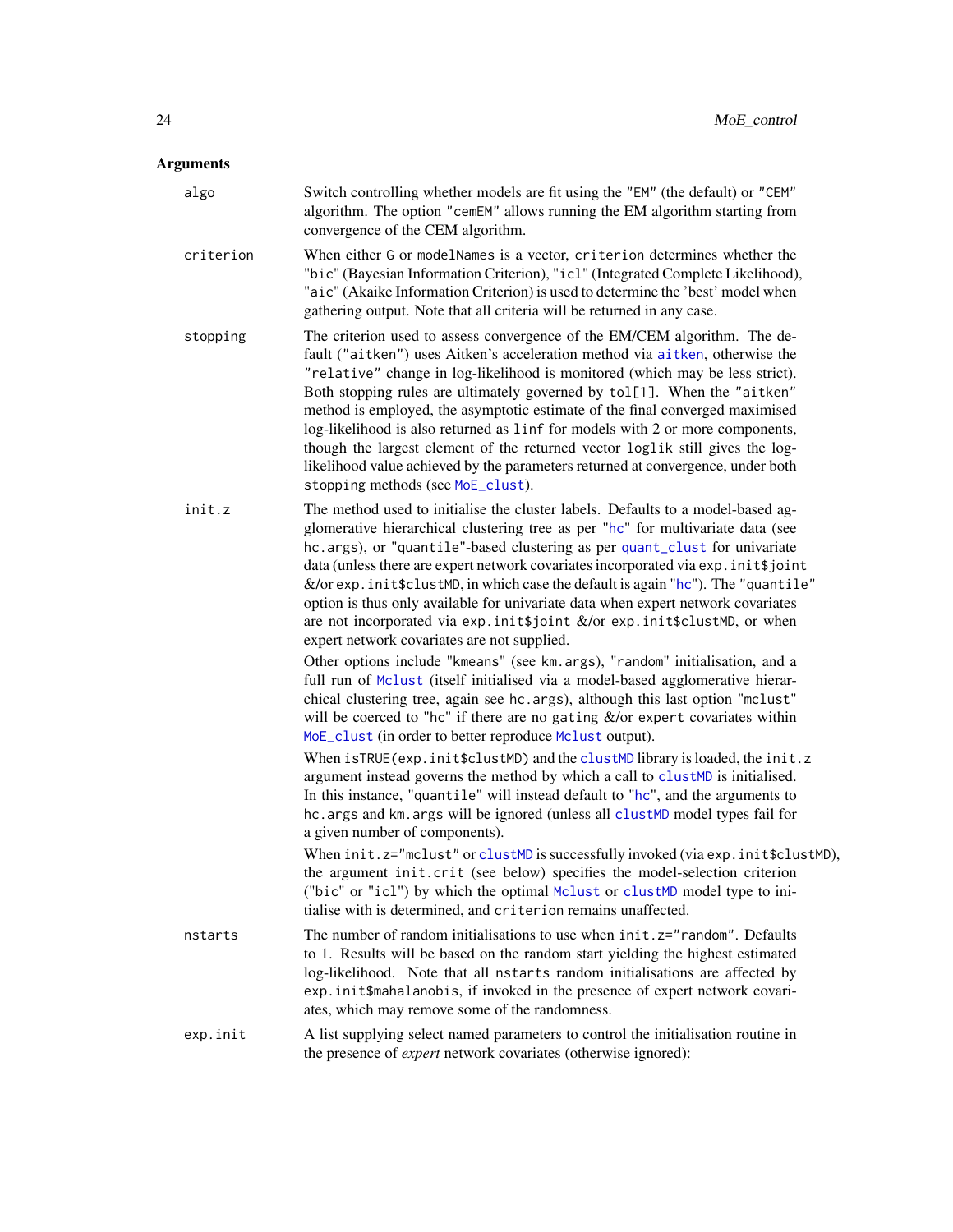- <span id="page-24-0"></span>joint A logical indicating whether the initial partition is obtained on the joint distribution of the response and expert network covariates (defaults to TRUE) or just the response variables (FALSE). By default, only continuous expert network covariates are considered (see exp.init\$clustMD below). Only relevant when init.z is not "random" (unless isTRUE(exp.init\$clustMD), in which case init.z specifies the initialisation routine for a call to [clustMD](#page-0-0)). This will render the "quantile" option to init. z for univariate data unusable if continuous expert network covariates are supplied &/or categorical/ordinal expert network covariates are supplied when isTRUE(exp.init\$clustMD) and the [clustMD](#page-0-0) library is loaded.
- [clustMD](#page-0-0) A logical indicating whether categorical/ordinal covariates should be incorporated when using the joint distribution of the response and expert network covariates for initialisation (defaults to FALSE). Only relevant when isTRUE(exp.init\$joint). Requires the use of the [clustMD](#page-0-0) library. Note that initialising in this manner involves fiting all [clustMD](#page-0-0) model types in parallel for all numbers of components considered, and may fail (especially) in the presence of nominal expert network covariates.

Supplying this argument as TRUE when the [clustMD](#page-0-0) library is loaded has the effect of superseding the init.z argument: this argument now governs instead how the call to [clustMD](#page-0-0) is initialised (unless all clustMD model types fail for a given number of components, in which case init.z is invoked *instead* to initialise for G values for which all [clustMD](#page-0-0) model types failed). Similarly, the arguments hc. args and km. args will be ignored (again, unless all [clustMD](#page-0-0) model types fail for a given number of components).

- mahalanobis A logical indicating whether to iteratively reallocate observations during the initialisation phase to the component corresponding to the expert network regression to which it's closest to the fitted values of in terms of Mahalanobis distance (defaults to TRUE). This will ensure that each component can be well modelled by a single expert prior to running the EM/CEM algorithm.
- max.init The maximum number of iterations for the Mahalanobis distancebased reallocation procedure when exp.init\$mahalanobis is TRUE. Defaults to 100.
- drop.break When isTRUE(exp.init\$mahalanobis) observations will be completely in or out of a component during the initialisation phase. As such, it may occur that constant columns will be present when building a given componenet's expert regression (particularly for categorical covariates). It may also occur, due to this partitioning, that "unseen" data, when calculating the residuals, will have new factor levels. When isTRUE(exp.init\$drop.break), the Mahalanobis distance based initialisation phase will explicitly fail in either of these scenarios.

Otherwise, [drop\\_constants](#page-8-1) and [drop\\_levels](#page-10-1) will be invoked when exp.init\$drop.break is FALSE (the default) to *try* to remedy the situation. In any case, only a warning that the initialisation step failed will be printed, regardless of the value of exp.init\$drop.break.

eps A scalar tolerance associated with deciding when to terminate computations due to computational singularity in covariances. Smaller values of eps allow computations to proceed nearer to singularity. The default is the relative machine preci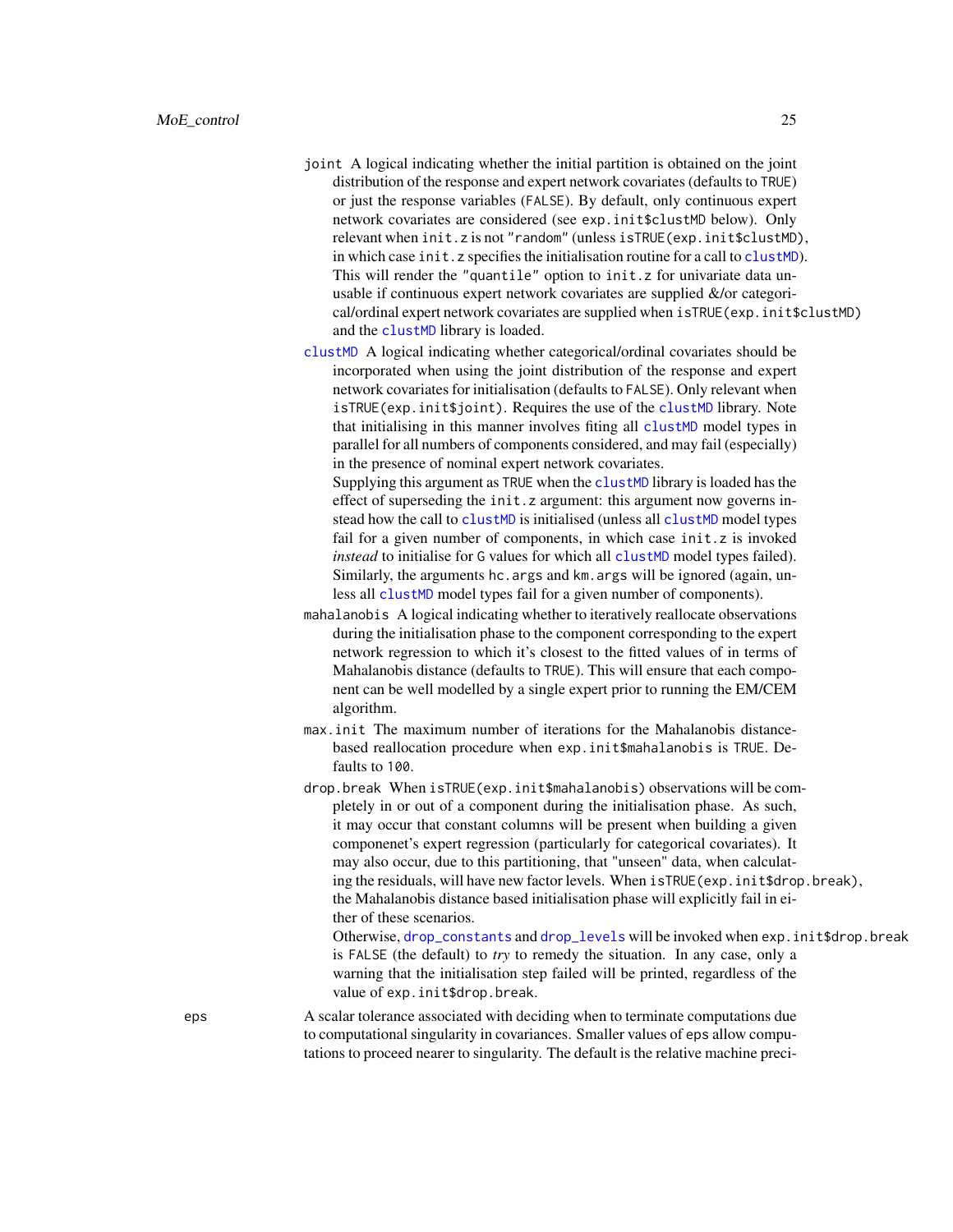sion .Machine\$double.eps, which is approximately *2e-16* on IEEE-compliant machines.

- <span id="page-25-0"></span>tol A vector of length three giving relative convergence tolerances for 1) the loglikelihood of the EM/CEM algorithm, 2) parameter convergence in the inner loop for models with iterative M-step ("VEI", "EVE", "VEE", "VVE", "VEV"), and 3) optimisation in the multinomial logistic regression in the gating network, respectively. The default is c(1e-05, sqrt(.Machine\$double.eps), 1e-08). If only one number is supplied, it is used as the tolerance for all three cases given.
- itmax A vector of length three giving integer limits on the number of iterations for 1) the EM/CEM algorithm, 2) the inner loop for models with iterative M-step ("VEI", "EVE", "VEE", "VVE", "VEV"), and 3) the multinomial logistic regression in the gating network, respectively.

The default is c(.Machine\$integer.max, .Machine\$integer.max, 100) allowing termination to be completely governed by tol for the inner and outer loops of the EM. If only one number is supplied, it is used as the iteration limit for the outer loop only.

equalPro Logical variable indicating whether or not the mixing proportions are to be constrained to be equal in the model. Default: equalPro = FALSE. Only relevant when gating covariates are *not* supplied within [MoE\\_clust](#page-13-1), otherwise ignored. In the presence of a noise component (see noise.args), only the mixing proportions for the non-noise components are constrained to be equal, after accounting for the noise component.

noise.args A list supplying select named parameters to control inclusion of a noise component in the estimation of the mixture:

- noise.init A logical or numeric vector indicating an initial guess as to which observations are noise in the data. If numeric, the entries should correspond to row indices of the data. If supplied, a noise term will be added to the model in the estimation. This argument can be used in conjunction with tau0 below, or can be replaced by that argument also.
- tau0 Prior mixing proportion for the noise component. This provides an alternative to noise.init as a means to invoke a noise component, by instead specifying the prior probability of belonging to the noise component for *all* observations. If supplied, must be a scalar in the interval (0, 1). Additionally, both noise. init and tau0 can be supplied together, in which case observations corresponding to noise.init have probability tau0 (rather than 1) of belonging to the noise component.
- noise.gate A logical indicating whether gating network covariates influence the mixing proportion for the noise component, if any. Defaults to TRUE, but leads to greater parsimony if FALSE. Only relevant in the presence of a noise component; only effects estimation in the presence of gating covariates.
- noise.meth The method used to estimate the volume when a noise component is invoked. Defaults to [hypvol](#page-0-0). For univariate data, this argument is ignored and the range of the data is used instead. The options "convexhull" and "ellipsoidhull" require loading the geometry and cluster libraries, respectively.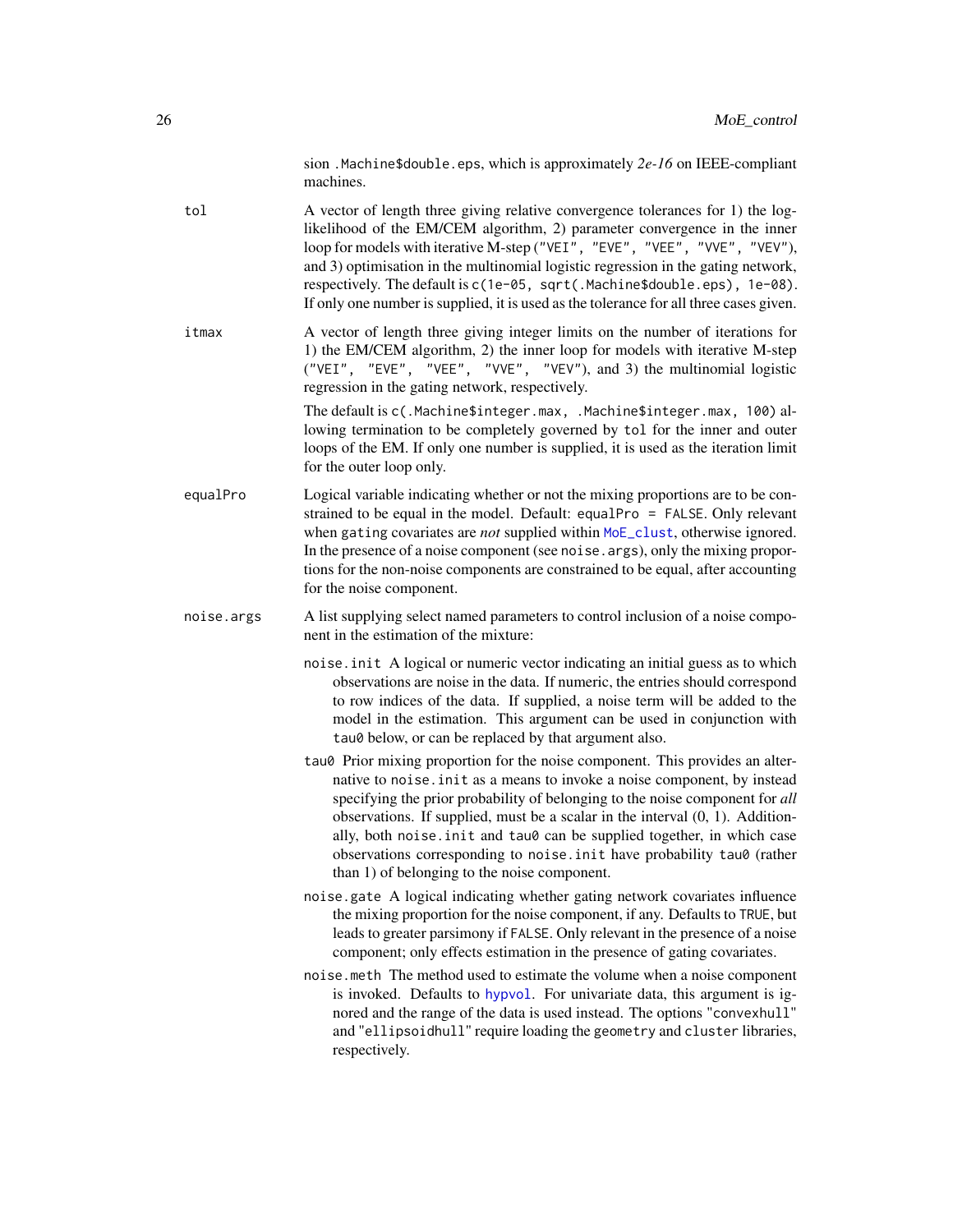<span id="page-26-0"></span>

| hc.args   | A list supplying select named parameters to control the initialisation of the clus-<br>ter allocations when init.z="hc" (or when init.z="mclust", which itself re-<br>lies on hc), unless isTRUE (exp. init \$clustMD), the clustMD library is loaded,<br>and none of the clustMD model types fail (otherwise irrelevant):                                                                                                                                                                     |
|-----------|------------------------------------------------------------------------------------------------------------------------------------------------------------------------------------------------------------------------------------------------------------------------------------------------------------------------------------------------------------------------------------------------------------------------------------------------------------------------------------------------|
|           | hcUse A string specifying the type of input variables to be used. Unlike Mclust,<br>this defaults to "VARS" here.                                                                                                                                                                                                                                                                                                                                                                              |
|           | hc.meth A character string indicating the model to be used when hierarchical<br>clustering (see hc) is employed for initialisation (either when init. z="hc"<br>or init.z="mclust"). Defaults to "EII" for high-dimensional data, or<br>"VVV" otherwise.                                                                                                                                                                                                                                       |
| km.args   | A list supplying select named parameters to control the initialisation of the clus-<br>ter allocations when init.z="kmeans", unless isTRUE(exp.init\$clustMD),<br>the clustMD library is loaded, and none of the clustMD model types fail (other-<br>wise irrelevant):                                                                                                                                                                                                                         |
|           | kstarts The number of random initialisations to use. Defaults to 10.                                                                                                                                                                                                                                                                                                                                                                                                                           |
|           | kiters The maximum number of K-Means iterations allowed. Defaults to 10.                                                                                                                                                                                                                                                                                                                                                                                                                       |
| init.crit | The criterion to be used to determine the optimal model type to initialise with,<br>when init.z="mclust" or when isTRUE(exp.init\$clustMD) and the clustMD<br>library is loaded (one of "bic" or "icl"). Defaults to "icl" when criterion="icl",<br>otherwise defaults to "bic". The criterion argument remains unaffected.                                                                                                                                                                    |
| warn.it   | A single number giving the iteration count at which a warning will be printed if<br>the EM/CEM algorithm has failed to converge. Defaults to $\theta$ , i.e. no warning<br>(which is true for any warn.it value less than 3), otherwise the message is<br>printed regardless of the value of verbose. If non-zero, warn.it should be<br>moderately large, but obviously less than itmax[1]. A warning will always be<br>printed if one of more models fail to converge in itmax[1] iterations. |
| verbose   | Logical indicating whether to print messages pertaining to progress to the screen<br>during fitting. By default is TRUE if the session is interactive, and FALSE other-<br>wise. If FALSE, warnings and error messages will still be printed to the screen,<br>but everything else will be suppressed.                                                                                                                                                                                         |
| .         | Catches unused arguments.                                                                                                                                                                                                                                                                                                                                                                                                                                                                      |
|           |                                                                                                                                                                                                                                                                                                                                                                                                                                                                                                |

### Details

[MoE\\_control](#page-22-1) is provided for assigning values and defaults within [MoE\\_clust](#page-13-1).

While the criterion argument controls the choice of the optimal number of components and GPCM/mclust model type, [MoE\\_compare](#page-19-1) is provided for choosing between fits with different combinations of covariates or different initialisation settings.

### Value

A named list in which the names are the names of the arguments and the values are the values supplied to the arguments.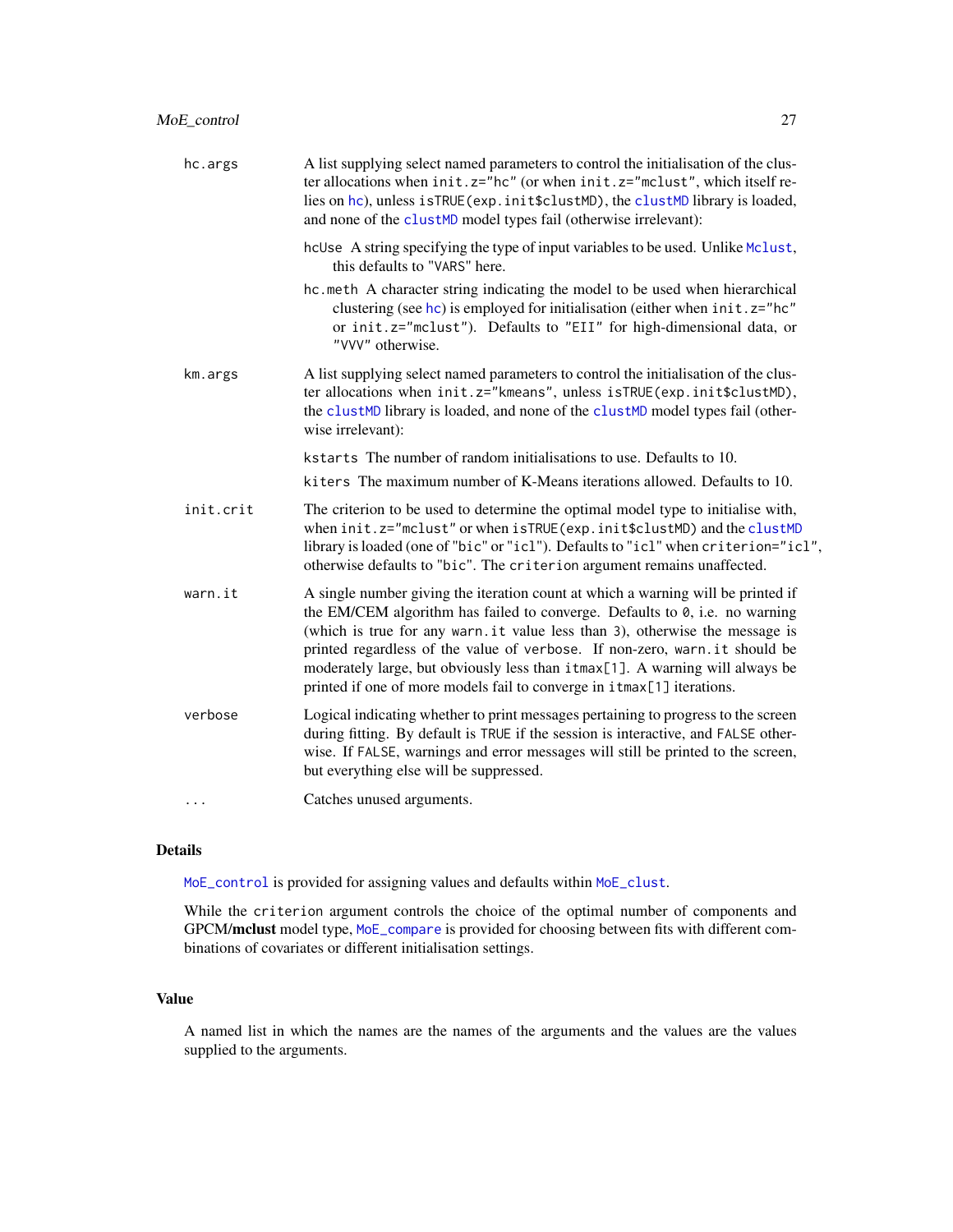### <span id="page-27-0"></span>Note

Note that successfully invoking exp.init \$clustMD (though it defaults to FALSE) effects the role of the arguments init.z, hc.args, and km.args. Please read the documentation above carefully in this instance.

#### Author(s)

Keefe Murphy - << keefe.murphy@ucd.ie>>

#### See Also

[MoE\\_clust](#page-13-1), [aitken](#page-4-1), [hc](#page-0-0), [mclust.options](#page-0-0), [quant\\_clust](#page-52-1), [clustMD](#page-0-0), [hypvol](#page-0-0), [convhulln](#page-0-0), [ellipsoidhull](#page-0-0), [MoE\\_compare](#page-19-1)

#### Examples

```
## Not run:
ctrl1 <- MoE_control(criterion="icl", itmax=100, warn.it=15, init.z="random")
data(CO2data)
GNP <- CO2data$GNP
res \leq MoE_clust(CO2data$CO2, G=2, expert = \sim GNP, control=ctrl1)
# Alternatively, specify control arguments directly
res2 <- MoE_clust(CO2data$CO2, G=2, expert = ~ GNP, stopping="relative")
# Supplying ctrl1 without naming it as control throws an error,
# when any of {modelNames, gating, expert} are not supplied
res3 \leq MoE_clust(CO2data$CO2, G=2, expert = \sim GNP, ctrl1)
# Initialise via the mixed-type joint distribution of response & covariates
# Let the ICL criterion determine the optimal clustMD model type
ctrl2 <- MoE_control(exp.init=list(clustMD=TRUE, mahalanobis=FALSE), init.crit="icl")
data(ais)
library(clustMD)
res4 <- MoE_clust(ais[,3:7], G=2, modelNames="EVE", expert=~sex,
                   network.data=ais, control=ctrl2)
# Include a noise component by specifying its prior mixing proportion
res5 <- MoE_clust(ais[,3:7], G=2, modelNames="EVE", tau0=0.1)
## End(Not run)
```
<span id="page-27-1"></span>MoE\_crit *MoEClust BIC, ICL, and AIC Model-Selection Criteria*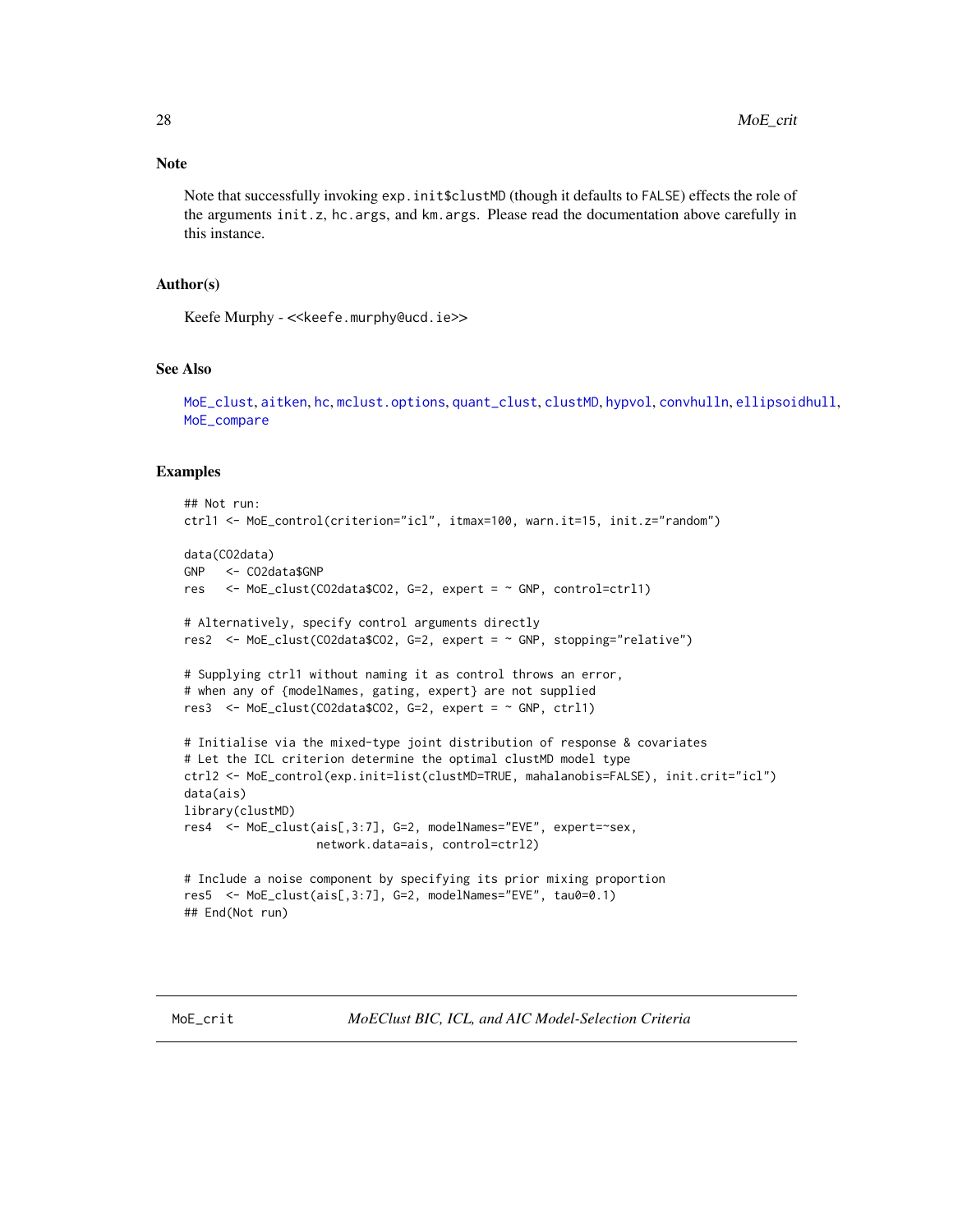#### <span id="page-28-0"></span>MoE\_crit 29

### Description

Computes the BIC (Bayesian Information Criterion), ICL (Integrated Complete Likelihood), and AIC (Akaike Information Criterion) for parsimonious mixture of experts models given the loglikelihood, the dimension of the data, the number of mixture components in the model, the numbers of parameters in the gating and expert networks respectively, and, for the ICL, the numbers of observations in each component.

### Usage

```
MoE_crit(modelName,
         loglik,
         n,
         d,
         G,
         gating.pen = G - 1L,
         expert.pen = G * d,
         z = NULL,df = NULL
```
### Arguments

| modelName  | A character string indicating the model. The help file for mclustModelNames<br>describes the available models.                                                                                                                                                                                                                                                                                                                                                                                                                                                  |
|------------|-----------------------------------------------------------------------------------------------------------------------------------------------------------------------------------------------------------------------------------------------------------------------------------------------------------------------------------------------------------------------------------------------------------------------------------------------------------------------------------------------------------------------------------------------------------------|
| loglik     | The log-likelihood for a data set with respect to the Gaussian mixture model<br>specified in the modelName argument.                                                                                                                                                                                                                                                                                                                                                                                                                                            |
| n, d, G    | The number of observations in the data, dimension of the data, and number<br>of components in the Gaussian mixture model, respectively, used to compute<br>loglik. $d \& G$ are not necessary if df is supplied.                                                                                                                                                                                                                                                                                                                                                |
| gating.pen | The number of parameters of the <i>gating</i> network of the MoEClust model. De-<br>faults to $G - 1$ , which corresponds to no gating covariates. If covariates are in-<br>cluded, this should be the number of regression coefficients in the fitted gating<br>object. If there are no covariates and mixing proportions are further assumed<br>to be present in equal proportion, gating .pen should be 0. The number of pa-<br>rameters used in the estimation of the noise component, if any, should also be<br>included. Not necessary if df is supplied. |
| expert.pen | The number of parameters of the expert network of the MoEClust model. De-<br>faults to $G * d$ , which corresponds to no expert covariates. If covariates are in-<br>cluded, this should be the number of regression coefficients in the fitted expert<br>object. Not necessary if df is supplied.                                                                                                                                                                                                                                                              |
| z          | The n times G responsibility matrix whose $[i, k]$ -th entry is the probability that<br>observation $i$ belonds to the $k$ -th component If supplied the ICL is also com-<br>puted and returned, otherwise only the BIC and AIC.                                                                                                                                                                                                                                                                                                                                |
| df         | An alternative way to specify the number of estimated parameters (or 'used' de-<br>grees of freedom) exactly. If supplied, the arguments d, G, gating.pen and<br>expert.pen, which are used to calculate the number of parameters, will be ig-<br>nored. The number of parameters used in the estimation of the noise component,<br>if any, should also be included.                                                                                                                                                                                            |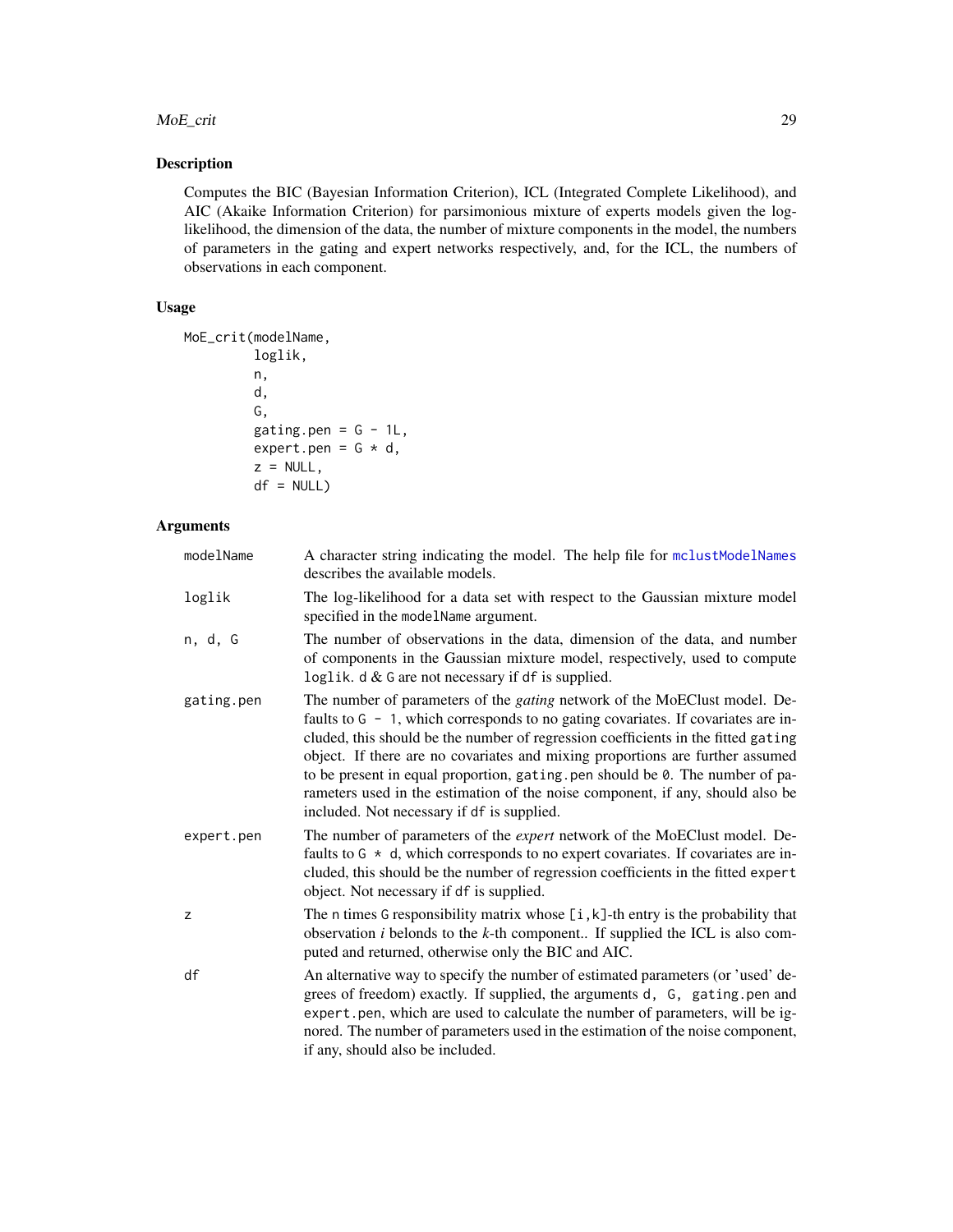### Details

The function is vectorized with respect to the arguments modelName and loglik.

If model is an object of class "MoEClust" with G components, the number of parameters for the gating.pen and expert.pen are length(coef(model\$gating)) and G \* length(coef(model\$expert[[1]])), respectively.

Models with a noise component are facilitated here too provided the extra number of parameters are accounted for by the user.

#### Value

A simplified array containing the BIC, AIC, number of estimated parameters (df) and, if z is supplied, also the ICL, for each of the given input arguments.

#### **Note**

In order to speed up repeated calls to the function inside  $MoE$ <sub>clust</sub>, no checks take place.

#### Author(s)

Keefe Murphy - << keefe.murphy@ucd.ie>>

### References

Biernacki, C., Celeux, G., Govaert, G. (2000). Assessing a mixture model for clustering with the integrated completed likelihood. *IEEE Trans. Pattern Analysis and Machine Intelligence*, 22(7): 719-725.

#### See Also

[MoE\\_clust](#page-13-1), [nVarParams](#page-0-0), [mclustModelNames](#page-0-0)

```
MoE_crit(modelName=c("VVI", "VVE", "VVV"), n=120, d=8,
         G=3, loglik=c(-4036.99, -3987.12, -3992.45))
data(CO2data)
```

```
GNP <- CO2data$GNP
model <- MoE_clust(CO2data$CO2, G=1:2, expert= ~ GNP)
G <- model$G
name <- model$modelName
ll <- max(model$loglik)
n <- length(CO2data$CO2)
z <- model$z
# Compare BIC from MoE_crit to the BIC of the model
(bic2 <- MoE_crit(modelName=name, loglik=ll, n=n, d=1, G=G, z=z,
```

```
expert.pen=G * length(coef(model$expert[[1]])))["bic",])
identical(bic2, unname(model$bic)) #TRUE
```
<span id="page-29-0"></span>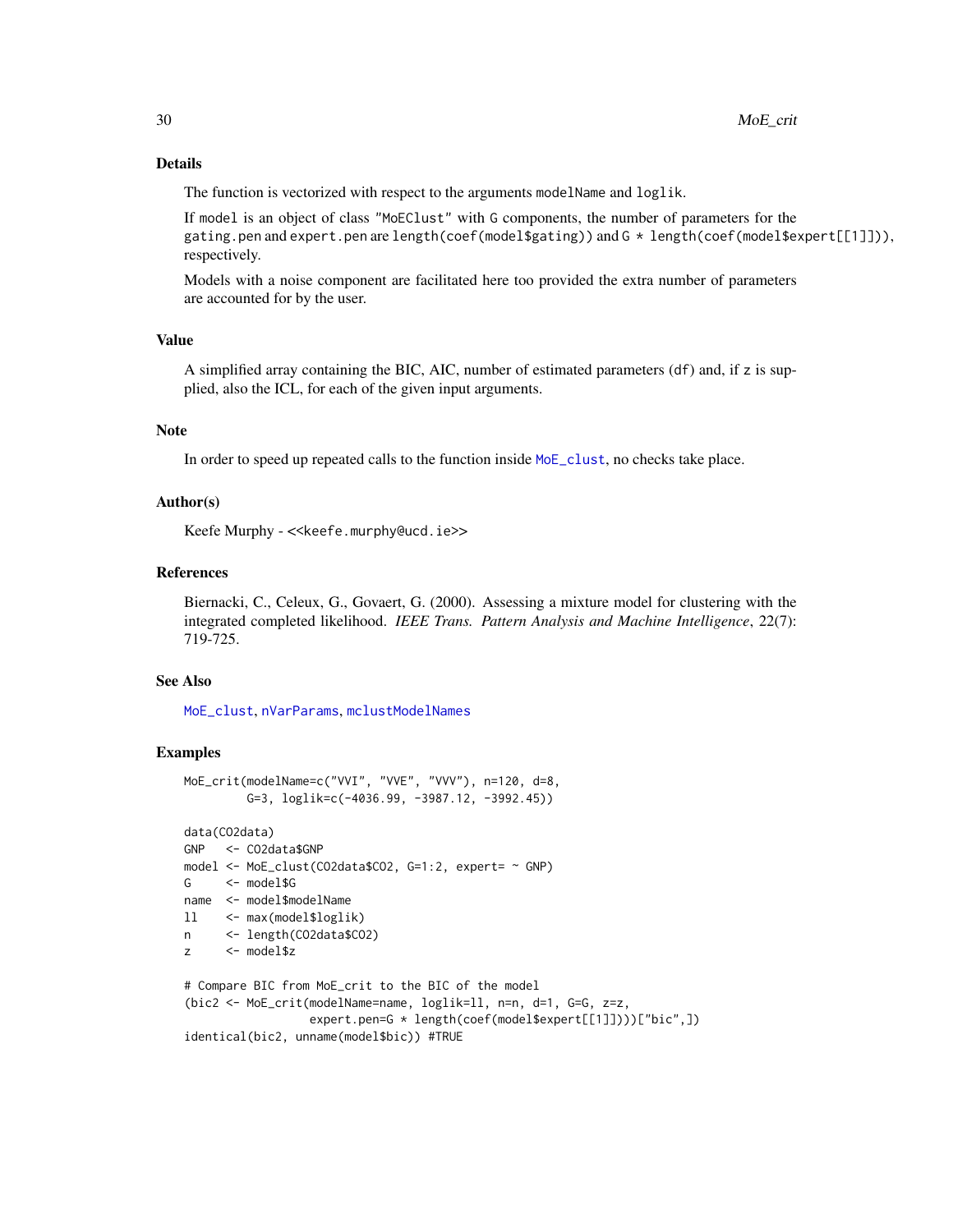### <span id="page-30-0"></span>MoE\_cstep 31

```
# Make the same comparison with the known number of estimated parameters
(bic3 <- MoE_crit(modelName=name, loglik=ll, n=n, G=G, df=model$df, z=z)["bic",])
identical(bic3, bic2) #TRUE
```
<span id="page-30-1"></span>MoE\_cstep *C-step for MoEClust Models*

### Description

Function to compute the assignment matrix z and the conditional log-likelihood for MoEClust models, with the aid of [MoE\\_dens](#page-32-1).

### Usage

```
MoE_cstep(data,
          mus,
          sigs,
          log.tau = 0L,Vinv = NULL,
          Dens = NULL)
```
### Arguments

| data    | If there are no expert network covariates, data should be a numeric matrix or<br>data frame, wherein rows correspond to observations (n) and columns corre-<br>spond to variables (d). If there are expert network covariates, this should be a<br>list of length G containing matrices/data.frames of (multivariate) WLS residuals<br>for each component. |
|---------|------------------------------------------------------------------------------------------------------------------------------------------------------------------------------------------------------------------------------------------------------------------------------------------------------------------------------------------------------------|
| mus     | The mean for each of G components. If there is more than one component, this<br>is a matrix whose k-th column is the mean of the k-th component of the mixture<br>model. For the univariate models, this is a G-vector of means. In the presence<br>of expert network covariates, all values should be equal to 0.                                         |
| sigs    | The variance component in the parameters list from the output to eg. MoE_clust.<br>The components of this list depend on the specification of modelName (see<br>mclustVariance for details). The number of components G, the number of<br>variables d, and the modelName are inferred from sigs.                                                           |
| log.tau | If covariates enter the gating network, an n times G matrix of mixing propor-<br>tions, otherwise a G-vector of mixing proportions for the components of the<br>mixture. Must be on the log-scale in both cases. The default of 0 effectively<br>means densities (or log-densities) aren't scaled by the mixing proportions.                               |
| Vinv    | An estimate of the reciprocal hypervolume of the data region. The default is<br>determined by applying the function hypvol to the data. Used only if an initial<br>guess as to which observations are noise is supplied. Mixing proportion(s) must<br>be included for the noise component also.                                                            |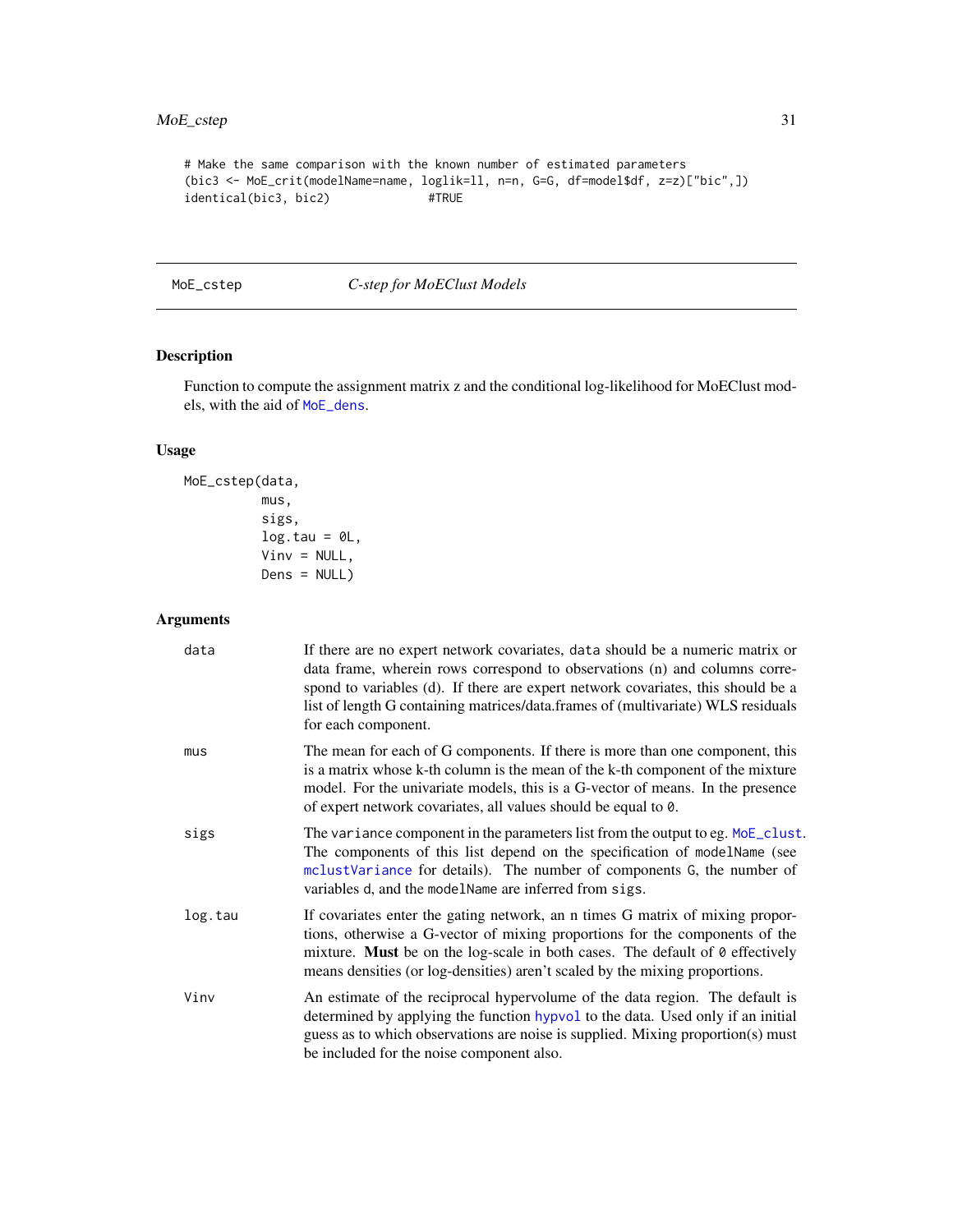<span id="page-31-0"></span>

| Dens | (Optional) A numeric matrix whose $[i, k]$ -th entry is the <b>log</b> -density of obser- |
|------|-------------------------------------------------------------------------------------------|
|      | vation $i$ in component $k$ , scaled by the mixing proportions, to which the function     |
|      | is to be applied, typically obtained by MoE_dens but this is not necessary. If            |
|      | this is supplied, all other arguments are ignored, otherwise MoE_dens is called           |
|      | according to the other supplied arguments.                                                |

#### Value

A list containing two elements:

|        | A matrix with n rows and G columns containing 1 where the observation belongs |
|--------|-------------------------------------------------------------------------------|
|        | to the cluster indicated by the column number, and 0 otherwise.               |
| loglik | The estimated conditional log-likelihood.                                     |

#### Note

This function is intended for joint use with [MoE\\_dens](#page-32-1), using the log-densities. Caution is advised using this function without explicitly naming the arguments. Models with a noise component are facilitated here too.

The C-step can be replaced by an E-step, see [MoE\\_estep](#page-33-1) and the algo argument to [MoE\\_control](#page-22-1).

#### Author(s)

Keefe Murphy - << keefe.murphy@ucd.ie>>

#### See Also

[MoE\\_dens](#page-32-1), [MoE\\_clust](#page-13-1), [MoE\\_estep](#page-33-1), [MoE\\_control](#page-22-1), [mclustVariance](#page-0-0)

```
# MoE_cstep can be invoked for fitting MoEClust models via the CEM algorithm
# via the 'algo' argument to MoE_control:
data(ais)
hema \leq - \text{ais}[, 3:7]model <- MoE_clust(hema, G=3, gating= ~ BMI + sex, modelNames="EEE", network.data=ais, algo="CEM")
Dens <- MoE_dens(data=hema, mus=model$parameters$mean,
                 sigs=model$parameters$variance, log.tau=log(model$parameters$pro))
# Construct the z matrix and compute the conditional log-likelihood
Cstep <- MoE_cstep(Dens=Dens)
(ll <- Cstep$loglik)
# Check that the z matrix & classification are the same as those from the model
identical(max.col(Cstep$z), as.integer(unname(model$classification))) #TRUE
identical(Cstep$z, model$z) #TRUE
# Call MoE_cstep directly
Cstep2 <- MoE_cstep(data=hema, sigs=model$parameters$variance,
                  mus=model$parameters$mean, log.tau=log(model$parameters$pro))
identical(Cstep2$loglik, 11) #TRUE
```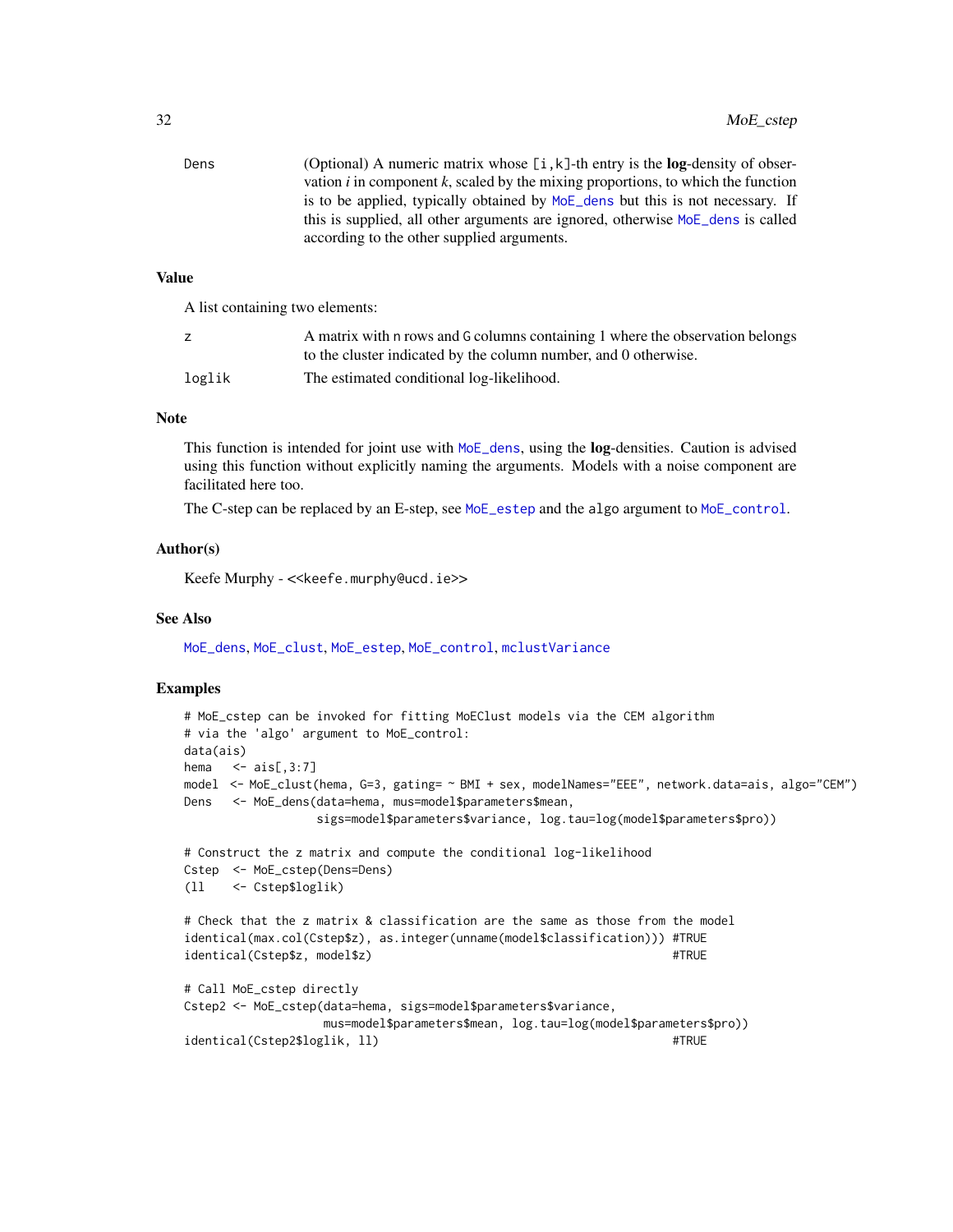<span id="page-32-1"></span><span id="page-32-0"></span>

## Description

Computes densities (or log-densities) of observations in MoEClust mixture models.

### Usage

```
MoE_dens(data,
         mus,
         sigs,
         log.tau = 0L,Vinv = NULL,
         logarithm = TRUE)
```
### Arguments

| data      | If there are no expert network covariates, data should be a numeric matrix or<br>data frame, wherein rows correspond to observations (n) and columns corre-<br>spond to variables (d). If there are expert network covariates, this should be a<br>list of length G containing matrices/data.frames of (multivariate) WLS residuals<br>for each component. |
|-----------|------------------------------------------------------------------------------------------------------------------------------------------------------------------------------------------------------------------------------------------------------------------------------------------------------------------------------------------------------------|
| mus       | The mean for each of G components. If there is more than one component, this<br>is a matrix whose k-th column is the mean of the k-th component of the mixture<br>model. For the univariate models, this is a G-vector of means. In the presence<br>of expert network covariates, all values should be equal to 0.                                         |
| sigs      | The variance component in the parameters list from the output to eg. MoE_clust.<br>The components of this list depend on the specification of modelName (see<br>mclustVariance for details). The number of components G, the number of<br>variables d, and the modelName are inferred from sigs.                                                           |
| log.tau   | If covariates enter the gating network, an n times G matrix of mixing propor-<br>tions, otherwise a G-vector of mixing proportions for the components of the<br>mixture. Must be on the log-scale in both cases. The default of 0 effectively<br>means densities (or log-densities) aren't scaled by the mixing proportions.                               |
| Vinv      | An estimate of the reciprocal hypervolume of the data region. The default is<br>determined by applying the function hypvol to the data. Used only if an initial<br>guess as to which observations are noise is supplied. Mixing proportion(s) must<br>be included for the noise component also.                                                            |
| logarithm | A logical value indicating whether or not the logarithm of the component den-<br>sities should be returned. This defaults to TRUE, otherwise component densities<br>are returned, obtained from the component log-densities by exponentiation. The<br>log-densities can be passed to MoE_estep or MoE_cstep.                                               |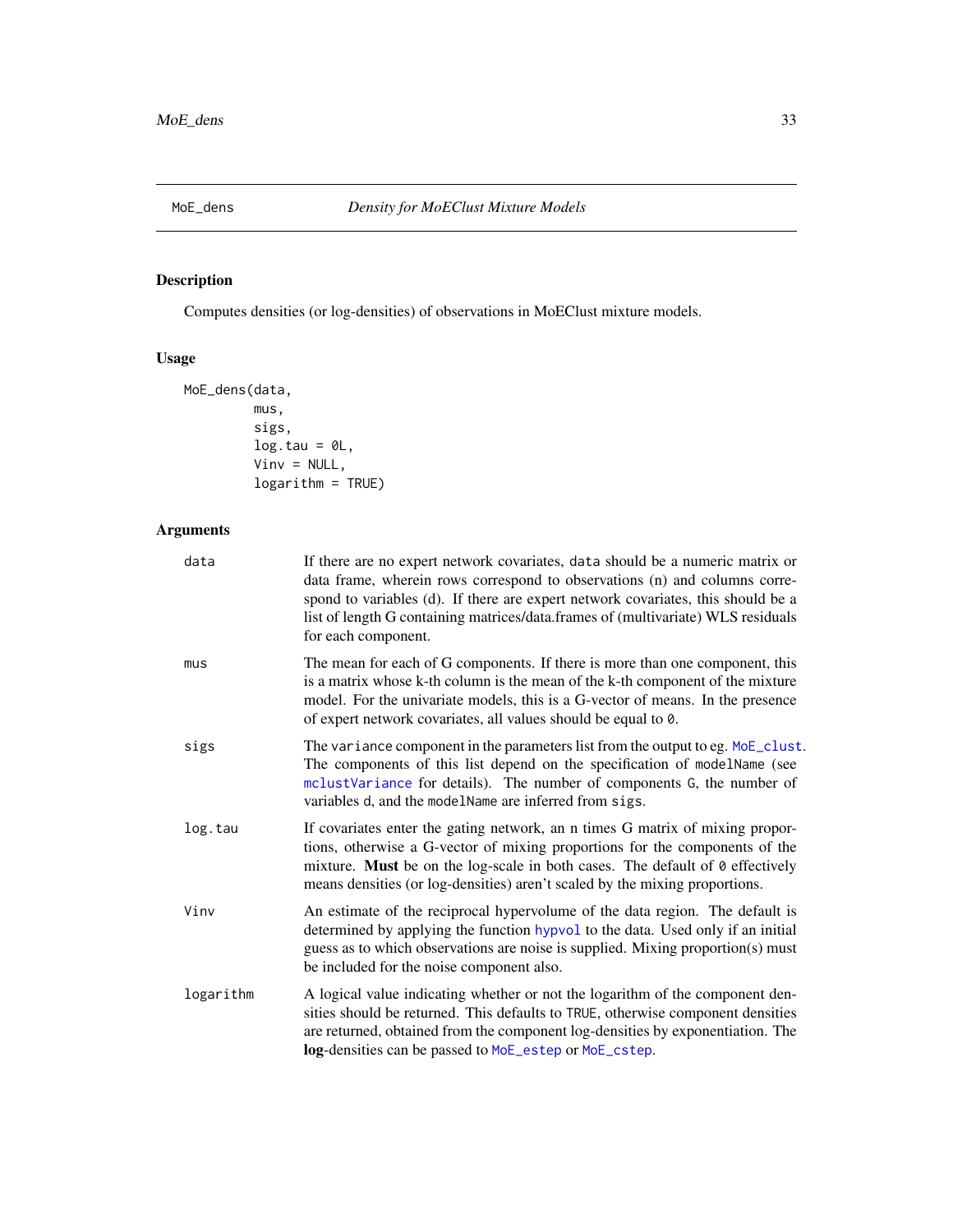#### <span id="page-33-0"></span>Value

A numeric matrix whose  $[i, k]$ -th entry is the density or log-density of observation *i* in component *k*, scaled by the mixing proportions. These densities are unnormalised.

#### Note

This function is intended for joint use with [MoE\\_estep](#page-33-1) or [MoE\\_cstep](#page-30-1), using the **log-densities**. Note that models with a noise component are facilitated here too.

### Author(s)

Keefe Murphy - << keefe.murphy@ucd.ie>>

### See Also

[MoE\\_estep](#page-33-1), [MoE\\_cstep](#page-30-1), [MoE\\_clust](#page-13-1), [mclustVariance](#page-0-0)

#### Examples

```
data(ais)
hema \le - ais[,3:7]
model <- MoE_clust(hema, G=3, gating= ~ BMI + sex, modelNames="EEE", network.data=ais)
Dens <- MoE_dens(data=hema, mus=model$parameters$mean,
                 sigs=model$parameters$variance, log.tau=log(model$parameters$pro))
# Construct the z matrix and compute the log-likelihood
Estep <- MoE_estep(Dens=Dens)
(ll <- Estep$loglik)
# Check that the z matrix & classification are the same as those from the model
identical(max.col(Estep$z), as.integer(unname(model$classification))) #TRUE
identical(Estep$z, model$z) #TRUE
# The same can be done for models with expert covariates
m2 <- MoE_clust(hema, G=2, expert= ~ sex, modelNames="EVE", network.data=ais)
Dens2 <- MoE_dens(data=m2$resid.data, sigs=m2$parameters$variance,
                 mus=0, log.tau=log(m2$parameters$pro))
```
<span id="page-33-1"></span>MoE\_estep *E-step for MoEClust Models*

#### Description

Softmax function to compute the responsibility matrix z and the log-likelihood for MoEClust models, with the aid of [MoE\\_dens](#page-32-1).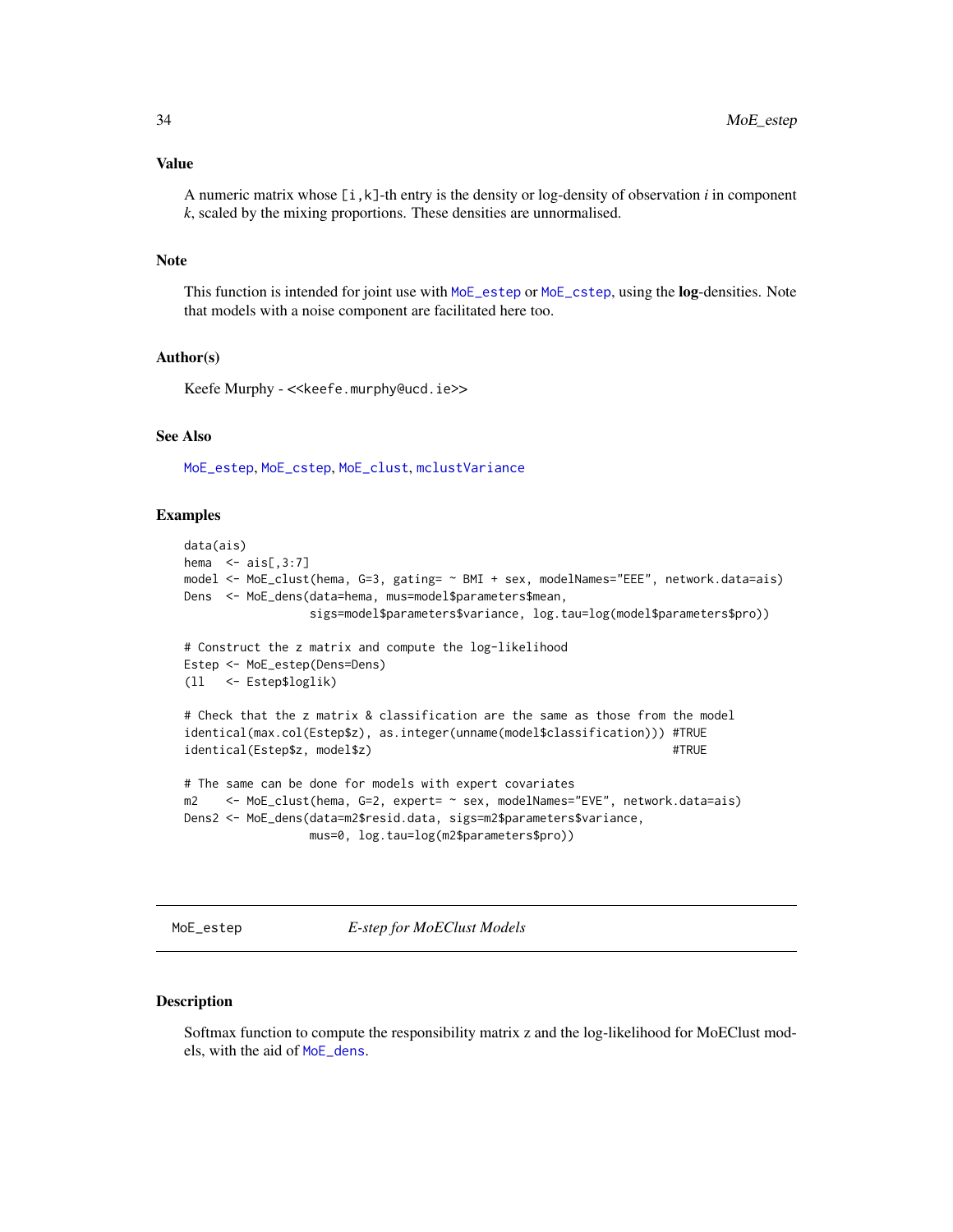<span id="page-34-0"></span>MoE\_estep 35

### Usage

```
MoE_estep(data,
         mus,
          sigs,
         log.tau = 0L,Vinv = NULL,Dens = NULL)
```
## Arguments

| data    | If there are no expert network covariates, data should be a numeric matrix or<br>data frame, wherein rows correspond to observations (n) and columns corre-<br>spond to variables (d). If there are expert network covariates, this should be a<br>list of length G containing matrices/data.frames of (multivariate) WLS residuals<br>for each component.                                           |
|---------|------------------------------------------------------------------------------------------------------------------------------------------------------------------------------------------------------------------------------------------------------------------------------------------------------------------------------------------------------------------------------------------------------|
| mus     | The mean for each of G components. If there is more than one component, this<br>is a matrix whose k-th column is the mean of the k-th component of the mixture<br>model. For the univariate models, this is a G-vector of means. In the presence<br>of expert network covariates, all values should be equal to 0.                                                                                   |
| sigs    | The variance component in the parameters list from the output to eg. MoE_clust.<br>The components of this list depend on the specification of modelName (see<br>mclustVariance for details). The number of components G, the number of<br>variables d, and the modelName are inferred from sigs.                                                                                                     |
| log.tau | If covariates enter the gating network, an n times G matrix of mixing propor-<br>tions, otherwise a G-vector of mixing proportions for the components of the<br>mixture. Must be on the log-scale in both cases. The default of 0 effectively<br>means densities (or log-densities) aren't scaled by the mixing proportions.                                                                         |
| Vinv    | An estimate of the reciprocal hypervolume of the data region. The default is<br>determined by applying the function hypvol to the data. Used only if an initial<br>guess as to which observations are noise is supplied. Mixing proportion(s) must<br>be included for the noise component also.                                                                                                      |
| Dens    | (Optional) A numeric matrix whose [i, k]-th entry is the log-density of obser-<br>vation $i$ in component $k$ , scaled by the mixing proportions, to which the softmax<br>function is to be applied, typically obtained by MoE_dens but this is not neces-<br>sary. If this is supplied, all other arguments are ignored, otherwise MoE_dens is<br>called according to the other supplied arguments. |

### Value

A list containing two elements:

|        | A matrix with n rows and G columns containing the probability of cluster mem-<br>bership for each of n observations and G clusters. |
|--------|-------------------------------------------------------------------------------------------------------------------------------------|
| loglik | The estimated log-likelihood, computed efficiently via rowLogSumExps.                                                               |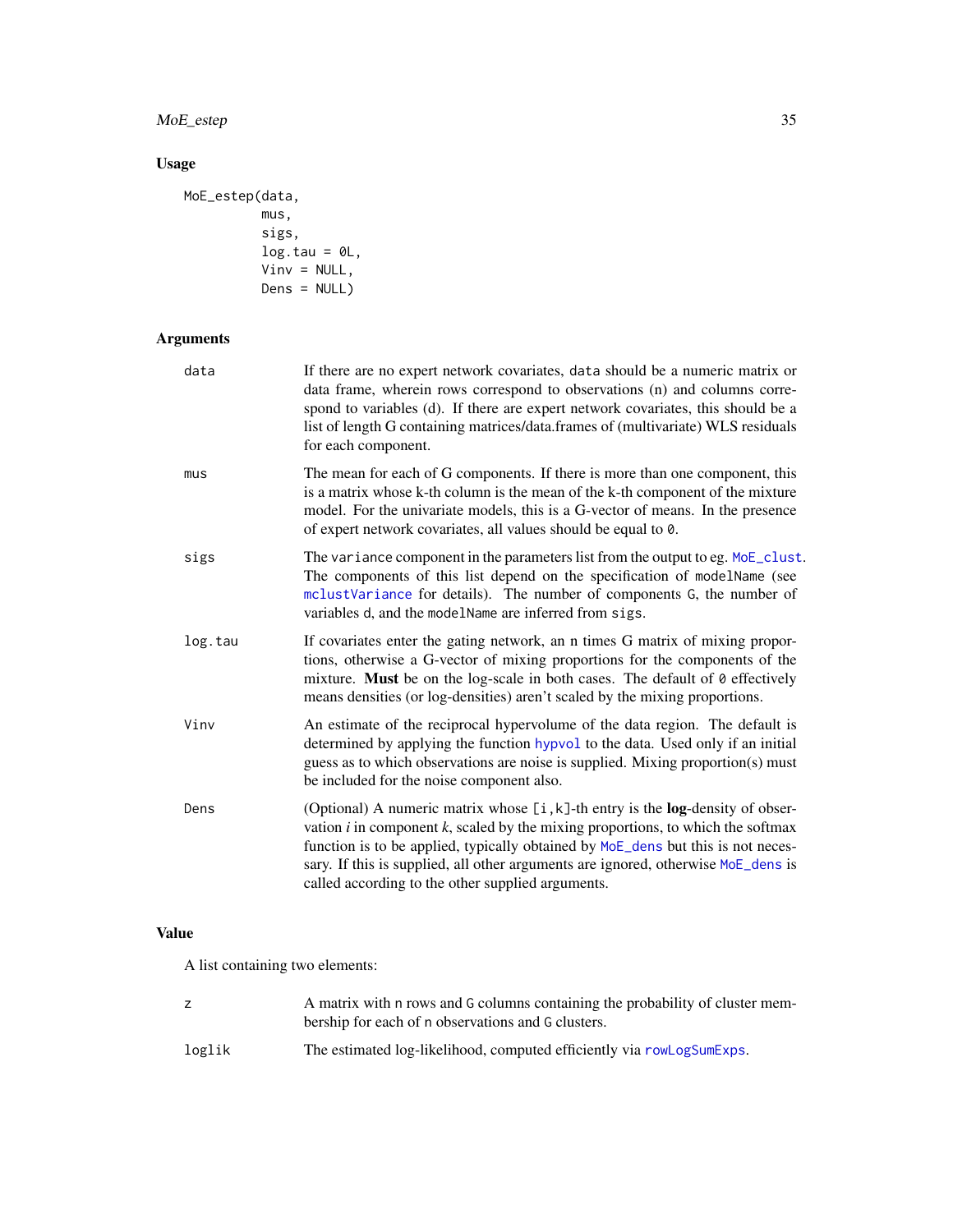<span id="page-35-0"></span>This softmax function is intended for joint use with [MoE\\_dens](#page-32-1), using the **log**-densities. Caution is advised using this function without explicitly naming the arguments. Models with a noise component are facilitated here too.

The E-step can be replaced by a C-step, see [MoE\\_cstep](#page-30-1) and the algo argument to [MoE\\_control](#page-22-1).

### Author(s)

Keefe Murphy - << keefe.murphy@ucd.ie>>

#### See Also

[MoE\\_dens](#page-32-1), [MoE\\_clust](#page-13-1), [MoE\\_cstep](#page-30-1), [MoE\\_control](#page-22-1), [mclustVariance](#page-0-0), [rowLogSumExps](#page-0-0)

#### Examples

```
data(ais)
hema \le - ais[,3:7]
model <- MoE_clust(hema, G=3, gating= ~ BMI + sex, modelNames="EEE", network.data=ais)
Dens <- MoE_dens(data=hema, mus=model$parameters$mean,
                 sigs=model$parameters$variance, log.tau=log(model$parameters$pro))
# Construct the z matrix and compute the log-likelihood
Estep <- MoE_estep(Dens=Dens)
(ll <- Estep$loglik)
# Check that the z matrix & classification are the same as those from the model
identical(max.col(Estep$z), as.integer(unname(model$classification))) #TRUE
identical(Estep$z, model$z) #TRUE
# Call MoE_estep directly
Estep2 <- MoE_estep(data=hema, sigs=model$parameters$variance,
                  mus=model$parameters$mean, log.tau=log(model$parameters$pro))
identical(Estep2$loglik, 11) #TRUE
# The same can be done for models with expert covariates
m2 <- MoE_clust(hema, G=2, expert= ~ sex, modelNames="EVE", network.data=ais)
Estep3 <- MoE_estep(data=m2$resid.data, sigs=m2$parameters$variance,
                  mus=0, log.tau=log(m2$parameters$pro))
```
<span id="page-35-1"></span>MoE\_gpairs *Generalised Pairs Plots for MoEClust Mixture Models*

#### **Description**

Produces a matrix of plots showing pairwise relationships between continuous response variables and continuous/categorical/logical/ordinal associated covariates, as well as the clustering achieved, according to fitted MoEClust mixture models.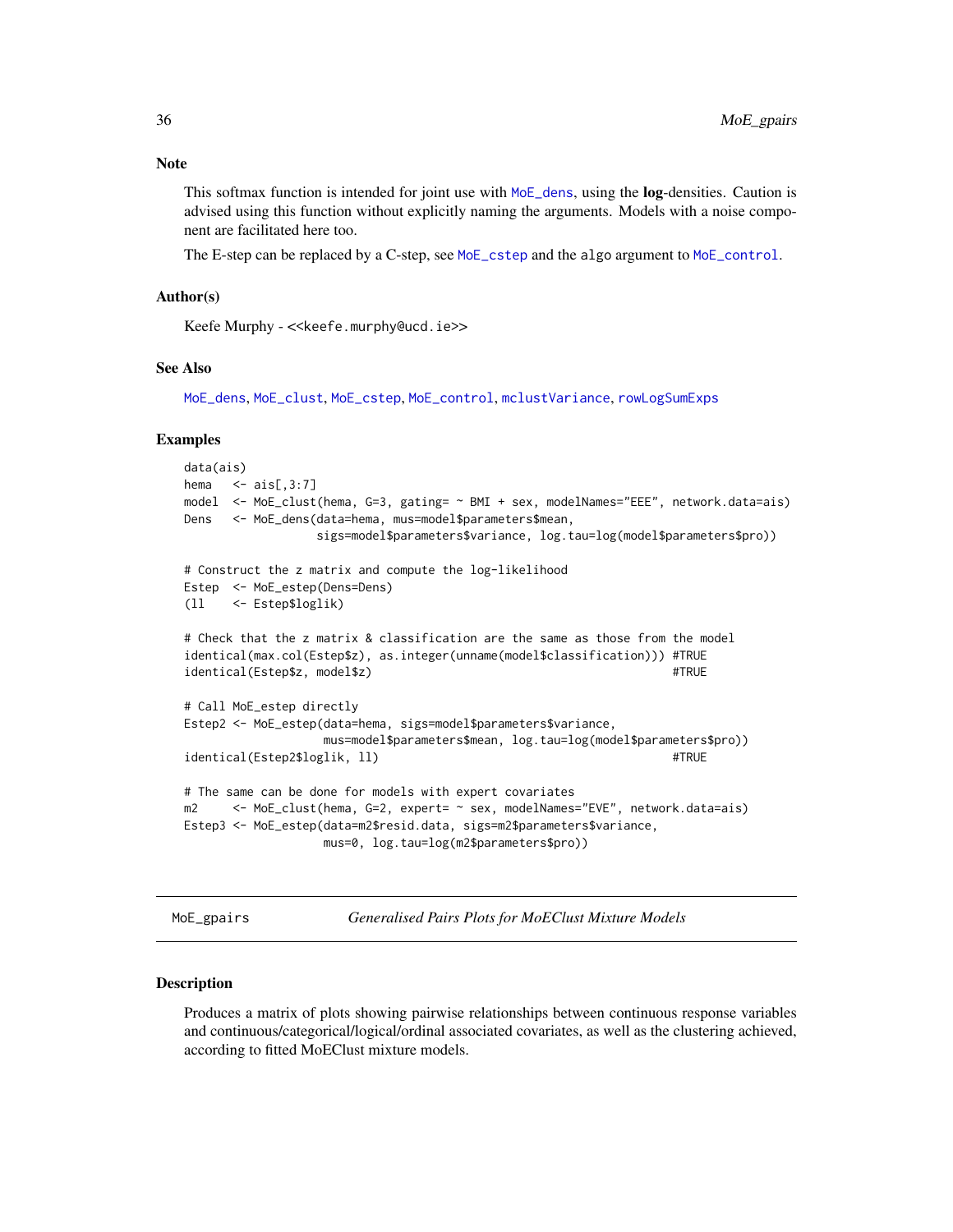### <span id="page-36-0"></span>MoE\_gpairs 37

### Usage

```
MoE_gpairs(res,
           response.type = c("points", "uncertainty", "density"),
           subset = list(...),scatter.type = c("lm", "points"),conditional = c("stripplot", "boxplot"),
           addEllipses = c("outer", "yes", "no", "inner", "both"),
           border.col = c("purple", "black", "brown", "brown", "navy"),
        bg.col = c("cornsilk", "white", "palegoldenrod", "palegoldenrod", "cornsilk"),
           outer.margins = list(bottom = grid::unit(2, "lines"),
                                left = grid::unit(2, "lines"),top = grid::unit(2, "lines"),right = grid::unit(2, "lines")),
           outer.labels = NULL,
           outer.rot = c(0, 90),
           gap = 0.05,buffer = 0.02,
           scatter.pars = list(...),density.pars = list(...),
           stripplot.parse = list(...),barcode.parse = list(...),mosaic.pars = list(...),
           axis. pars = list(...),diag.pars = list(...),
           ...)
```
### Arguments

| res           | An object of class "MoEClust" generated by MoE_clust, or an object of class<br>"MoECompare" generated by MoE_compare. Models with a noise component are<br>facilitated here too.                                                                                                                                                                                                                                         |
|---------------|--------------------------------------------------------------------------------------------------------------------------------------------------------------------------------------------------------------------------------------------------------------------------------------------------------------------------------------------------------------------------------------------------------------------------|
| response.type | The type of plot desired for the scatter plots comparing continuous response<br>variables. Defaults to "points".                                                                                                                                                                                                                                                                                                         |
|               | Points can also be sized according to their associated clustering uncertainty with<br>the option "uncertainty". In so doing, the transparency of the points will<br>also be proportional to their clustering uncertainty, provided the device supports<br>transparency. See also MoE_Uncertainty for an alternative means of visualising<br>observation-specific cluster uncertainties (especially for univariate data). |
|               | Alternatively, the bivariate "density" contours can be displayed (see density.pars).<br>Caution is advised when producing density plots for models with covariates<br>in the expert network, the required number of evaluations of the (multivariate)<br>Gaussian density for each panel ( $res$G \star prod(density.parse$grid.size)$ )<br>increases by a factor of res\$n, thus plotting may be slow.                  |
| subset        | A list giving named arguments for producing only a subset of panels:                                                                                                                                                                                                                                                                                                                                                     |
|               | show map Logical indicating whether to show panels involving the MAP clas-<br>sification (defaults to TRUE, unless there is only one component, in which<br>case the MAP classification is never plotted.).                                                                                                                                                                                                              |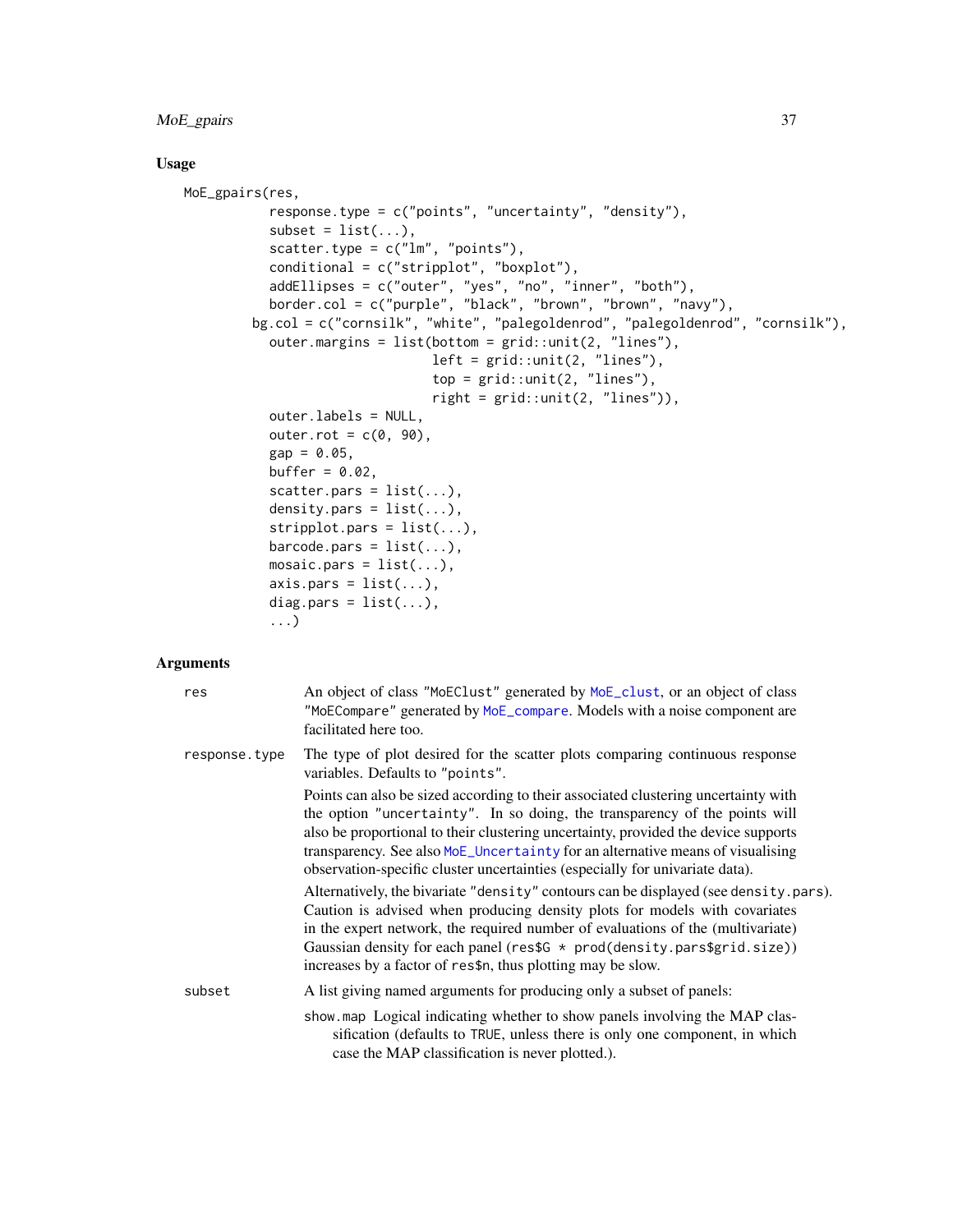- <span id="page-37-0"></span>data.ind For subsetting response variables: a vector of column indices corresponding to the variables in the columns of res\$data which should be shown. Defaults to all. Can be 0, in order to suppress plotting the response variables.
- cov.ind For subsetting covariates: a vector of column indices corresponding to the covariates in the columns res\$net.covs which should be shown. Defaults to all. Can be 0, in order to suppress plotting the covariates.

The subsetting must include at least two variables, whether they be the MAP, a response variable, or a covariate, in order to be valid for plotting purposes.

- scatter.type A vector of length 2 (or 1) giving the plot type for the upper and lower triangular portions of the plot, respectively, pertaining to the associated covariates. Defaults to "lm" for covariate vs. response panels and "points" otherwise. Only relevant for models with continuous covariates in the gating &/or expert network. "ci" and "lm" type plots are only produced for plots pairing covariates with response, and never response vs. response or covariate vs. covariate. Note that lines &/or confidence intervals will only be drawn for continuous covariates included in the expert network; to include covariates included only in the gating network also, use the options "lm2" or "ci2".
- conditional A vector of length  $2$  (or 1) giving the plot type for the upper and lower triangular portions of the plot, respectively, for plots involving a mix of categorical and continuous variables. Defaults to "stripplot" in the upper triangle and "boxplot" in the lower triangle (see [panel.stripplot](#page-0-0) and [panel.bwplot](#page-0-0)). "barcode" and "violin" plots can also be produced. Only relevant for models with categorical covariates in the gating &/or expert network. Comparisons of two categorical variables (which can only ever be covariates) are always displayed via mosaic plots (see [strucplot](#page-0-0)).
- addEllipses Controls whether to add MVN ellipses with axes corresponding to the withincluster covariances for the response data ("yes" or "no"). The options "inner" and "outer" (the default) will colour the axes or the perimeter of those ellipses, respectively, according to the cluster they represent (according to scatter.pars\$lci.col). The option "both" will obviously colour both the axes and the perimeter. Ellipses are only ever drawn for multivariate data, and only when response.type is "points" or "uncertainty".

Ellipses are centered on the posterior mean of the fitted values when there are expert network covariates, otherwise on the posterior mean of the response variables. In the presence of expert network covariates, the component-specific covariance matrices are also modified for plotting purposes via the function [expert\\_covar](#page-11-1), in order to account for the extra variability of the means, usually resulting in bigger shapes & sizes for the MVN ellipses.

- border.col A vector of length 5 (or 1) containing *border* colours for plots against the MAP classification, respponse vs. response, covariate vs. response, response vs. covariate, and covariate vs. covariate panels, respectively. Defaults to c("purple", "black", "brown", "brown", "navy").
- bg.col A vector of length 5 (or 1) containing *background* colours for plots against the MAP classification, response vs. response, covariate vs. response, response vs. covariate, and covariate vs. covariate panels, respectively. Defaults to c("cornsilk", "white", "palegoldenrod", "palegoldenrod", "cornsilk").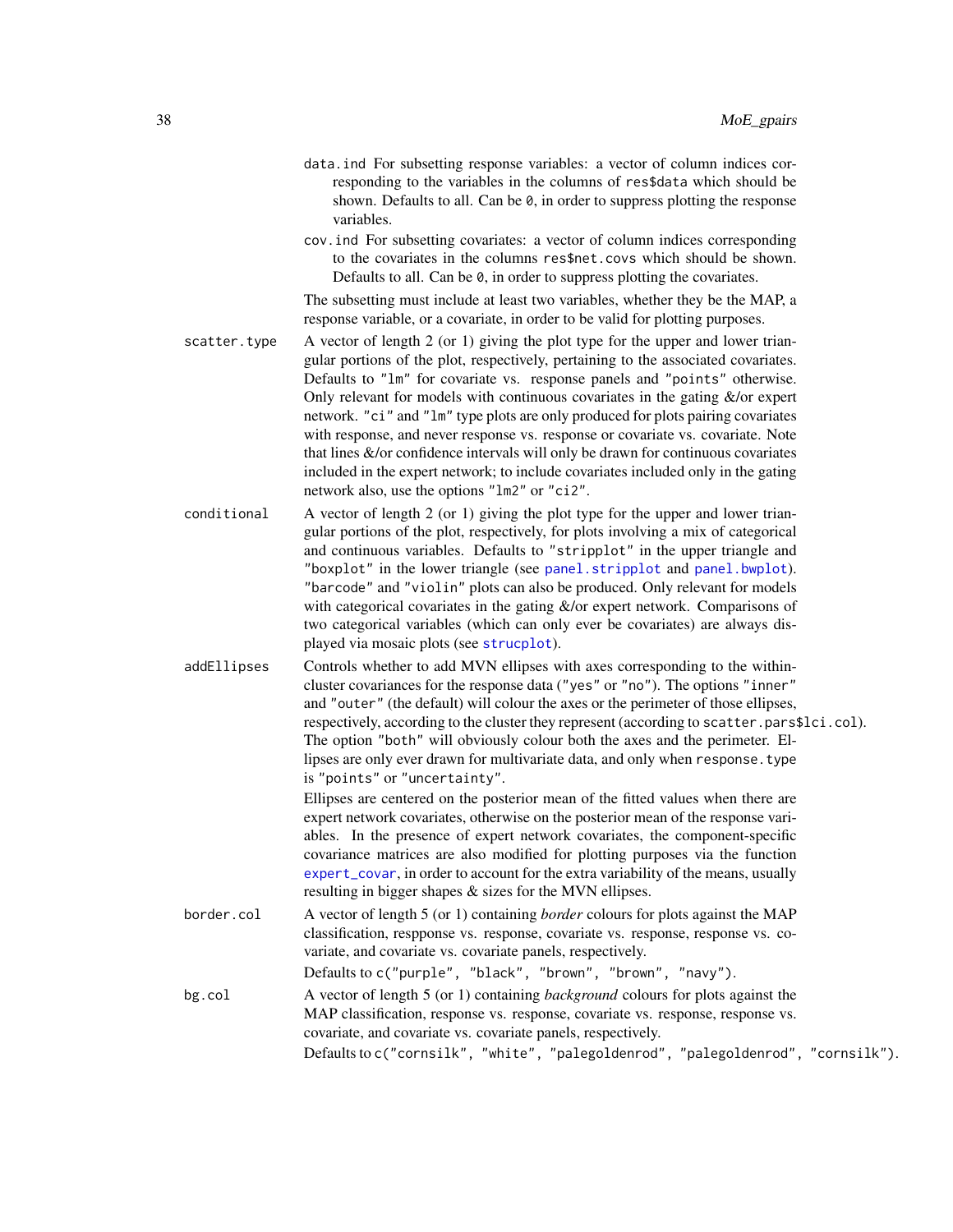| outer.margins | A list of length 4 with units as components named bottom, left, top, and right,<br>giving the outer margins; the defaults uses two lines of text. A vector of length 4<br>with units (ordered properly) will work, as will a vector of length 4 with numeric<br>variables (interpreted as lines).                                                                                                                                                                                                                                                                 |
|---------------|-------------------------------------------------------------------------------------------------------------------------------------------------------------------------------------------------------------------------------------------------------------------------------------------------------------------------------------------------------------------------------------------------------------------------------------------------------------------------------------------------------------------------------------------------------------------|
| outer.labels  | The default is NULL, for alternating labels around the perimeter. If "all", all<br>labels are printed, and if "none", no labels are printed.                                                                                                                                                                                                                                                                                                                                                                                                                      |
| outer.rot     | A 2-vector $(x, y)$ rotating the top/bottom outer labels x degrees and the left/right<br>outer labels y degrees. Only works for categorical labels of boxplot and mosaic<br>panels. Defaults to c(0, 90).                                                                                                                                                                                                                                                                                                                                                         |
| gap           | The gap between the tiles; defaulting to 0.05 of the width of a tile.                                                                                                                                                                                                                                                                                                                                                                                                                                                                                             |
| buffer        | The fraction by which to expand the range of quantitative variables to provide<br>plots that will not truncate plotting symbols. Defaults to 2 percent of range<br>currently.                                                                                                                                                                                                                                                                                                                                                                                     |
| scatter.pars  | A list supplying select parameters for the continuous vs. continuous scatter<br>plots.                                                                                                                                                                                                                                                                                                                                                                                                                                                                            |
|               | NULL is equivalent to:                                                                                                                                                                                                                                                                                                                                                                                                                                                                                                                                            |
|               | list(scat.pch=if(response.type == "uncertainty") 19 else res\$classification,<br>scat.size=unit(0.25, "char"), scat.col=res\$classification, lci.col=res\$classificatio                                                                                                                                                                                                                                                                                                                                                                                           |
|               | where $lci.col$ gives the colour of the fitted lines $\&/$ or confidence intervals<br>when scatter. type is one of "ci" or "lm" and the colour of the ellipses when<br>addEllipses is one of "outer", "inner", or "both". Note that scatter.pars\$scat.size<br>will be modified on an observation by observation level when response. type<br>is "uncertainty". Note also that the default for scatter.pars\$scat.pch<br>changes depending on whether response. type is given as "points" or "uncertainty",<br>though it can of course be modified in both cases. |
| density.pars  | A list supplying select parameters for visualising the bivariate density contours,<br>only when response. type is "density".<br>NULL is equivalent to:                                                                                                                                                                                                                                                                                                                                                                                                            |
|               | list(grid.size=c(100, 100), dcol="grey50",<br>nlevels=11, show.labels=TRUE),                                                                                                                                                                                                                                                                                                                                                                                                                                                                                      |
|               | where density.pars\$grid.size is a vector of length two giving the number<br>of points in the $x \& y$ direction of the grid over which the density is evaluated,<br>respectively, and density.pars\$dcol is either a single colour or a vector of<br>length density.pars\$nlevels colours, although note that density.pars\$dcol,<br>when <i>not</i> specified, will be adjusted for transparency.                                                                                                                                                               |
|               | stripplot pars A list supplying select parameters for continuous vs. categorical panels when<br>one of the entries of conditional is "stripplot".<br>NULL is equivalent to:                                                                                                                                                                                                                                                                                                                                                                                       |
|               | list(strip.pch=res\$classification, strip.size=unit(0.5, "char"),<br>strip.col=res\$classification, jitter=TRUE).                                                                                                                                                                                                                                                                                                                                                                                                                                                 |
| barcode.pars  | A list supplying select parameters for continuous vs. categorical panels when<br>one of the entries of conditional is "boxplot". See the help file for barcode: : barcode.<br>NULL is equivalent to:                                                                                                                                                                                                                                                                                                                                                              |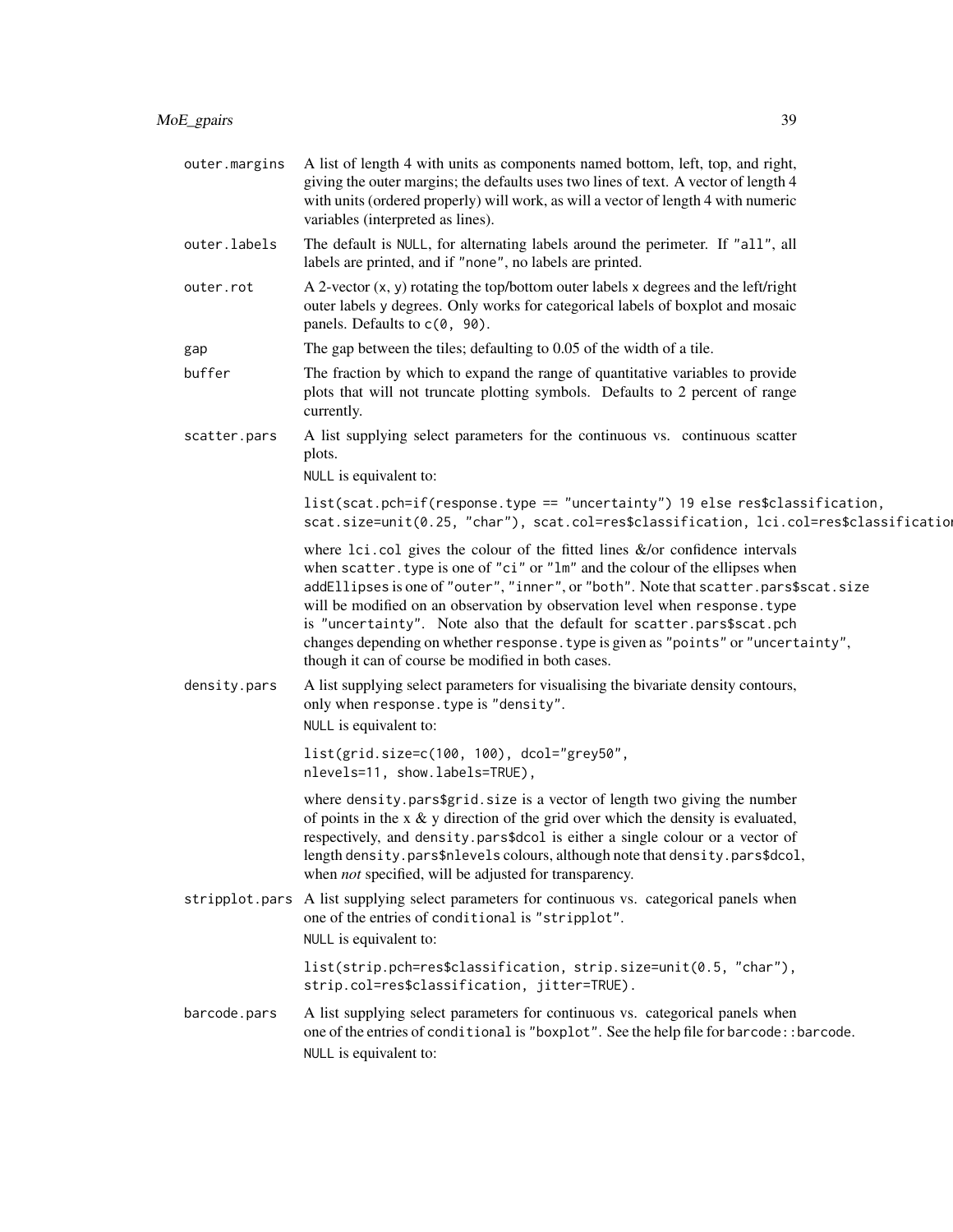<span id="page-39-0"></span>

|             | list(nint=0, ptsize=unit(0.25, "char"), ptpch=1,<br>bcspace=NULL, use.points=FALSE).                                                                                                                                                                                                                                                                                                                                                                                                            |
|-------------|-------------------------------------------------------------------------------------------------------------------------------------------------------------------------------------------------------------------------------------------------------------------------------------------------------------------------------------------------------------------------------------------------------------------------------------------------------------------------------------------------|
| mosaic.pars | A list supplying select parameters for categorical vs. categorical panels. NULL.<br>Currently shade, gp_labels, gp, and gp_args are passed through to strucplot<br>for producing mosaic tiles.                                                                                                                                                                                                                                                                                                  |
| axis.pars   | A list supplying select parameters for controlling axes.<br>NULL is equivalent to:                                                                                                                                                                                                                                                                                                                                                                                                              |
|             | list(n.ticks=5, axis.fontsize=9).                                                                                                                                                                                                                                                                                                                                                                                                                                                               |
|             | The argument n. ticks will be overwritten for categorical variables with fewer<br>than 5 levels.                                                                                                                                                                                                                                                                                                                                                                                                |
| diag.pars   | A list supplying select parameters for panels along the diagonal.<br>NULL is equivalent to:                                                                                                                                                                                                                                                                                                                                                                                                     |
|             | list(diag.fontsize=9, show.hist=TRUE, diagonal=TRUE,<br>hist.color=hist.color, show.counts=TRUE),                                                                                                                                                                                                                                                                                                                                                                                               |
|             | where hist.color is a vector of length 4, giving the colours for the response<br>variables, gating covariates, expert covariates, and covariates entering both net-<br>works, respectively. By default, response variables are "black" and covariates<br>of any kind are "grey". The MAP classification is always coloured by cluster<br>membership. show. counts is only relevant for categorical variables.<br>When diagonal=TRUE (the default), the diagonal from the top left to the bottom |
|             | right is used for displaying the marginal distributions of variables. Specifying<br>diagonal=FALSE will place the diagonal running from the top right down to the<br>bottom left.                                                                                                                                                                                                                                                                                                               |
| $\cdots$    | Catches unused arguments. Alternatively, named arguments can be passed di-<br>rectly here to any/all of scatter.pars, barcode.pars, mosaic.pars, axis.par                                                                                                                                                                                                                                                                                                                                       |

rectly here to any/all of scatter.pars, barcode.pars, mosaic.pars, axis.pars and diag.pars.

### Value

A generalised pairs plot showing all pairwise relationships between clustered response variables and associated gating &/or expert network continuous &/or categorical variables, coloured according to the MAP classification, with the marginal distributions of each variable along the diagonal.

### Note

For MoEClust models with more than one associated covariate (entering either network), fitted lines produced in continuous covariate vs. continuous response scatter plots via scatter.type="lm" or scatter.type="ci" will NOT correspond to the coefficients in the expert network (res\$expert).

[plot.MoEClust](#page-48-1) is a wrapper to [MoE\\_gpairs](#page-35-1) which accepts the default arguments, and also produces other types of plots. Caution is advised producing generalised pairs plots when the dimension of the data is large.

### Author(s)

Keefe Murphy - << keefe.murphy@ucd.ie>>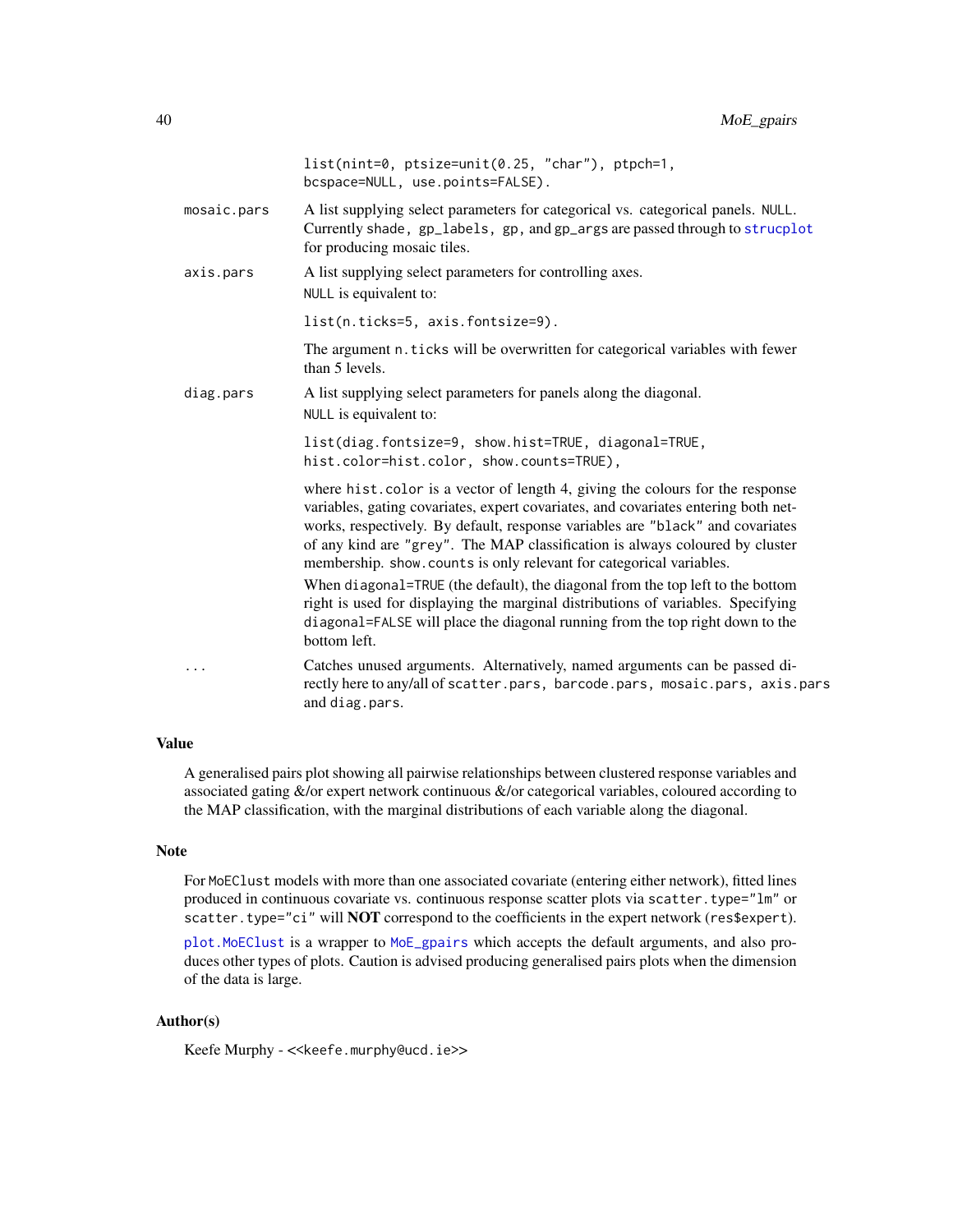<span id="page-40-0"></span>MoE\_mahala 41

#### References

K. Murphy and T. B. Murphy (2017). Parsimonious Model-Based Clustering with Covariates. *To appear*. [<arXiv:1711.05632>](https://arxiv.org/abs/1711.05632).

Emerson, J.W., Green, W.A., Schloerke, B., Crowley, J., Cook, D., Hofmann, H. and Wickham, H. (2013). The Generalized Pairs Plot. *Journal of Computational and Graphical Statistics*, 22(1):79- 91.

#### See Also

[MoE\\_clust](#page-13-1), [plot.MoEClust](#page-48-1), [MoE\\_Uncertainty](#page-45-1), [panel.stripplot](#page-0-0), [panel.bwplot](#page-0-0), [panel.violin](#page-0-0), [strucplot](#page-0-0)

#### Examples

```
## Not run:
data(ais)
res <- MoE_clust(ais[,3:7], G=2, gating= ~ BMI, expert= ~ sex,
                   network.data=ais, modelNames="EVE")
MoE_gpairs(res)
# Produce the same plot, but with a violin plot in the lower triangle.
# Add fitted lines to the scatter plots. Don't show the "sex" covariate.
# Size points in the response vs. response panels by their clustering uncertainty.
MoE_gpairs(res, conditional=c("stripplot", "violin"), cov.ind=1,
           scatter.type=c("lm2", "points"), response.type="uncertainty")
# Instead show the bivariate density contours of the reponse variables.
# (Plotting may be slow when response.type="density" for models with expert covariates.)
# Use different colours for histograms of covariates in the gating/expert/both networks.
# Also use different colours for response vs. covariate & covariate vs. response panels.
MoE_gpairs(res, response.type="density", show.labels=FALSE,
           hist.color=c("black", "cyan", "hotpink", "chartreuse"),
           bg.col=c("whitesmoke", "white", "mintcream", "mintcream", "floralwhite"))
## End(Not run)
```
MoE\_mahala *Mahalanobis Distance Outlier Detection for Multivariate Response*

#### Description

Computes the Mahalanobis distance between the fitted values and residuals of linear regression models with multivariate or univariate responses.

#### Usage

MoE\_mahala(fit, resids, squared = FALSE)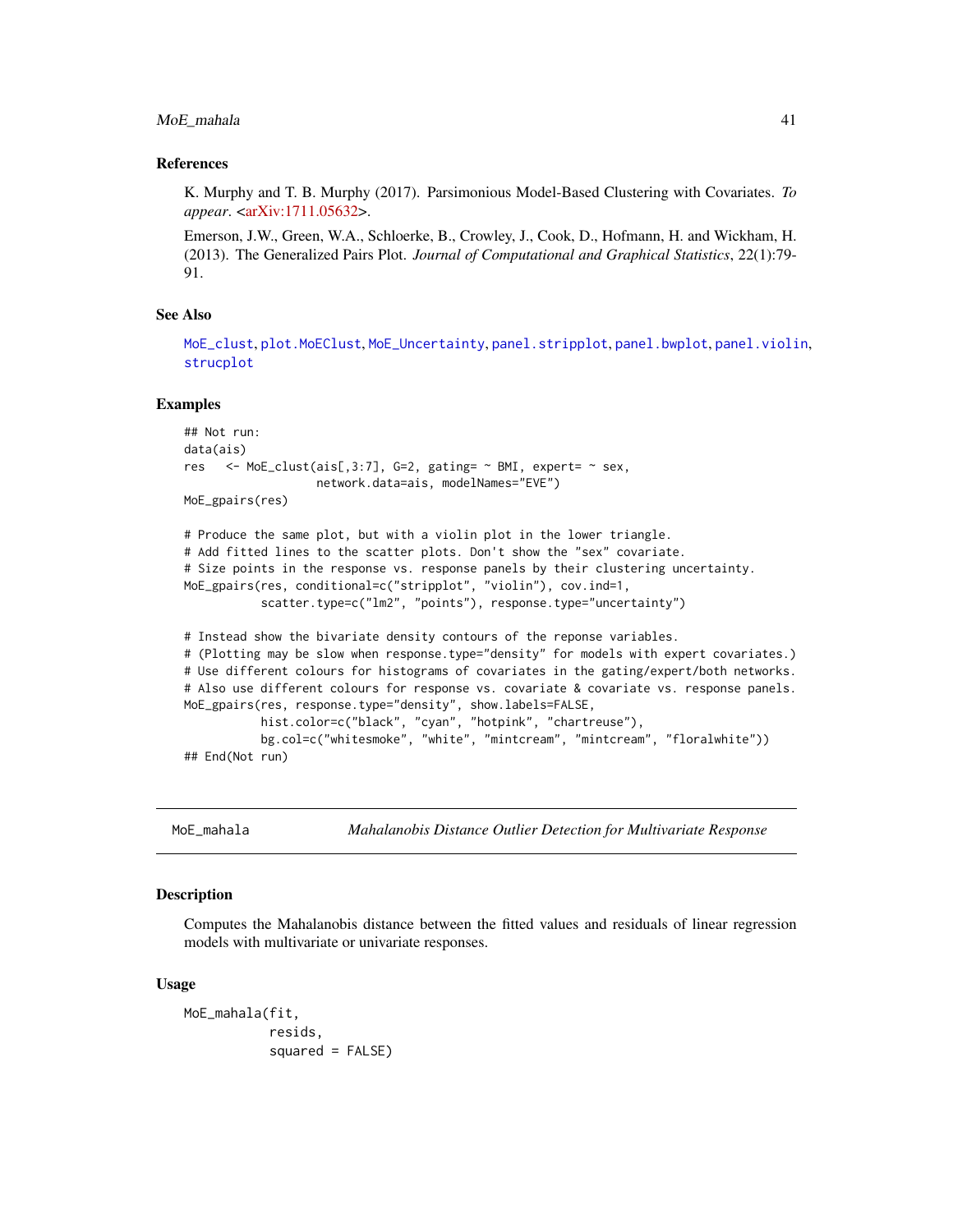### <span id="page-41-0"></span>Arguments

| fit     | A fitted 1m model, inheriting either the "m1m" or "1m" class.                                                                      |
|---------|------------------------------------------------------------------------------------------------------------------------------------|
| resids  | The residuals. Can be residuals for observations included in the model, or resid-<br>uals arising from predictions on unseen data. |
| squared | A logical. By default (FALSE), the generalized interpoint distance is computed.<br>Set this flag to TRUE for the squared value.    |

### Value

A vector giving the Mahalanobis distance (or squared Mahalanobis distance) between fitted values and residuals for each observation.

### Author(s)

Keefe Murphy - << keefe.murphy@ucd.ie>>

### Examples

```
data(ais)
hema <- as.matrix(ais[,3:7])
mod <- lm(hema ~ sex + BMI, data=ais)
res <- hema - predict(mod)
MoE_mahala(mod, res)
```
MoE\_news *Show the NEWS file*

#### Description

Show the NEWS file of the MoEClust package.

### Usage

MoE\_news()

### Value

The MoEClust NEWS file, provided the session is interactive.

### Examples

MoE\_news()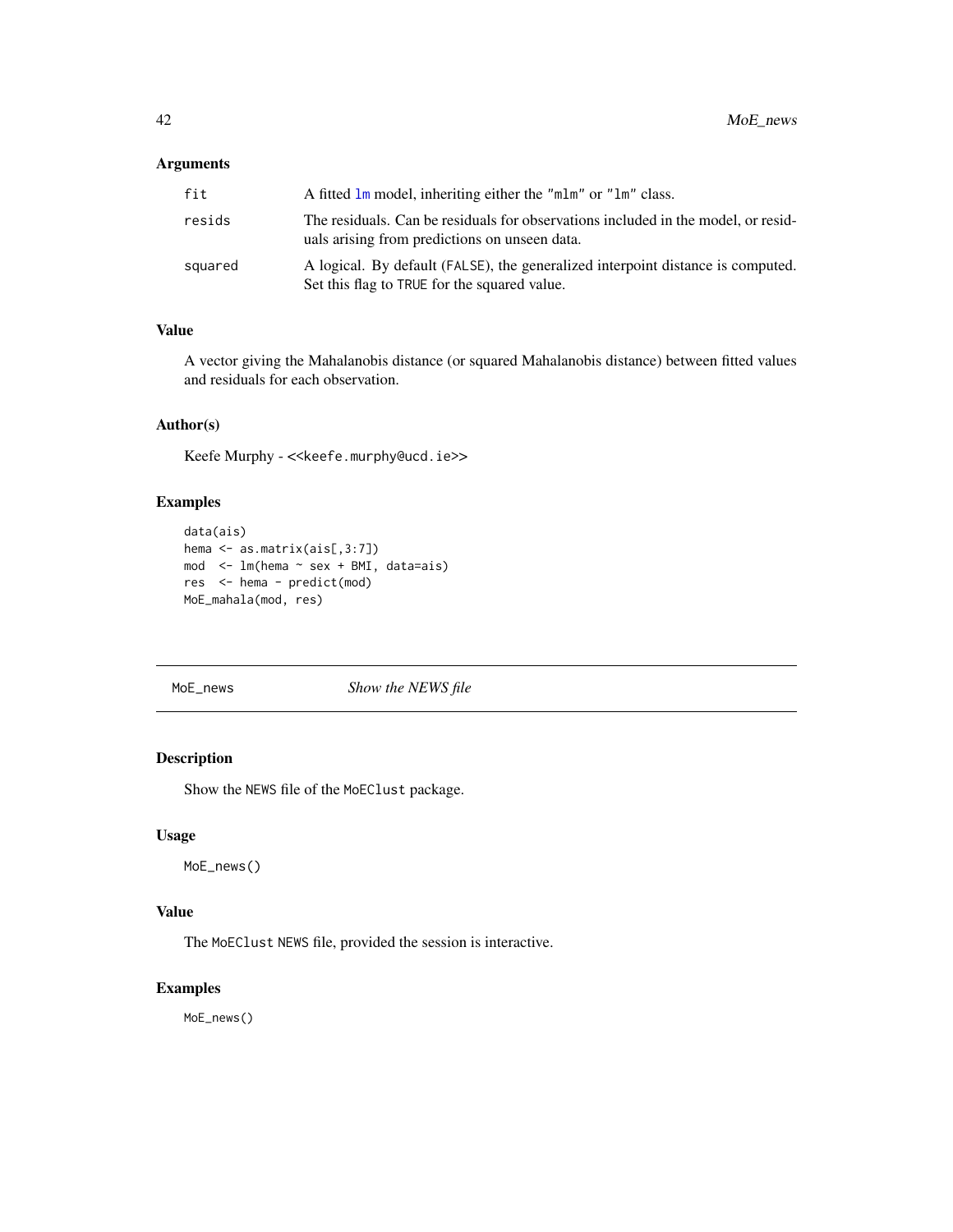<span id="page-42-1"></span><span id="page-42-0"></span>

### Description

Plots the BIC, ICL, AIC, or log-likelihood values of a fitted MoEClust object.

### Usage

```
MoE_plotCrit(res,
             criterion = c("bic", "icl", "aic", "loglik"),
             ...)
```
### Arguments

| res       | An object of class "MoEClust" generated by MoE_clust, or an object of class<br>"MoECompare" generated by MoE_compare. Models with a noise component are<br>facilitated here too. |  |
|-----------|----------------------------------------------------------------------------------------------------------------------------------------------------------------------------------|--|
| criterion | The criterion to be plotted. Defaults to "bic".                                                                                                                                  |  |
| .         | Catches other arguments, or additional arguments to be passed to plot. mclustBIC<br>(or equivalent functions for the other criterion arguments).                                 |  |

### Value

A plot of the values of the chosen criterion. The values themselves can also be returned invisibly.

#### Note

[plot.MoEClust](#page-48-1) is a wrapper to [MoE\\_plotCrit](#page-42-1) which accepts the default arguments, and also produces other types of plots.

### Author(s)

Keefe Murphy - << keefe.murphy@ucd.ie>>

### See Also

[MoE\\_clust](#page-13-1), [plot.MoEClust](#page-48-1), [plot.mclustBIC](#page-0-0)

```
## Not run:
data(ais)
res <- MoE_clust(ais[,3:7], expert= ~ sex, network.data=ais)
(crit <- MoE_plotCrit(res))
## End(Not run)
```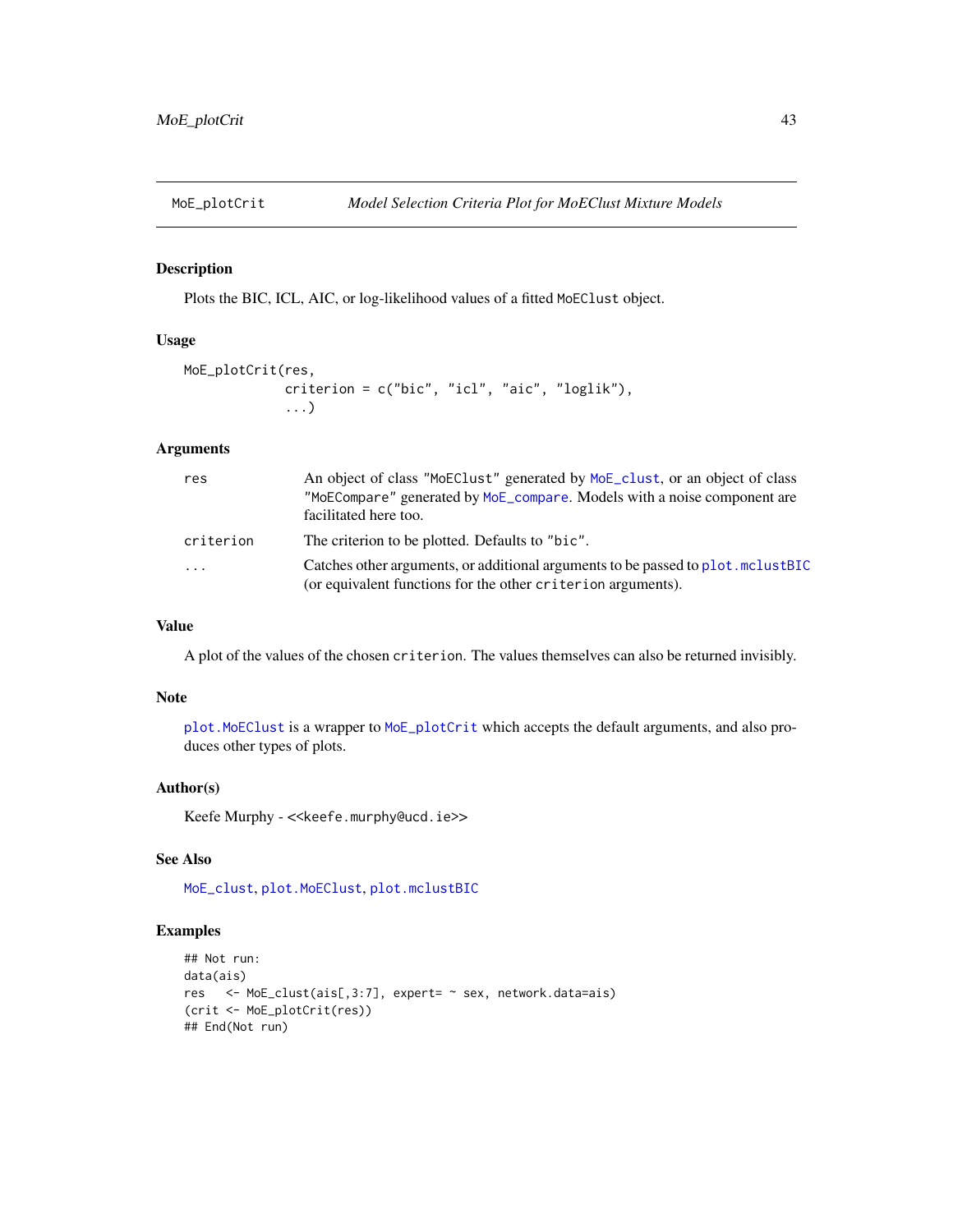<span id="page-43-1"></span><span id="page-43-0"></span>

### Description

Plots the gating network for fitted MoEClust models, i.e. the observation index against the mixing proportions for that observation, coloured by cluster.

#### Usage

```
MoE_plotGate(res,
             x.axis = NULL,
             type = "1",xlab = "Observation",
             ylab = expression(widehat(tau)[g]),
             ylim = c(0, 1),col = NULL,...)
```
### Arguments

| res                         | An object of class "MoEClust" generated by MoE_clust, or an object of class<br>"MoECompare" generated by MoE_compare. Models with a noise component are<br>facilitated here too. |
|-----------------------------|----------------------------------------------------------------------------------------------------------------------------------------------------------------------------------|
| x.axis                      | Optional argument for the x-axis against which the mixing proportions are plot-<br>ted. Defaults to 1: res\$n if missing.                                                        |
| type, xlab, ylab, ylim, col | These graphical parameters retain their definitions from matplot.                                                                                                                |
| $\cdots$                    | Catches unused arguments, or additional arguments to be passed to matplot.                                                                                                       |

### Value

A plot of the gating network of the fitted MoEClust model. The parameters of the gating network can also be returned invisibly.

#### Note

[plot.MoEClust](#page-48-1) is a wrapper to [MoE\\_plotGate](#page-43-1) which accepts the default arguments, and also produces other types of plots.

By default, the noise component (if any) will be coloured "grey65".

### Author(s)

Keefe Murphy - << keefe.murphy@ucd.ie>>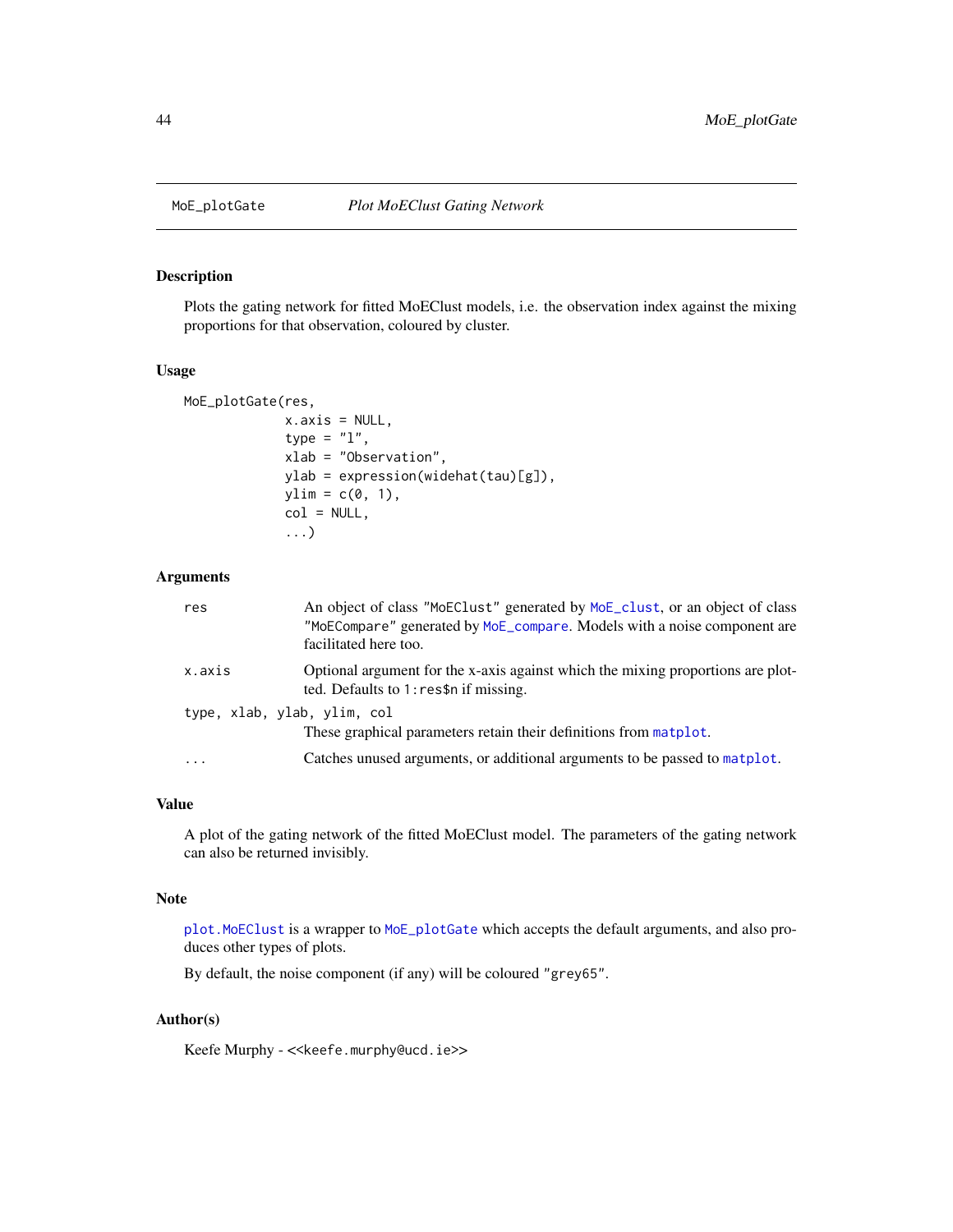### <span id="page-44-0"></span>MoE\_plotLogLik 45

### See Also

[MoE\\_clust](#page-13-1), [plot.MoEClust](#page-48-1), [matplot](#page-0-0)

### Examples

```
data(ais)
res <- MoE_clust(ais[,3:7], gating= ~ BMI, G=3, modelNames="EEE",
                  network.data=ais, noise.gate=FALSE, tau0=0.1)
```
# Plot against the observation index and examine the gating network coefficients (gate <- MoE\_plotGate(res))

```
# Plot against BMI
MoE_plotGate(res, x.axis=ais$BMI, type="p", xlab="BMI", pch=1)
```
<span id="page-44-1"></span>MoE\_plotLogLik *Plot the Log-Likelihood of a MoEClust Mixture Model*

#### Description

Plots the log-likelihood at every iteration of the EM/CEM algorithm used to fit a MoEClust mixture model.

### Usage

```
MoE_plotLogLik(res,
               type = "1",xlab = "Iteration",
               ylab = "Log-Likelihood",
               xaxt = "n",...)
```
### Arguments

| res | An object of class "MoEClust" generated by MoE_clust, or an object of class |
|-----|-----------------------------------------------------------------------------|
|     | "MoECompare" generated by MoE_compare. Models with a noise component are    |
|     | facilitated here too.                                                       |
|     | type, xlab, ylab, xaxt                                                      |
|     | These graphical parameters retain their usual definitions from plot.        |
| .   | Catches unused arguments, or additional arguments to be passed to plot.     |

### Value

A plot of the log-likelihood versus the number EM iterations. A list with the vector of log-likelihood values and the final value at convergence can also be returned invisibly.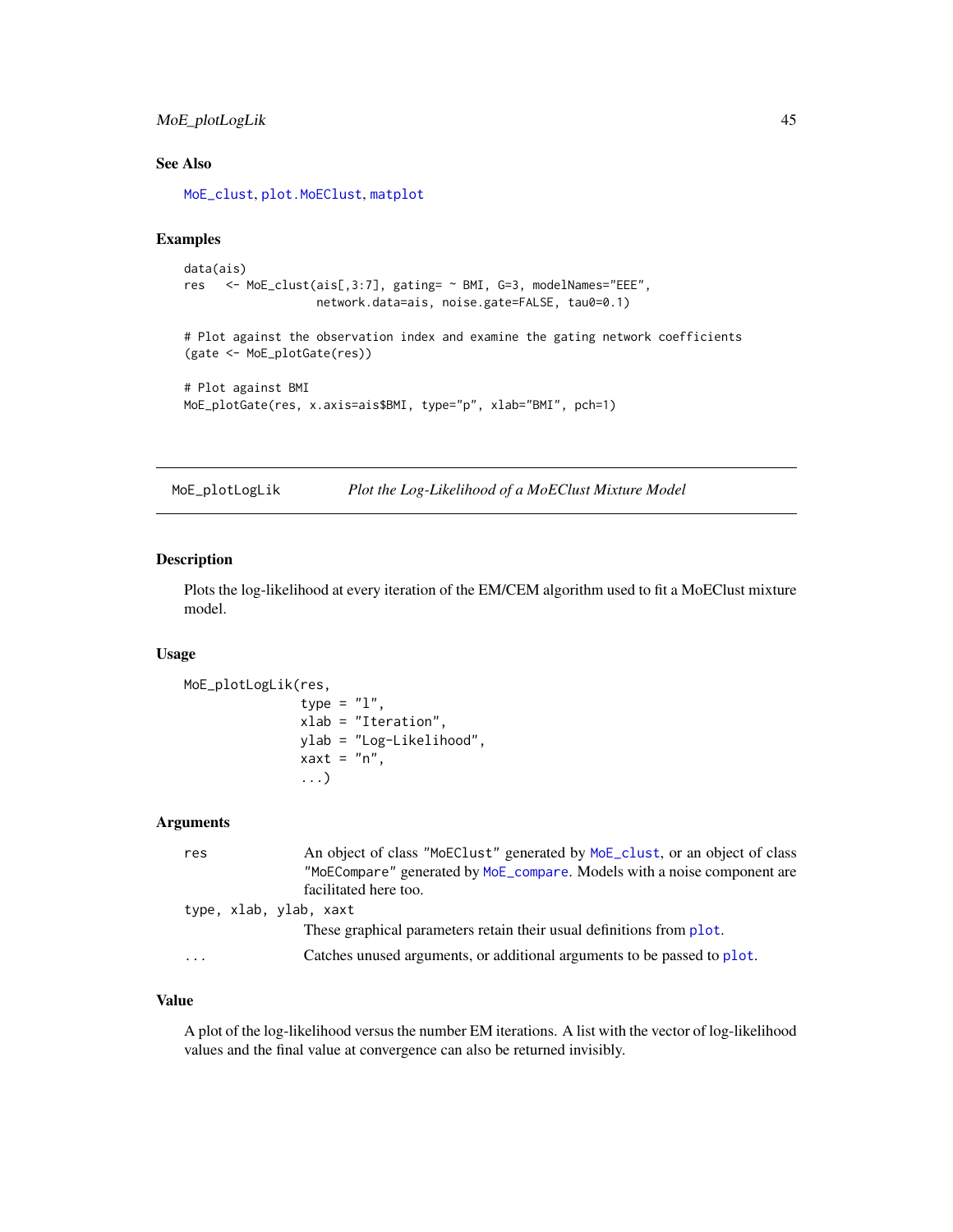### <span id="page-45-0"></span>Note

[plot.MoEClust](#page-48-1) is a wrapper to [MoE\\_plotLogLik](#page-44-1) which accepts the default arguments, and also produces other types of plots.

res\$LOGLIK can also be plotted, to compare maximal log-likelihood values for all fitted models.

### Author(s)

Keefe Murphy - << keefe.murphy@ucd.ie>>

#### See Also

[MoE\\_clust](#page-13-1), [plot.MoEClust](#page-48-1),

### Examples

```
data(ais)
res <- MoE_clust(ais[,3:7], gating= ~ BMI, expert= ~ sex,
                 G=2, modelNames="EVE", network.data=ais)
(ll <- MoE_plotLogLik(res))
```
<span id="page-45-1"></span>MoE\_Uncertainty *Plot Clustering Uncertainties*

### Description

Plots the clustering uncertainty for every observation from a fitted "MoEClust" model, including models with a noise component.

### Usage

```
MoE_Uncertainty(res,
                type = c("barplot", "profile"),
                truth = NULL,
                decreasing = FALSE,
                ...)
```
### Arguments

| res  | An object of class "MoEClust" generated by MoE_clust, or an object of class<br>"MoECompare" generated by MoE_compare. Models with a noise component are<br>facilitated here too. |
|------|----------------------------------------------------------------------------------------------------------------------------------------------------------------------------------|
| type | The type of plot to be produced (defaults to "barplot"). The "profile" option<br>instead displays uncertainties in increasing/decreasing order of magnitude (see<br>decreasing). |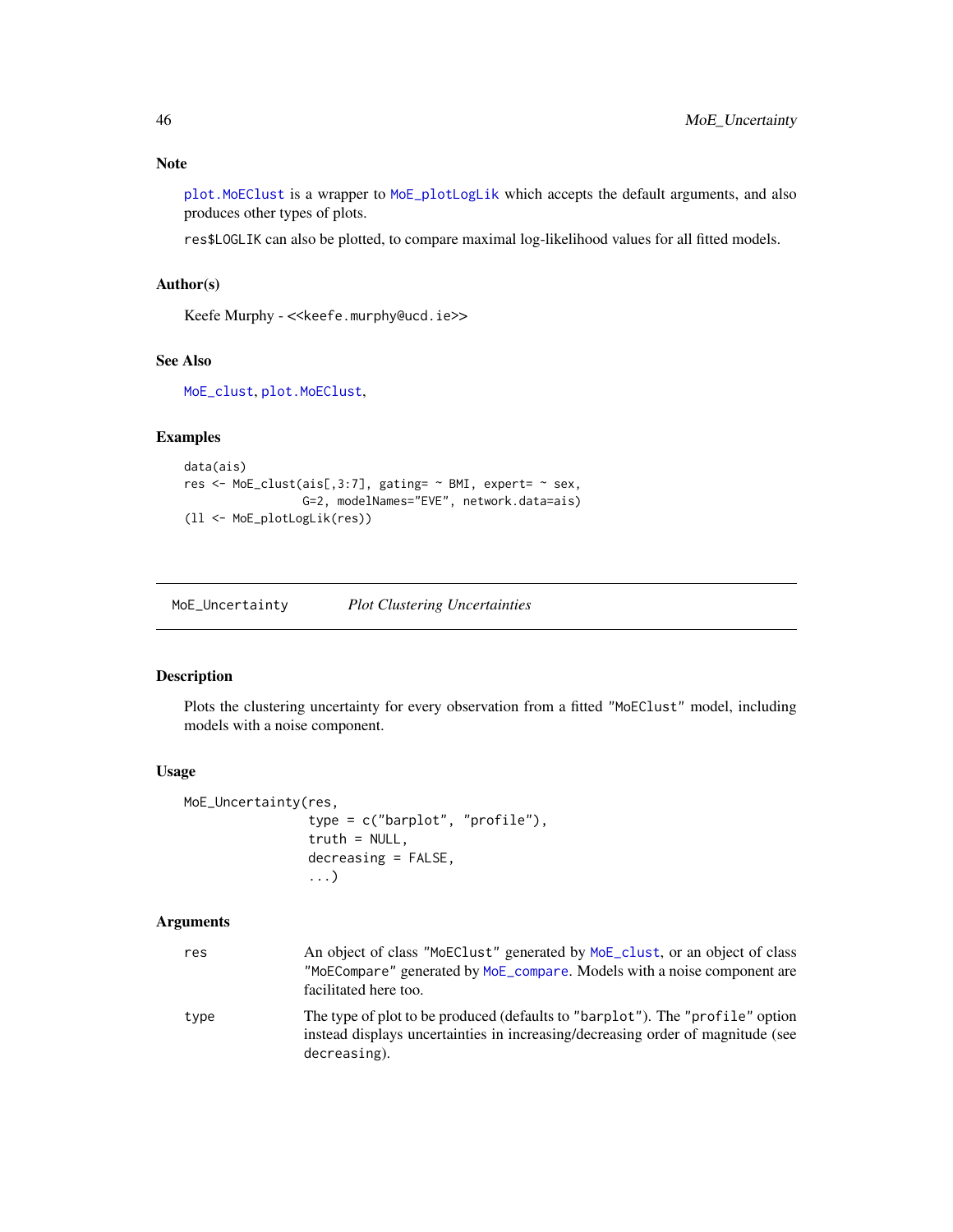### <span id="page-46-0"></span>MoE\_Uncertainty 47

| truth      | An optional argument giving the true classification of the data. When truth is<br>supplied and type="barplot", misclassified observations are highlighted in a<br>different colour, otherwise observations with uncertainty greater than 1/res\$G<br>are given in a different colour. When truth is supplied and type="profile",<br>the uncertainty of misclassified observations is marked by vertical lines on the<br>plot. |  |
|------------|-------------------------------------------------------------------------------------------------------------------------------------------------------------------------------------------------------------------------------------------------------------------------------------------------------------------------------------------------------------------------------------------------------------------------------|--|
| decreasing | Logical indicating whether uncertainties should be ordered in decreasing order<br>(defaults to FALSE). Only relevant when type="profile".                                                                                                                                                                                                                                                                                     |  |
|            | Catches unused arguments.                                                                                                                                                                                                                                                                                                                                                                                                     |  |

#### Details

The y-axis of this plot runs from 0 to  $1 - 1$ /res\$G, with a horizontal line also drawn at  $1$ /res\$G. When type="barplot", uncertainties greater than this value are given a different colour when truth is not supplied, otherwise misclassified observations are given a different colour. Note, however, that  $G^{(0)}$  = res\$G + 1 is used in place of res\$G for models with a noise component.

### Value

A plot showing the clustering uncertainty of each observation (sorted in increasing/decreasing order when type="profile"). The (unsorted) vector of uncertainties can also be returned invisibly. When truth is supplied, the indices of the misclassified observations are also invisibly returned.

#### Note

[plot.MoEClust](#page-48-1) is a wrapper to [MoE\\_Uncertainty](#page-45-1) which accepts the default arguments, and also produces other types of plots.

An alternative means of visualising clustering uncertainties (at least for multivariate data) is provided by the functions MoE\_gpairs and plot.MoEClust, specifically when their argument response.type is given as "uncertainty".

#### Author(s)

Keefe Murphy - << keefe.murphy@ucd.ie>>

#### See Also

[MoE\\_clust](#page-13-1), [MoE\\_gpairs](#page-35-1), [plot.MoEClust](#page-48-1)

```
data(ais)
res <- MoE_clust(ais[,3:7], gating= ~ sex, G=3, modelNames="EEE", network.data=ais)
# Produce an uncertainty barplot
MoE_Uncertainty(res)
# Produce an uncertainty profile plot
```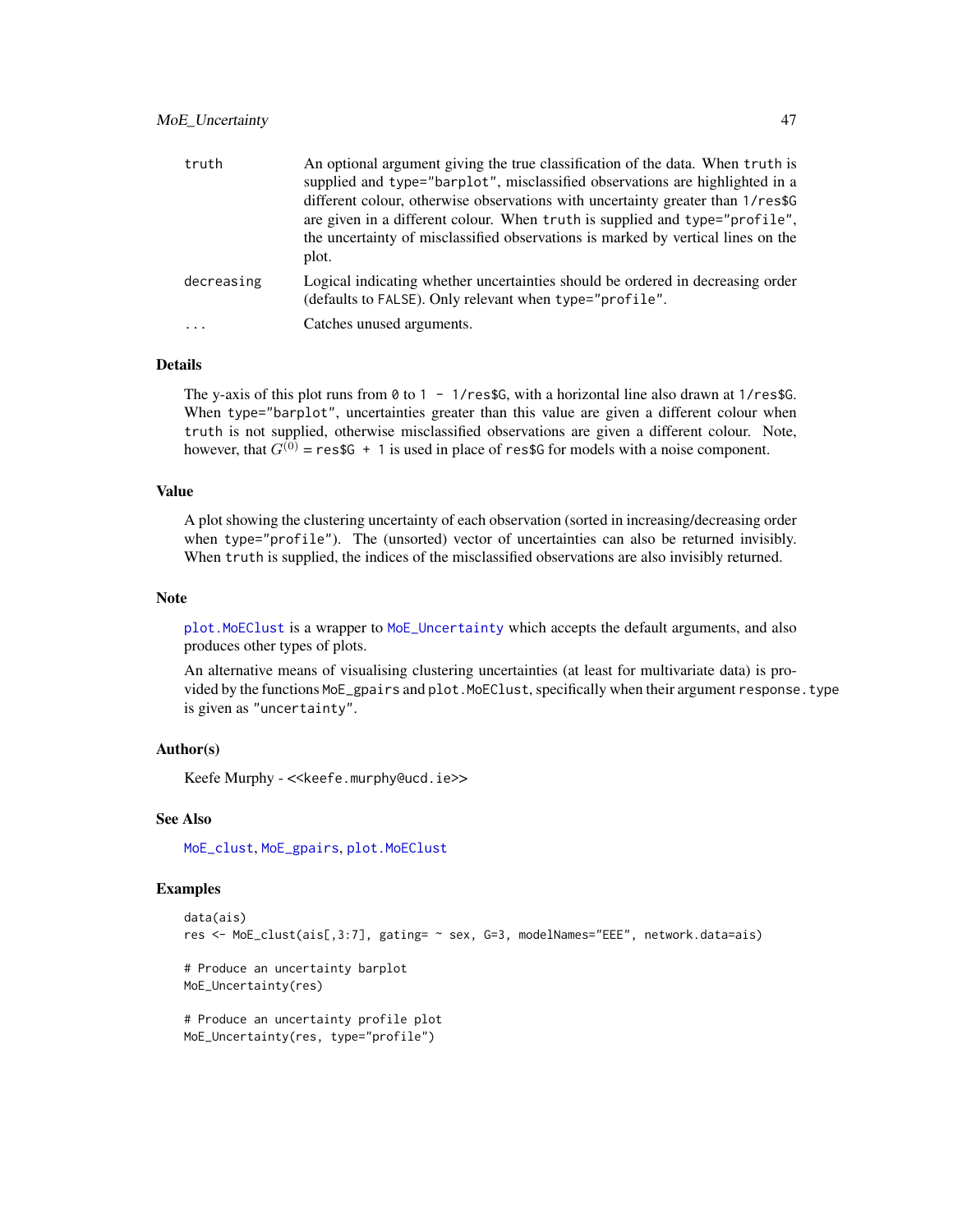```
# Let's assume the true clusters correspond to sex
(ub <- MoE_Uncertainty(res, truth=ais$sex))
(up <- MoE_Uncertainty(res, type="profile", truth=ais$sex))
```
#### noise\_vol *Approximate Hypervolume Estimate*

### Description

Computes simple appproximations to the hypervolume of univariate and multivariate data sets.

#### Usage

```
noise_vol(data,
          method = c("hypvol", "convexhull", "ellipsoidhull"),
          reciprocal = FALSE)
```
### Arguments

| data       | A numeric vector, matrix, or data frame of observations. Categorical variables<br>are not allowed. If a matrix or data frame, rows correspond to observations and<br>columns correspond to variables. |
|------------|-------------------------------------------------------------------------------------------------------------------------------------------------------------------------------------------------------|
| method     | The method used to estimate the hypervolume. The "convexhull" and "ellipsoid hull"<br>options require loading the geometry and cluster libraries, respectively.                                       |
| reciprocal | A logical variable indicating whether or not the reciprocal hypervolume is de-<br>sired rather than the hypervolume itself. The default is to return the hypervol-<br>ume.                            |

#### Value

A hypervolume estimate (or its inverse), to be used as the hypervolume parameter for the noise component when observations are designated as noise in [MoE\\_clust](#page-13-1).

#### Author(s)

Keefe Murphy - << keefe.murphy@ucd.ie>>

### See Also

[hypvol](#page-0-0), [convhulln](#page-0-0), [ellipsoidhull](#page-0-0)

```
data(ais)
noise_vol(ais[,3:7], reciprocal=TRUE)
```
<span id="page-47-0"></span>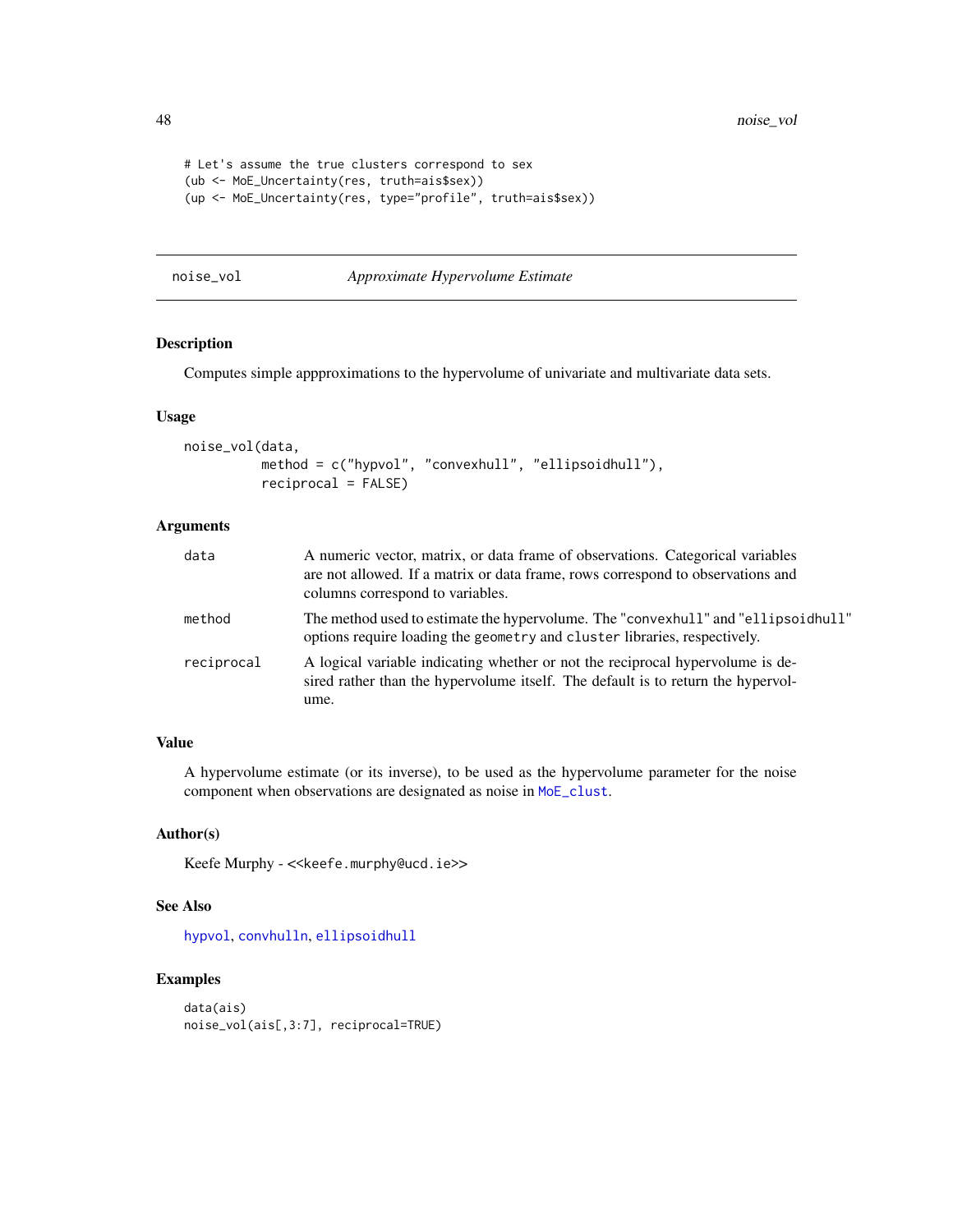### <span id="page-48-1"></span><span id="page-48-0"></span>Description

Plot results for fitted MoE\_clust mixture models with gating &/or expert network covariates: generalised pairs plots, model selection criteria, the log-likelihood vs. the EM iterations, and the gating network are all currently visualisable.

### Usage

```
## S3 method for class 'MoEClust'
plot(x,
     what = c("gpairs", "gating", "criterion", "loglik", "uncertainty"),
     ...)
```
### Arguments

| x        | An object of class "MoEClust" generated by MoE_clust, or an object of class<br>"MoECompare" generated by MoE_compare. Models with a noise component are<br>facilitated here too. |
|----------|----------------------------------------------------------------------------------------------------------------------------------------------------------------------------------|
| what     | The type of graph requested:                                                                                                                                                     |
|          | gpairs A generalised pairs plot. To further customise this plot, arguments to<br>MoE_gpairs can be supplied.                                                                     |
|          | gating The gating network. To further customise this plot, arguments to MoE_plotGate<br>and matplot can be supplied.                                                             |
|          | criterion The model selection criteria. To further customise this plot, argu-<br>ments to MoE_plotCrit and plot.mclustBIC can be supplied.                                       |
|          | loglik The log-likelihood vs. the iterations of the EM algorithm. To further<br>customise this plot, arguments to MoE_plotLogLik and plot can be sup-<br>plied.                  |
|          | uncertainty The clustering uncertainty for every observation. To further cus-<br>tomise this plot, arguments to MoE_Uncertainty can be supplied.                                 |
|          | By default, all of the above graphs are produced.                                                                                                                                |
| $\cdots$ | Optional arguments to be passed to MoE_gpairs, MoE_plotGate, MoE_plotCrit,<br>MoE_plotLogLik, MoE_Uncertainty, matplot, plot.mclustBIC and plot.                                 |
|          |                                                                                                                                                                                  |

### Details

For more flexibility in plotting, use [MoE\\_gpairs](#page-35-1), [MoE\\_plotGate](#page-43-1), [MoE\\_plotCrit](#page-42-1), [MoE\\_plotLogLik](#page-44-1) and [MoE\\_Uncertainty](#page-45-1) directly.

### Value

The visualisation according to "what" of the results of a fitted MoEClust model.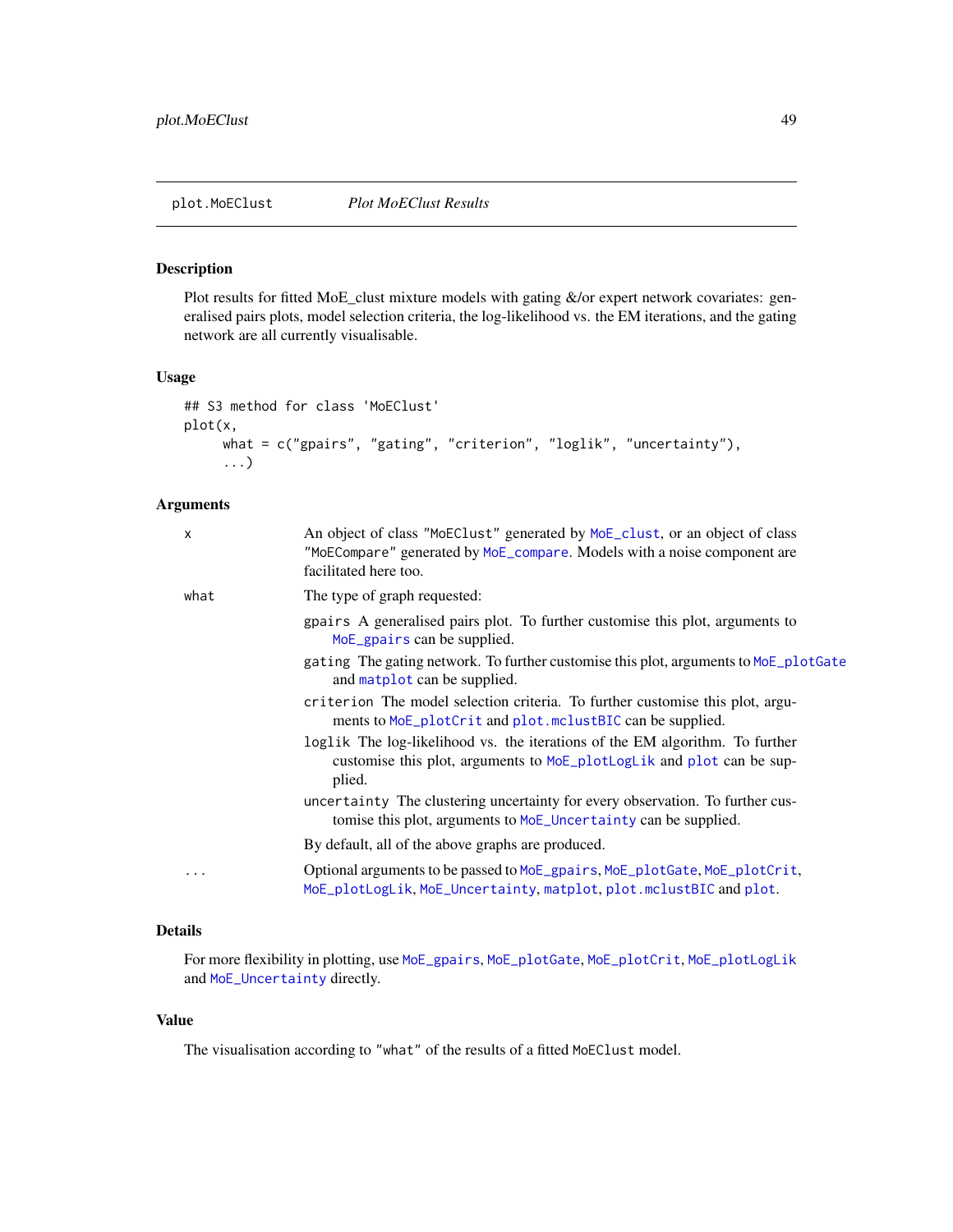### <span id="page-49-0"></span>Note

Caution is advised producing generalised pairs plots when the dimension of the data is large.

Other types of plots are available by first calling [as.Mclust](#page-6-1) on the fitted object, and then calling [plot.Mclust](#page-0-0) on the results. These can be especially useful for univariate data.

### Author(s)

Keefe Murphy - [<keefe.murphy@ucd.ie>](keefe.murphy@ucd.ie)

### References

K. Murphy and T. B. Murphy (2017). Parsimonious Model-Based Clustering with Covariates. *To appear*. [<arXiv:1711.05632>](https://arxiv.org/abs/1711.05632).

### See Also

[MoE\\_clust](#page-13-1), [MoE\\_gpairs](#page-35-1), [MoE\\_plotGate](#page-43-1), [MoE\\_plotCrit](#page-42-1), [MoE\\_plotLogLik](#page-44-1), [MoE\\_Uncertainty](#page-45-1), [as.Mclust](#page-6-1), [plot.Mclust](#page-0-0)

```
## Not run:
data(ais)
res <- MoE_clust(ais[,3:7], gating= ~ BMI, expert= ~ sex,
                 G=2, modelNames="EVE", network.data=ais)
# Plot the gating network
plot(res, what="gating")
# Plot the log-likelihood
plot(res, what="loglik")
# Plot the uncertainty profile
plot(res, what="uncertainty", type="profile")
# Produce a generalised pairs plot
plot(res, what="gpairs")
# Modify the gpairs plot by passing arguments to MoE_gpairs()
plot(res, what="gpairs", response.type="density",
     scatter.type="ci", jitter=FALSE, show.counts=FALSE)
## End(Not run)
```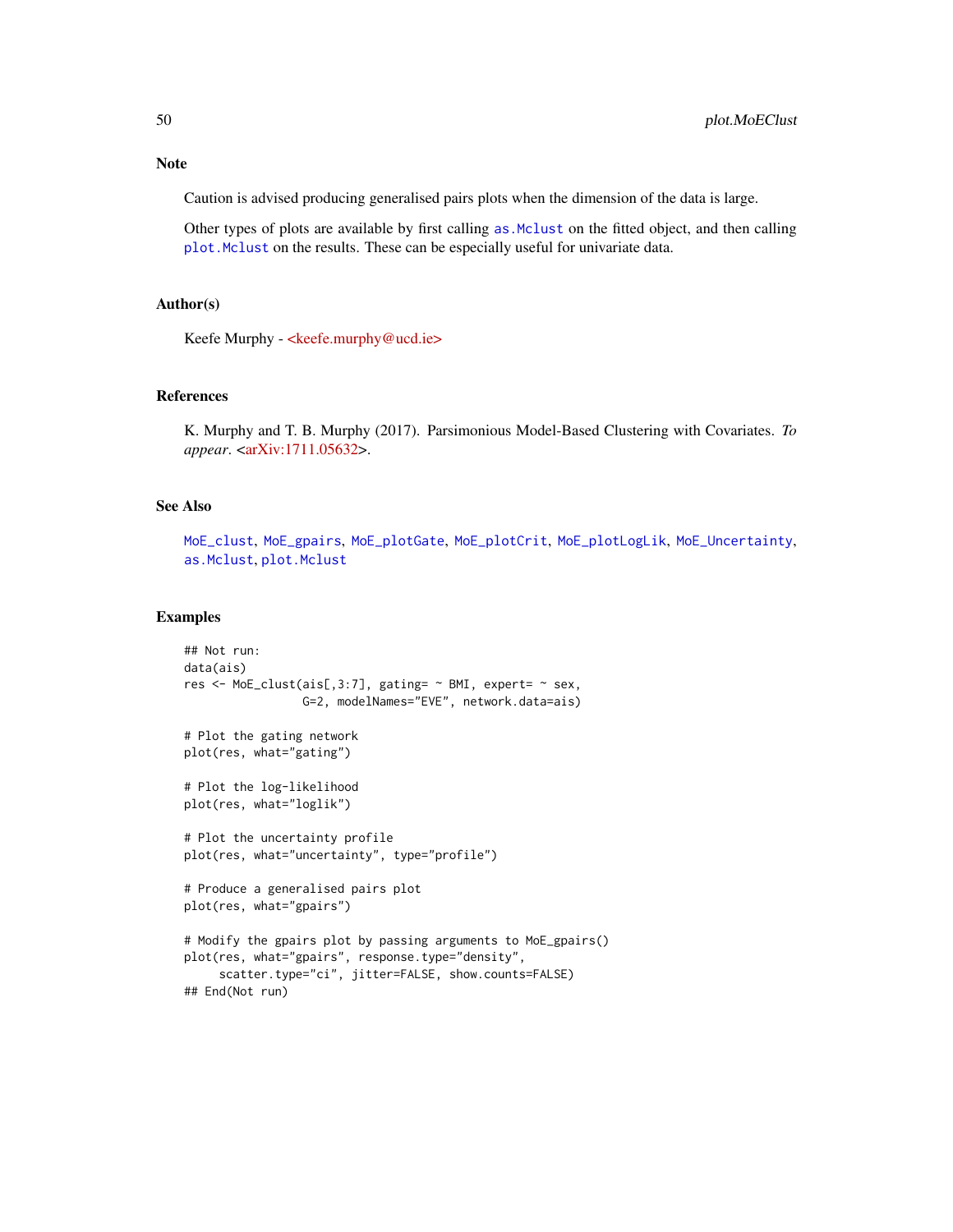<span id="page-50-1"></span><span id="page-50-0"></span>predict.MoEClust *Predictions for MoEClust models*

### Description

Predicts both cluster membership probability and fitted response values from a MoEClust model, using covariates and response data, or covariates only. The MAP classification is also reported in both cases.

### Usage

```
## S3 method for class 'MoEClust'
predict(object,
        newdata,
        resid = FALSE,
        ...)
## S3 method for class 'MoEClust'
residuals(object,
          newdata,
          ...)
```
### Arguments

| object  | An object of class "MoEClust" generated by MoE_clust, or an object of class<br>"MoECompare" generated by MoE_compare. Predictions for models with a noise<br>component are facilitated here too.                                                                                      |  |
|---------|---------------------------------------------------------------------------------------------------------------------------------------------------------------------------------------------------------------------------------------------------------------------------------------|--|
| newdata | A list with two <i>named</i> components, each of which must be a data. frame or<br>matrix with named columns, giving the data for which predicitions are desired.                                                                                                                     |  |
|         | new.x The new covariates for the gating $\&$ /or expert networks. Must be<br>supplied when newdata\$new.y is supplied.                                                                                                                                                                |  |
|         | new.y (Optional) response data. When supplied, cluster and response predic-<br>tion is based on both newdata\$new.x and newdata\$new.y, otherwise only<br>on the covariates in newdata\$new.x.                                                                                        |  |
|         | If supplied as a list with elements $new.x$ and $new.y$ , both <b>must</b> have the same<br>number of rows.                                                                                                                                                                           |  |
|         | Alternatively, a single data. frame or matrix can be supplied and an attempt<br>will be made to extract $\&$ separate covariate and response columns ( <i>if any</i> ) into<br>newdata\$new.x and newdata\$new.y based on the variable names in object\$data<br>and object\$net.covs. |  |
|         | When newdata is not supplied in any way, the covariates and response variables<br>used in the fitting of the model are used here.                                                                                                                                                     |  |
| resid   | A logical indicating whether to return the residuals also. Defaults to FALSE.<br>Only allowed when response variables are supplied in some form. The function<br>residuals is a wrapper to predict with the argument resid set to TRUE, with<br>only the residuals returned.          |  |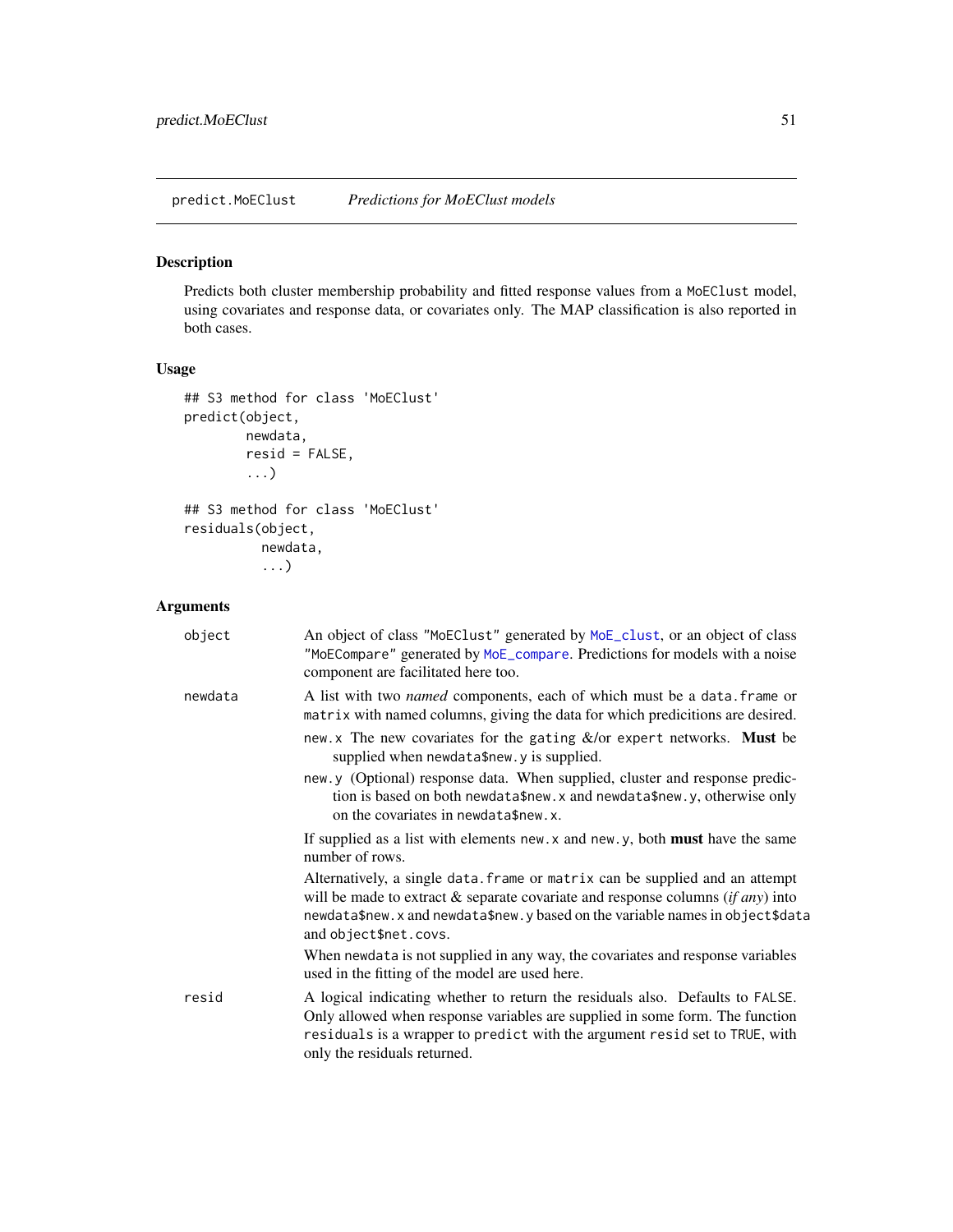<span id="page-51-0"></span>... Catches unused arguments.

#### Value

A list with the following named components, regardless of whether newdata\$new.x and newdata\$new.y were used, or newdata\$new.x only.

| Fitted values of the response variables.                                               |
|----------------------------------------------------------------------------------------|
| A matrix whose $[i, k]$ -th entry is the probability that observation i of the newdata |
| belonds to the $k$ -th component                                                       |
| close if ignition. The vector of predicted cluster labels for the novidate             |

classification The vector of predicted cluster labels for the newdata.

When residuals is called, only the residuals are returned; when predict is called with resid=TRUE, the list above will also contain the element resids, containing the residuals.

### Note

Predictions can also be made for models with noise components, in which case z will include the probability of belonging to "Cluster0"  $&$  classification will include labels with the value  $0$ for observations classified as noise (if any). Note that calculating ystar for models with a noise component involves renormalising the rows of zstar such that non-noise columns sum to 1, but the *unnormalised* zstar is what's reported.

#### Author(s)

Keefe Murphy - << keefe.murphy@ucd.ie>>

#### References

K. Murphy and T. B. Murphy (2017). Parsimonious Model-Based Clustering with Covariates. *To appear*. [<arXiv:1711.05632>](https://arxiv.org/abs/1711.05632).

#### See Also

[MoE\\_clust](#page-13-1)

```
data(ais)
```

```
# Fit a MoEClust model and predict the same data
res <- MoE_clust(ais[,3:7], G=2, gating=~BMI, expert=~sex,
                    modelNames="EVE", network.data=ais)
pred1 <- predict(res)
pred1$classification
# Remove some rows of the data for prediction purposes
ind <- sample(1:nrow(ais), 5)
dat \leftarrow ais[-ind,]
# Fit another MoEClust model to the retained data
```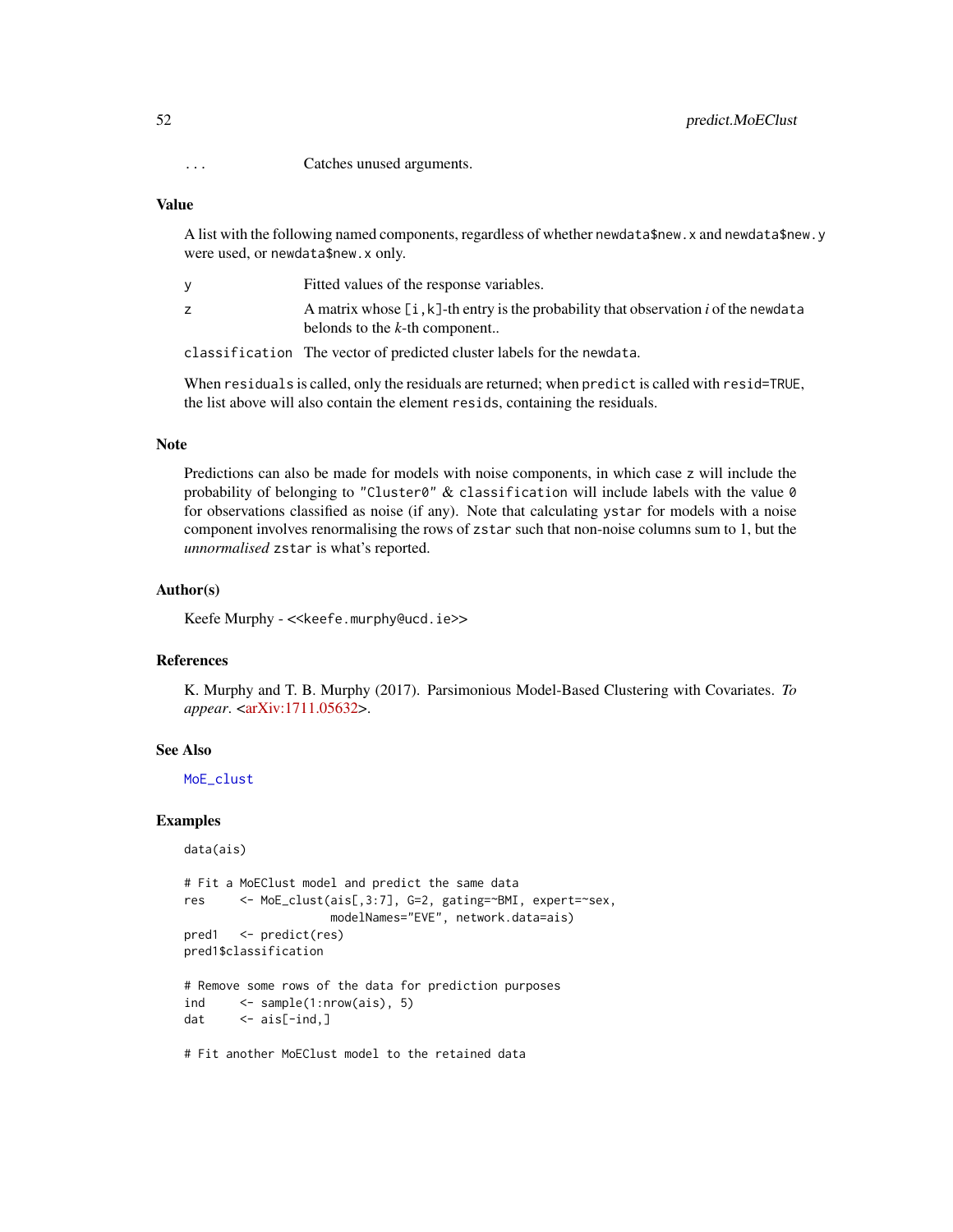### <span id="page-52-0"></span>quant\_clust 53

```
res2 <- MoE_clust(dat[,3:7], G=3, gating=~BMI + sex,
                   modelNames="EEE", network.data=dat)
# Predict held back data using the covariates & response variables
pred2 <- predict(res2, newdata=ais[ind,])
# pred2 <- predict(res2, newdata=list(new.y=ais[ind,3:7],
# new.x=ais[ind,c("BMI", "sex")]))
pred2$y
# Get the residuals
residuals(res2, newdata=ais[ind,])
# Predict held back data using only the covariates
pred3 <- predict(res2, newdata=list(new.x=ais[ind,c("BMI", "sex")]))
# pred3 <- predict(res2, newdata=ais[ind,c("BMI", "sex")])
pred3$z
```
<span id="page-52-1"></span>quant\_clust *Quantile-Based Clustering for Univariate Data*

#### Description

Returns a quantile-based clustering for univariate data.

#### Usage

quant\_clust(x, G)

### Arguments

| X | A vector of numeric data.       |
|---|---------------------------------|
| G | The desired number of clusters. |

#### Value

The vector of cluster labels.

```
data(CO2data)
quant_clust(CO2data$CO2, G=2)
```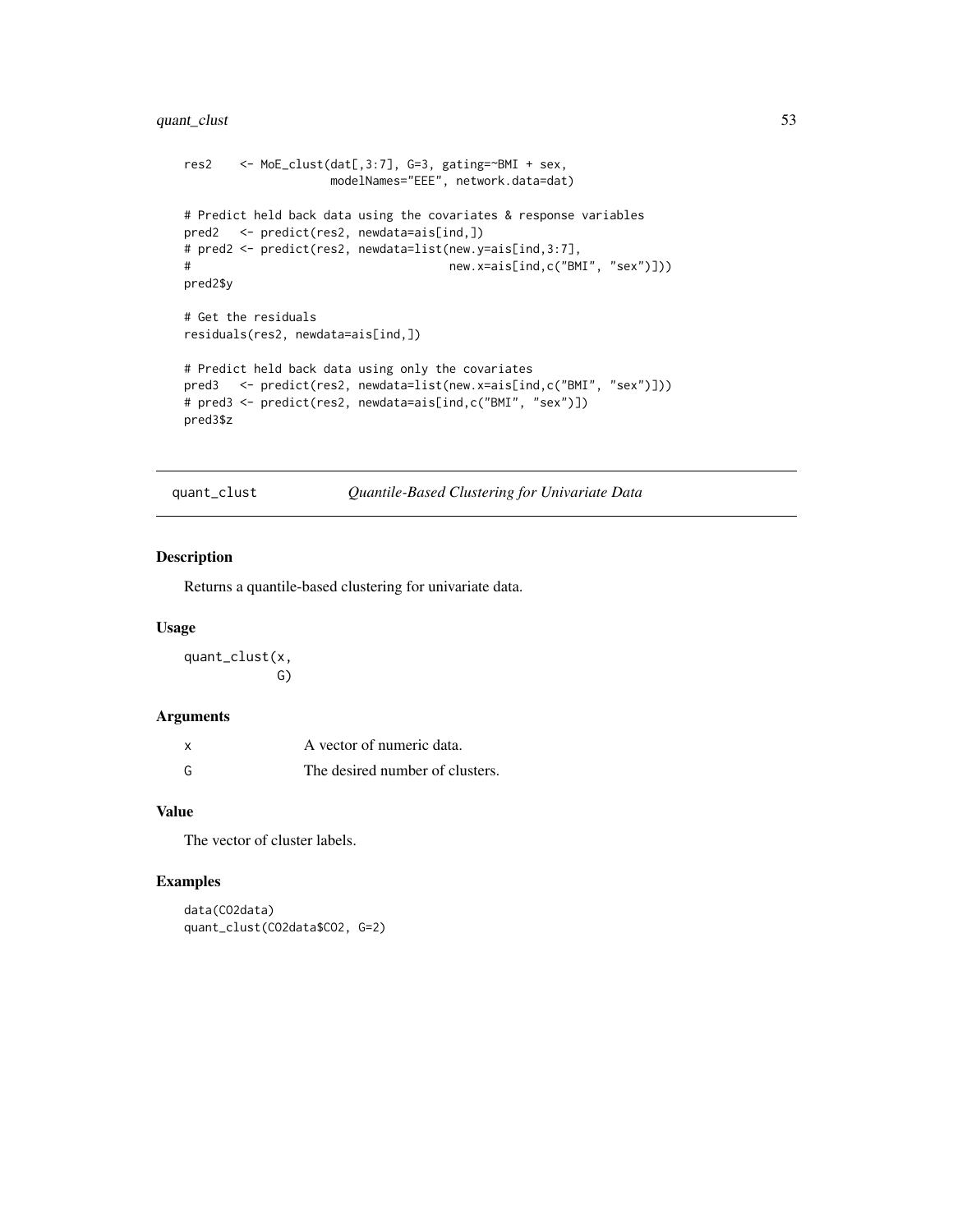# <span id="page-53-0"></span>**Index**

∗Topic clustering MoE\_clust , [14](#page-13-0) MoE\_compare, [20](#page-19-0) MoE\_crit,2<mark>8</mark> MoE\_cstep , [31](#page-30-0) MoE\_dens, [33](#page-32-0) MoE\_estep , [34](#page-33-0) predict.MoEClust , [51](#page-50-0) quant\_clust , [53](#page-52-0) ∗Topic control aitken, [5](#page-4-0) MoE\_control, [23](#page-22-0) noise\_vol , [48](#page-47-0) ∗Topic datasets ais , [4](#page-3-0) CO<sub>2</sub>data, [9](#page-8-0) ∗Topic main MoE\_clust , [14](#page-13-0) MoE\_compare, [20](#page-19-0) plot.MoEClust , [49](#page-48-0) predict.MoEClust , [51](#page-50-0) ∗Topic package MoEClust-package , [2](#page-1-0) ∗Topic plotting MoE\_gpairs, [36](#page-35-0) MoE\_plotCrit, [43](#page-42-0) MoE\_plotGate, [44](#page-43-0) MoE\_plotLogLik, [45](#page-44-0) MoE\_Uncertainty, [46](#page-45-0) plot.MoEClust, [49](#page-48-0) ∗Topic utility as.Mclust , [7](#page-6-0) drop\_constants , [9](#page-8-0) drop\_levels , [11](#page-10-0) expert\_covar , [12](#page-11-0) force\_posiDiag , [13](#page-12-0) MoE\_mahala , [41](#page-40-0) MoE\_news, [42](#page-41-0) predict.MoEClust , [51](#page-50-0) ais , [4](#page-3-0) aitken , *[3](#page-2-0)* , [5](#page-4-0) , *[17](#page-16-0)* , *[19](#page-18-0)* , *[24](#page-23-0)* , *[28](#page-27-0)* as.Mclust , *[7](#page-6-0)* , [7](#page-6-0) , *[12](#page-11-0) , [13](#page-12-0)* , *[18](#page-17-0) , [19](#page-18-0)* , *[22](#page-21-0)* , *[50](#page-49-0)* clustCombi , *[8](#page-7-0)* clustCombiOptim , *[8](#page-7-0)* clustMD , *[24](#page-23-0) , [25](#page-24-0)* , *[27,](#page-26-0) [28](#page-27-0)* CO2data, [9](#page-8-0) convhulln , *[28](#page-27-0)* , *[48](#page-47-0)* drop\_constants , [9](#page-8-0) , *[11](#page-10-0)* , *[25](#page-24-0)* drop\_levels , *[10](#page-9-0)* , [11](#page-10-0) , *[25](#page-24-0)* ellipsoidhull , *[28](#page-27-0)* , *[48](#page-47-0)* expert\_covar , *[7,](#page-6-0) [8](#page-7-0)* , [12](#page-11-0) , *[18](#page-17-0) , [19](#page-18-0)* , *[38](#page-37-0)* force\_posiDiag , [13](#page-12-0) formula , *[10](#page-9-0)* , *[15](#page-14-0) , [16](#page-15-0)* hc , *[24](#page-23-0)* , *[27,](#page-26-0) [28](#page-27-0)* hypvol , *[26](#page-25-0)* , *[28](#page-27-0)* , *[31](#page-30-0)* , *[33](#page-32-0)* , *[35](#page-34-0)* , *[48](#page-47-0)* lm , *[11](#page-10-0)* , *[42](#page-41-0)* logLik.Mclust , *[8](#page-7-0)* matplot , *[44](#page-43-0) , [45](#page-44-0)* , *[49](#page-48-0)* Mclust , *[7,](#page-6-0) [8](#page-7-0)* , *[24](#page-23-0)* , *[27](#page-26-0)* mclust.options , *[28](#page-27-0)* mclustModelNames , *[15](#page-14-0)* , *[19](#page-18-0)* , *[22](#page-21-0)* , *[29](#page-28-0) , [30](#page-29-0)* mclustVariance , *[18](#page-17-0) , [19](#page-18-0)* , *[31](#page-30-0) [–36](#page-35-0)* MoE\_clust , *[3](#page-2-0)* , *[5](#page-4-0) – [8](#page-7-0)* , *[12](#page-11-0) , [13](#page-12-0)* , [14](#page-13-0) , *[15](#page-14-0) , [16](#page-15-0)* , *[20](#page-19-0)* , *[22](#page-21-0) [–24](#page-23-0)* , *[26](#page-25-0)[–28](#page-27-0)* , *[30](#page-29-0)[–37](#page-36-0)* , *[41](#page-40-0)* , *[43](#page-42-0) [–52](#page-51-0)* MoE\_compare , *[3](#page-2-0)* , *[7](#page-6-0)* , *[12](#page-11-0)* , *[16](#page-15-0)* , *[19](#page-18-0) , [20](#page-19-0)* , [20](#page-19-0) , *[21](#page-20-0) , [22](#page-21-0)* , *[27,](#page-26-0) [28](#page-27-0)* , *[37](#page-36-0)* , *[43](#page-42-0) [–46](#page-45-0)* , *[49](#page-48-0)* , *[51](#page-50-0)* MoE\_control , *[3](#page-2-0)* , *[6](#page-5-0)* , *[14](#page-13-0) [–19](#page-18-0)* , *[22](#page-21-0)* , [23](#page-22-0) , *[27](#page-26-0)* , *[32](#page-31-0)* , *[36](#page-35-0)* MoE\_crit , *[3](#page-2-0)* , *[17](#page-16-0)* , *[19](#page-18-0)* , [28](#page-27-0) MoE\_cstep , *[19](#page-18-0)* , [31](#page-30-0) , *[33](#page-32-0) , [34](#page-33-0)* , *[36](#page-35-0)* MoE\_dens , *[3](#page-2-0)* , *[19](#page-18-0)* , *[31](#page-30-0) , [32](#page-31-0)* , [33](#page-32-0) , *[34](#page-33-0) [–36](#page-35-0)* MoE\_estep , *[3](#page-2-0)* , *[19](#page-18-0)* , *[32](#page-31-0) [–34](#page-33-0)* , [34](#page-33-0) MoE\_gpairs , *[3](#page-2-0)* , *[8](#page-7-0)* , *[13](#page-12-0)* , [36](#page-35-0) , *[40](#page-39-0)* , *[47](#page-46-0)* , *[49](#page-48-0) , [50](#page-49-0)*

MoE\_mahala , [41](#page-40-0)